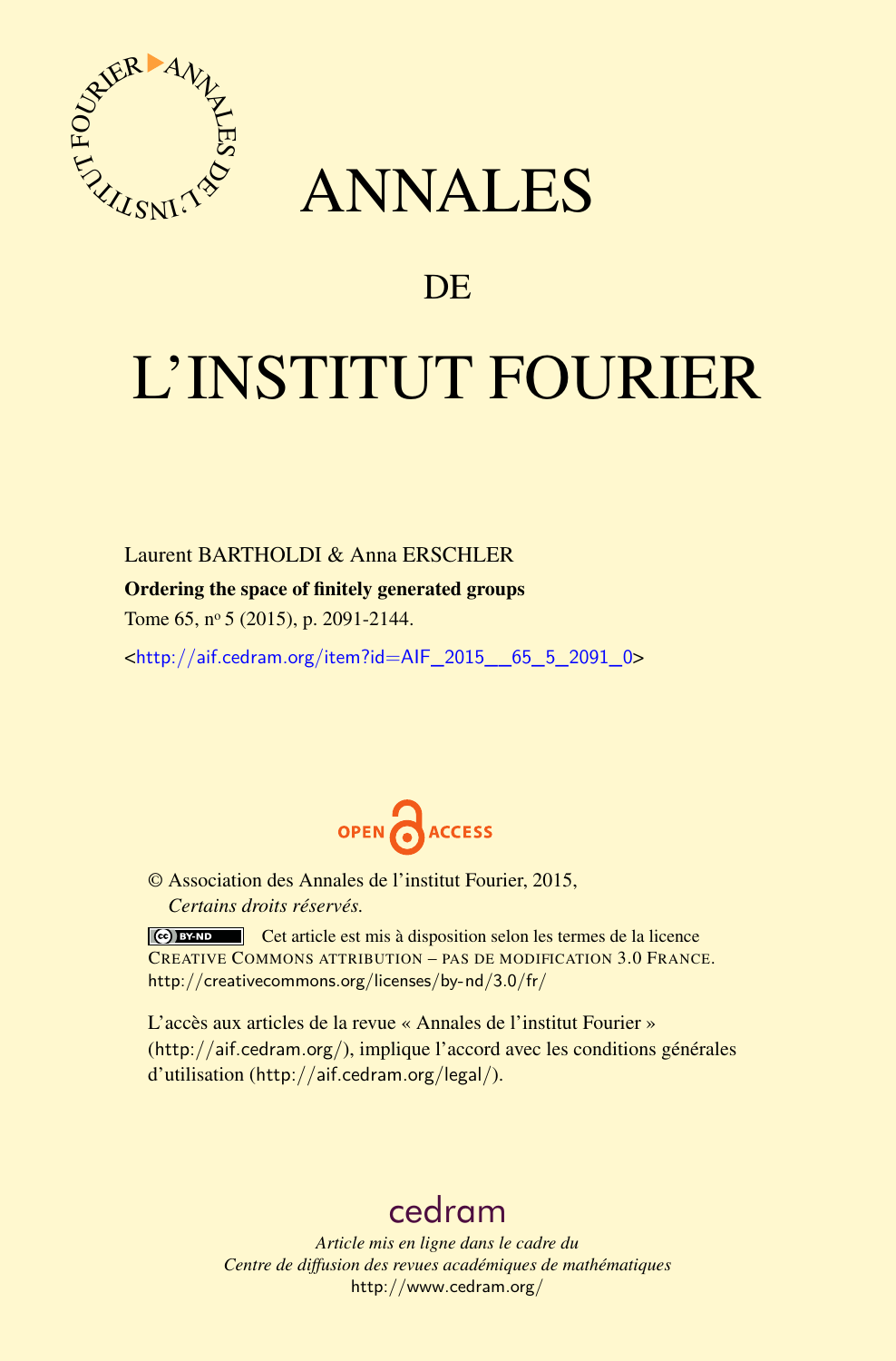#### ORDERING THE SPACE OF FINITELY GENERATED **GROUPS**

#### **by Laurent BARTHOLDI & Anna ERSCHLER (\*)**

ABSTRACT. — We consider the oriented graph whose vertices are isomorphism classes of finitely generated groups, with an edge from *G* to *H* if, for some generating set  $T$  in  $H$  and some sequence of generating sets  $S_i$  in  $G$ , the marked balls of radius *i* in  $(G, S_i)$  and  $(H, T)$  coincide. We show that if a connected component of this graph contains at least one torsion-free nilpotent group *G*, then it consists of those groups which generate the same variety of groups as *G*. We show on the other hand that the first Grigorchuk group has infinite girth, and hence belongs to the same connected component as free groups.

The arrows in the graph define a preorder on the set of isomorphism classes of finitely generated groups. We show that a partial order can be imbedded in this preorder if and only if it is realizable by subsets of a countable set under inclusion.

We show that every countable group imbeds in a group of non-uniform exponential growth. In particular, there exist groups of non-uniform exponential growth that are not residually of subexponential growth and do not admit a uniform imbedding into Hilbert space.

Résumé. — Nous considérons le graphe orienté dont les sommets sont les classes d'isomorphisme de groupes de type fini, avec une arête de *G* à *H* si, pour une partie génératrice de *H* et une suite de parties génératrices de *G*, les boules marquées de rayon de plus en plus grand coincident dans *G* et *H*. Nous montrons que les composantes connexes de groupes nilpotents sans torsion sont leurs variétés, et qu'il y a une arête du premier groupe de Grigorchuk vers un groupe libre.

Les flèches dans ce graphe définissent un préordre sur l'ensemble des classes d'isomorphisme de groupes de type fini. Nous montrons qu'un ordre partiel se plonge dans ce préordre si et seulement s'il est réalisable par des ensembles d'un ensemble dénombrable pour l'inclusion.

Nous montrons que tout groupe dénombrable se plonge dans un groupe de croissance exponentielle non-uniforme. En particulier, il existe des groupes de croissance exponentielle non-uniforme qui ne sont pas résiduellement de croissance subexponentielle.

Keywords: Topological space of marked groups, limit groups, varieties of groups, nonuniform exponential growth, universal statements and identities.

Math. classification: 20E10, 20E34, 20F65.

<sup>(\*)</sup> The work is supported by the ERC starting grant 257110 "RaWG", the ANR "DiscGroup: facettes des groupes discrets", the Courant Research Centre "Higher Order Structures" of the University of Göttingen, and the CIMI, Toulouse.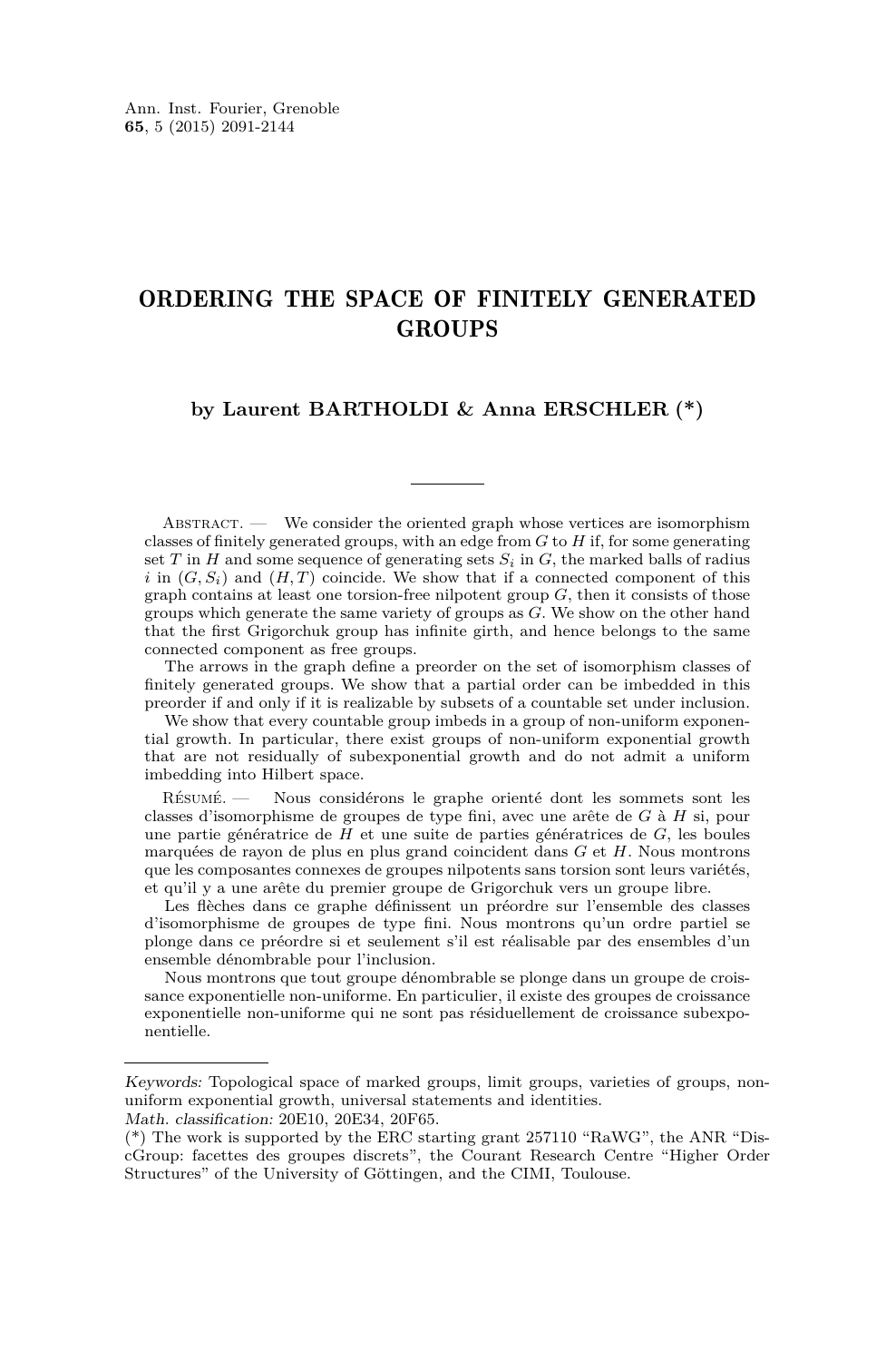#### **1. Introduction**

<span id="page-2-0"></span>Our aim, in this paper, is to relate the following preorder on the set of isomorphism classes of finitely generated groups with asymptotic and algebraic properties of groups.

DEFINITION  $1.1.$  — Let  $G, H$  be finitely generated groups. We write  $G \nightharpoonup H$ , and say that *G* preforms *H*, if the following holds. There exist a finite generating set *T* of *H* and a sequence of finite generating sets  $S_1, S_2, \ldots$  of *G* with bijections  $S_n \to T$  such that, for all  $R \in \mathbb{N}$ , if *n* is large enough then the balls of radius *R* in the marked Cayley graphs of  $(G, S_n)$  and  $(H, T)$  are isomorphic.

We denote by  $\mathcal{C}(G, S)$  the Cayley graph of the group *G* with respect to the generating set *S*. Its edges are marked with the generator they correspond to.

If *G* preforms *H*, then we also say that *H* is preformed by *G*.

Definition 1.1 can be interpreted in terms of the Chabauty-Grigorchuk topology, also called the Cayley topology, defined as follows. The space of marked groups is the set  $\mathscr G$  of pairs  $(G, S)$  with  $G$  a finitely generated group and *S* a finite ordered generating set, considered up to group isomorphism preserving the generating set. It is equipped with a natural topology, two marked groups  $(G, S)$  and  $(G', S')$  being close to each other if marked balls of large radius in the Cayley graphs  $\mathscr{C}(G, S)$  and  $\mathscr{C}(G, S')$  are isomorphic.

Chabauty considers this topological space in [\[20,](#page-52-0) §3]; he uses it to describe the space of lattices in locally compact groups. Gromov [\[30,](#page-52-0) pages 71–72] uses it to derive an effective version of his theorem on groups of polynomial growth. Grigorchuk [\[28\]](#page-52-0) was the first to study this topology systematically; in particular, he uses it to construct groups of wildly-oscillating intermediate growth, by approximating them in  $\mathscr G$  by solvable groups. For generalities on the the space of marked groups, see [\[21\]](#page-52-0).

Definition 1.1 may then be formulated as follows:  $G \leftrightarrow H$  if and only if the closure of the isomorphism class of *G* in the Chabauty-Grigorchuk topology contains *H*.

In Definition 1.1, we require that the sets all  $S_n$  generate  $G$ ; otherwise we would obtain a coarser relation than our preorder, in which too many groups become equal. This coarser relation between *G* and *H* is an equivalent form of a definition due to Sela [\[56\]](#page-54-0) that *H* is a *G*-limit group; see also [\[49\]](#page-53-0). A group *A* is a *G*-limit group if and only there exists a group containing *A* and preformed by *G*; see the remark after Lemma [2.18.](#page-16-0) We are grateful to Guirardel for turning our attention to this point.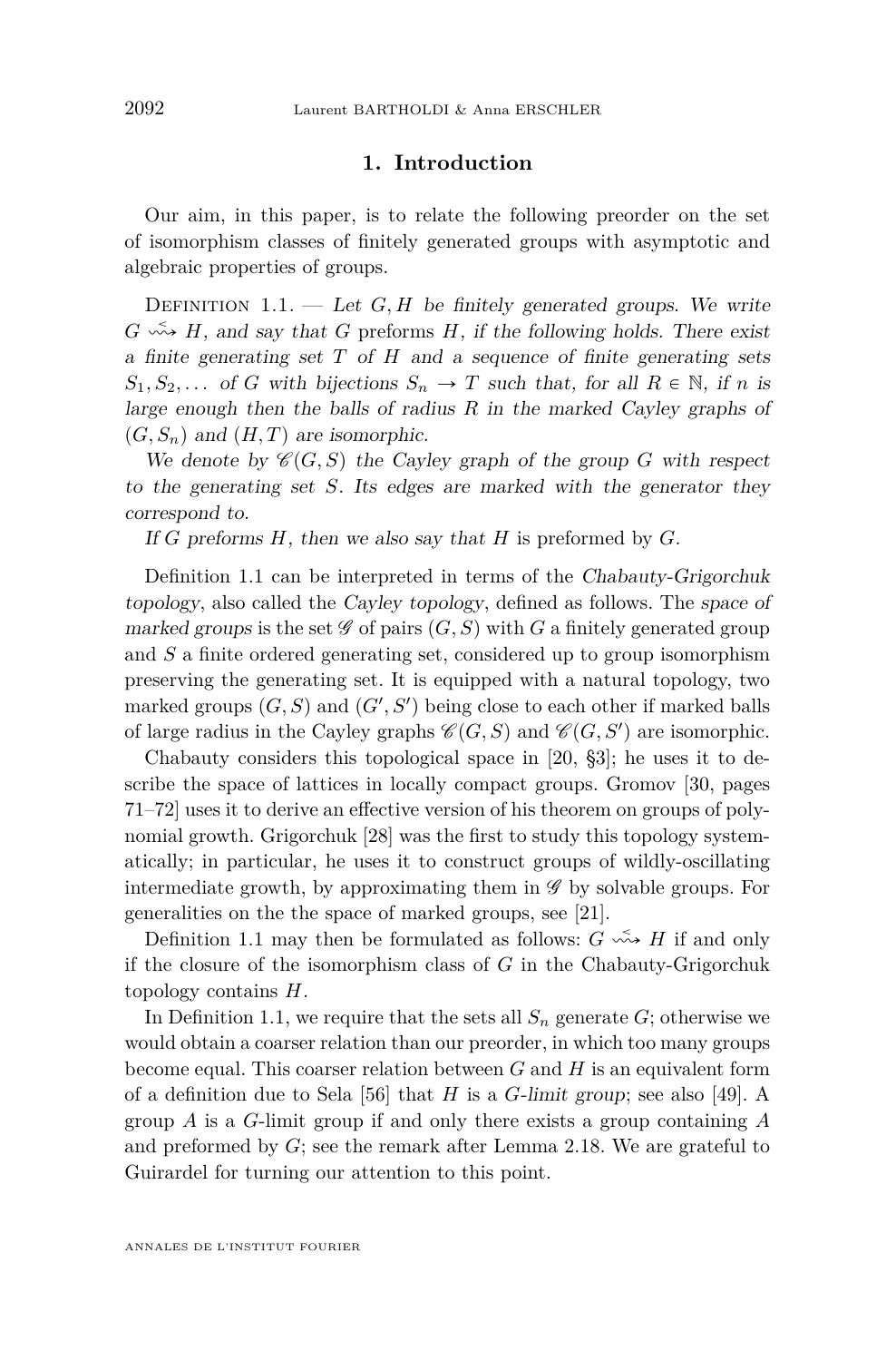We stress that, in our definition, we consider limits in the space of marked groups of a fixed group, letting only its generating set vary. Various authors have already considered limits in the space of marked groups, not necessarily restricting to limits within one isomorphism class. Limits of one fixed group have been studied when this group is free: they coincide with limit groups (see [\[21,](#page-52-0) Thm 1.1]; see also [§6.1](#page-36-0) for more references). Zarzycki [\[65\]](#page-54-0) considers groups that are preformed by Thompson's group *F*, and gives some necessary conditions for HNN extensions to appear in this manner; Guyot [\[33,](#page-53-0) [34\]](#page-53-0) considers groups that are preformed by *G* for some metabelian groups  $G$ , and identifies their closure in  $\mathscr G$ . On the other hand, groups that preform free groups are groups that have infinite girth for generating sets of fixed cardinality. These groups can be characterized as groups without almost-identities (see [\[48,](#page-53-0) Theorem 9] by Olshansky and Sapir; see also [§6.2\)](#page-36-0).

We recall that a preorder is a binary relation  $\leq$  such that  $A \leq C$  whenever  $A \preceq B$  and  $B \preceq C$  and such that  $A \preceq A$  for all A. If furthermore  $'A \leq B$  and  $B \leq A'$  imply  $A = B$ , then it is an order. A preorder is directed if every finite subset has an upper bound. It is easy to see that the relation ' $\sim$ <sup>'</sup>, is a preorder, and that *G*  $\sim$ <sup>5</sup>, *H* does not depend on the choice of a finite generating set in  $H$  (see Lemmas [2.2](#page-9-0) and [2.1](#page-8-0) in the next section). It is not difficult to see that the restriction of this relation to some classes of groups is an order; this happens, for example, for residually finite finitely presented groups, such as polycyclic groups (see Corollary [2.6\)](#page-10-0). For some other classes of groups this is not true: for example, there exist solvable groups *G* admitting a continuum of non-isomorphic solvable groups which are equivalent to *G* under our preorder, that is, which both preform and are preformed by *G*. Nekrashevych gives in [\[46\]](#page-53-0) examples of groups acting on rooted trees which are equivalent under our preorder.

In many cases, if *A* preforms *B*, then *A* "looks smaller" than *B*. Simple examples of this kind include:  $\mathbb{Z}^m \xrightarrow{\sim} \mathbb{Z}^n$  if and only if  $m \leq n$ ; free groups satisfy  $\mathbb{F}_m$   $\stackrel{\sim}{\leadsto} \mathbb{F}_n$  if and only if  $m \leq n$ ; and the *n*-generated free groups  $\mathbb{V}_n$  in the variety generated by a torsion-free nilpotent group of nilpotency class *c* satisfy, for  $m, n \geq c$ , the same relation  $\mathbb{V}_m \xrightarrow{\sim} \mathbb{V}_n$  if and only  $m \leq n$ , see Proposition [A.](#page-5-0) On the other hand, it may happen that *A* preforms *B* and that the growth of *A* is asymptotically larger than the growth of *B*; we consider this in more detail in [§1.3.](#page-7-0)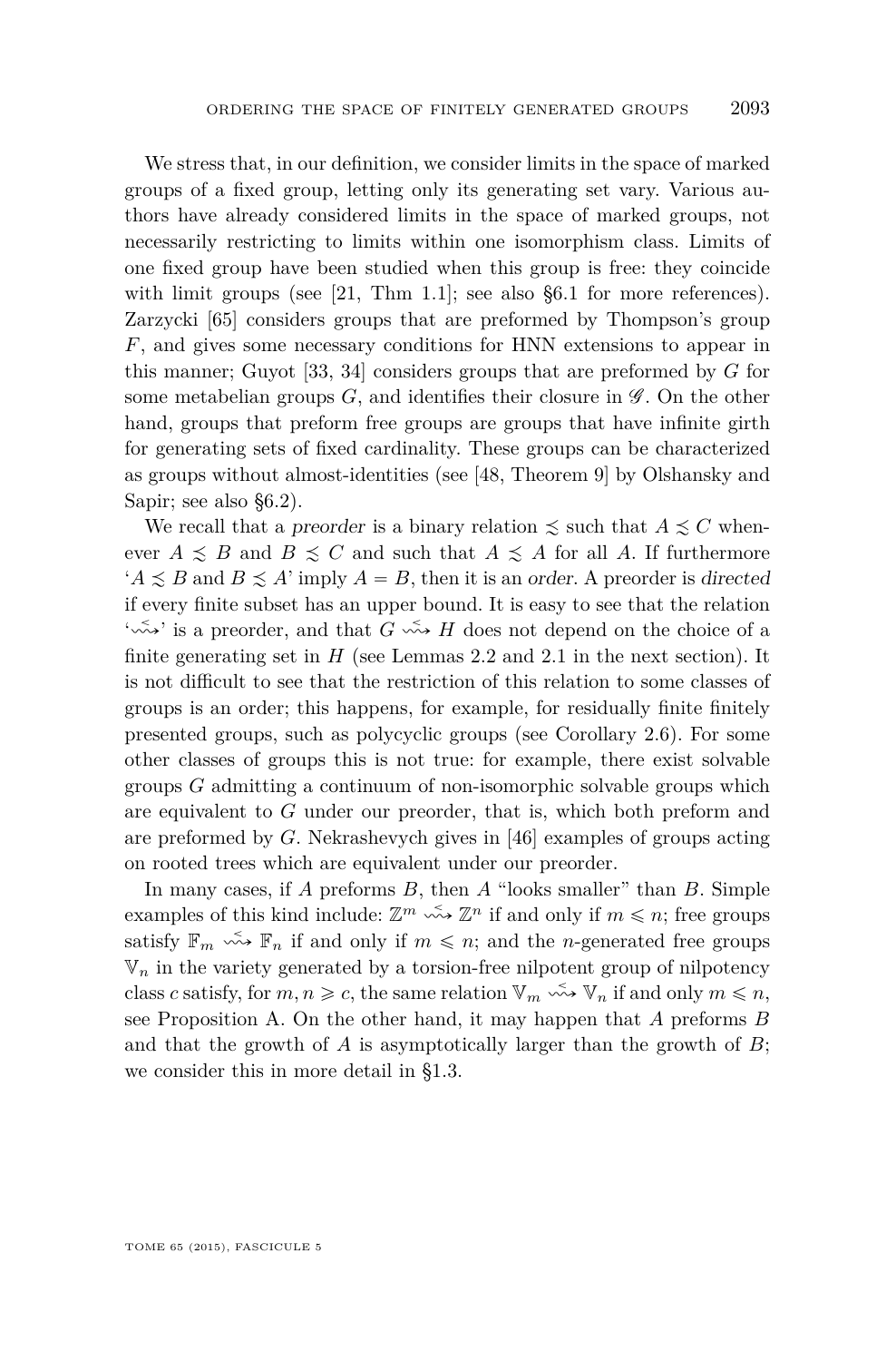

Figure 1.1. Some classes of groups and their relationship under  $\sim$ 

#### **1.1. The structure of components**

We view  $\stackrel{\sim}{\leadsto}$  as specifying the edge set of an oriented graph with vertex set the isomorphism classes of finitely generated groups. In studying this graph, we may consider independently the connected components of its underlying unoriented graph. What do they look like? Which components admit an initial vertex? a terminal vertex? Given a connected component, does it have an upper bound? What is the group of preorder preserving bijections of a given component? For which groups are their strongly connected components (consisting of groups both preforming and preformed by the given group) reduced to points, or have the cardinality of the continuum?

Unlike some other natural preorders, such as "being a subgroup", "being a quotient group", or "being larger" in the sense of Pride  $(G \gtrsim_P H)$  if  $H_1$  is a quotient of  $G_1$ , for respective quotients  $G_1$ ,  $H_1$  of finite-index subgroups of *G, H* by finite normal subgroups, see [\[53,](#page-53-0) [58\]](#page-54-0)), the preorder that we consider in this paper has infinitely many connected components. An easily described component is the connected component of Z: it contains all infinite abelian groups, and we describe the group of the order preserving bijections of this component in Proposition [3.7.](#page-22-0)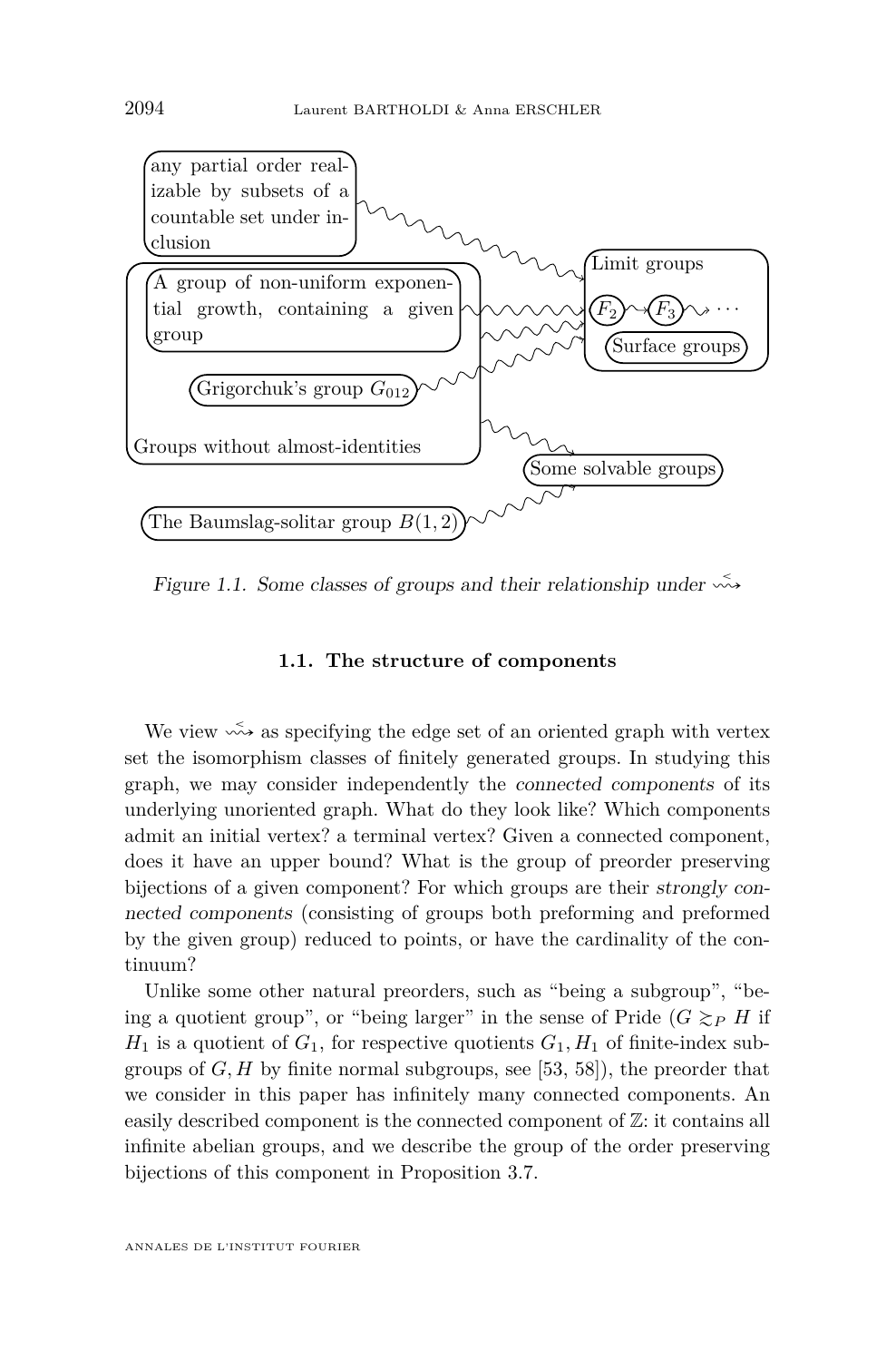<span id="page-5-0"></span>For a nilpotent group, its connected component is related to, but does not necessarily coincide with, the set of isomorphism classes of groups that generate the same variety as *G*.

PROPOSITION A  $(=$  Proposition [4.6\)](#page-29-0). — Let *G* be a finitely generated nilpotent group such that *G* and  $G/Torsion(G)$  generate the same variety (i.e. satisfy the same identities). Then, for all  $k \in \mathbb{N}$  large enough, *G* preforms the relatively free group of rank *k* in that variety.

This implies in particular that the connected component of *G* coincides with the set of isomorphism classes of groups generating the same variety as *G*. We show, conversely, that if *G* and  $G/\text{Torsion}(G)$  generate different varieties then the connected component of *G* is always smaller than the set of isomorphism classes of groups generating the same variety as *G*, see Corollary [4.12.](#page-31-0)

In particular, every finite set of nilpotent groups as in Proposition A has a supremum with respect to our preorder. We believe, in fact, that this last statement holds for all virtually nilpotent groups.

We show, on the other hand, that the preorder types that can occur are quite general, even within solvable groups of class 3, or within groups that preform free groups:

THEOREM B (= Corollary [5.2](#page-33-0) and Remark [6.9\)](#page-39-0). — Let  $(X,\preceq)$  be a preorder. Then  $(\mathscr{G}/\cong, \stackrel{\sim}{\leadsto})$  contains  $(X, \preceq)$  as a subpreorder if and only if X has cardinality at most the continuum and all the partial orders it contains are imbeddable in the partial order of subsets of  $\mathscr B$  under inclusion, for a countable set  $\mathscr{B}$ 

In particular, an order  $(X, \leq)$  is a subpreorder of  $(\mathscr{G}/\cong, \leq,\leq)$  if and only if  $(X, \leq)$  is imbeddable in the partial order of subsets of  $\mathscr{B}$  under inclusion.

Furthermore, the imbedding of  $(X, \leq)$  can then be chosen to be within the set of isomorphism classes of solvable groups of solubility class 3 or, alternatively, within the set of isomorphism classes of groups that preform  $\mathbb{F}_3$ .

Thomas studies in [\[58\]](#page-54-0) the complexity, with respect to the Borelian structure on  $\mathscr{G}$ , of Pride's "largeness" preorder and of the "being a quotient" preorder. He shows that these preorders are high in the Borel hierarchy (they are what is called  $\mathbf{K}_{\sigma}$ -universal). The preorder  $\stackrel{\leq}{\leadsto}$  differs from the above mentioned preorders even if we forget the underlying Borelian structure: the quotients and largeness preorders have chains with cardinality the continuum, while (by Theorem B) chains for  $\stackrel{\sim}{\leadsto}$  are countable.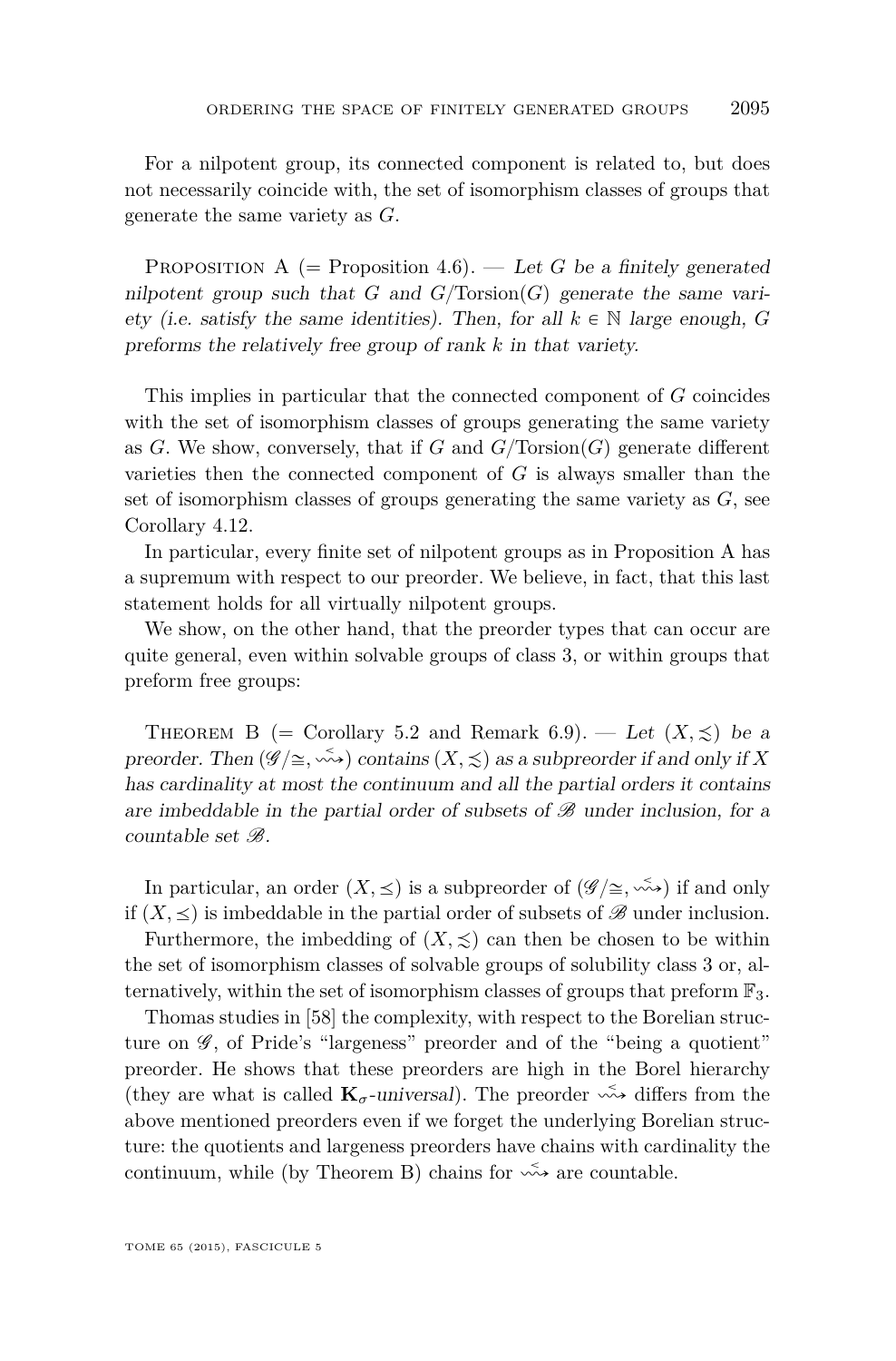#### **1.2. Groups larger or smaller than a given group**

<span id="page-6-0"></span>Given a group *G*, how many groups preform *G*? How many groups are preformed by *G*? How big is the connected component of *G*? What is its diameter?

We note that, if a group  $G$  is virtually nilpotent, then its component is countable. The number of groups that are preformed by *G* is countably infinite.

If *G* is a free group, a surface group, or more generally a non-abelian limit group (see [§6.1\)](#page-36-0), then there are countably many groups that are preformed by *G*, see [\[56,](#page-54-0) [40\]](#page-53-0). However, the connected component of *G* has the cardinality of the continuum, see Example [6.3.](#page-37-0) These results are special cases of the following. A group *G* is said to be equationally noetherian if for every system of equations over a finite set of variables there exists a finite system of equations having the same set of solutions (see [\[13\]](#page-52-0) for more details of this definition). Baumslag, Myasnikov and Remeslinnikov show in [\[13,](#page-52-0) Thm B1] that all linear groups are equationally noetherian. Ould Houcine proves in [\[49\]](#page-53-0) that, if *G* is equationally noetherian, then there are at most countably many groups that are limits of *G*, in particular, there are at most countably many groups preformed by *G*.

We study the groups that preform free groups. Schleimer considers groups of unbounded girth (there are generating sets such that the smallest cycle in the Cayley graph is arbitrarily long) in an unpublished note [\[55\]](#page-54-0), and they are intimately connected to groups that preform free groups, see Question [8.5.](#page-50-0) The latter are groups that do not satisfy an almost-identity [\[48,](#page-53-0) Theorem 9]: a word whose evaluation vanishes on every generating set. Olshansky and Sapir show in [\[48\]](#page-53-0) that there are groups with non-trivial quasi-identities but no non-trivial identitity.

In [§6.3,](#page-39-0) we modify a criterion by Abért [\[1\]](#page-51-0) about groups without identities to determine when a group has no almost-identity. This lets us answer negatively a question by Schleimer [\[55,](#page-54-0) Conjecture 6.2] that groups of unbounded girth have exponential word growth (see [§1.3](#page-7-0) for the definition of growth):

THEOREM C (= Corollary [6.12\)](#page-41-0). — The first Grigorchuk group  $G_{012}$ preforms  $\mathbb{F}_3$ .

Extending an argument by Akhmedov (see [\[4\]](#page-51-0)), we give a criterion for a wreath product with infinite acting group to preform a free group:

PROPOSITION  $D$  (= Proposition [6.15\)](#page-43-0). — Let *G* and *H* be finitely generated groups, and suppose that *H* is infinite. Then the restricted wreath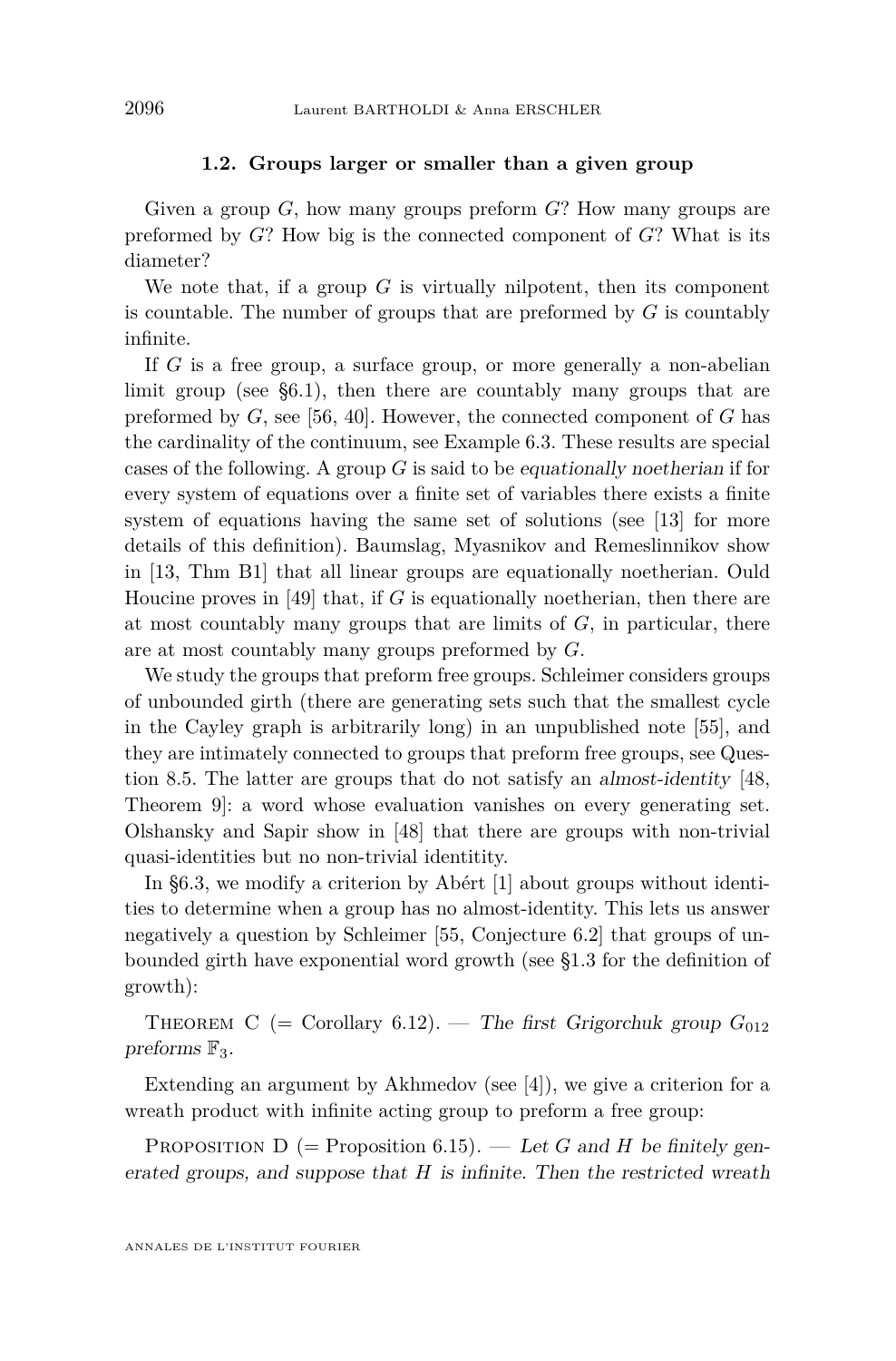<span id="page-7-0"></span>product  $G \wr H := G^{(H)} \rtimes H$  preforms a free group if and only if at least one of the following conditions holds:

- (1) *G* does not satisfy any identity;
- (2) *H* does not satisfy any almost-identity.

From this, we deduce (see Remark [6.21\)](#page-45-0) that the connected component of the free group has diameter at least 3; this is in contrast with the nilpotent case, see Proposition [A.](#page-5-0) There are solvable groups, and infinite free Burnside groups, at distance 2 from a free group.

See also subsection [2.4](#page-15-0) where we discuss groups that preform a group containing a given subgroup.

#### **1.3. Growth of groups**

We finally give in [§7](#page-47-0) new examples of groups of non-uniform exponential growth. Recall that, for a group *G* generated by a set *S*, its growth function counts the number  $\nu_{G,S}(R)$  of group elements expressible as a product of at most *R* generators. The group has exponential growth if  $\lambda_{G,S} := \lim_{n \to \infty} \sqrt[n]{\nu_{G,S}(R)} > 1$  and subexponential growth otherwise; it then has polynomial growth if  $\nu_{G,S}$  is dominated by a polynomial, and intermediate growth otherwise. The existence of groups of intermediate growth is asked by Milnor in [\[19\]](#page-52-0), and is answered by Grigorchuk in [\[28\]](#page-52-0), by means of his group  $G_{012}$ .

A group *G* of exponential growth is said to have uniform exponential growth if furthermore  $\inf_S \lambda_{G,S} > 1$ . The existence of groups of nonuniform exponential growth is asked by Gromov in [\[31,](#page-52-0) Remarque 5.12]; see also [\[38\]](#page-53-0). The first examples were constructed by Wilson [\[64\]](#page-54-0); see also [\[8,](#page-51-0) [46,](#page-53-0) [63\]](#page-54-0).

THEOREM E (= Corollary [7.3\)](#page-48-0). — Every countable group may be imbedded in a group *G* of non-uniform exponential growth.

Furthermore, let  $\alpha \approx 0.7674$  be the positive root of  $2^{3-3/\alpha} + 2^{2-2/\alpha} +$  $2^{1-1/\alpha} = 2$ . Then *G* may be required to have the following property: there is a constant *K* such that, for any  $R > 0$ , there exists a generating set *S* of *G* with

$$
\nu_{G,S}(r) \leq \exp(Kr^{\alpha}) \text{ for all } r \leq R.
$$

Theorem E implies the existence of groups of non-uniform exponential growth that do not imbed uniformly into Hilbert space; this answers a question by Brieussel [\[16,](#page-52-0) after Proposition 2.5], who asks whether there exist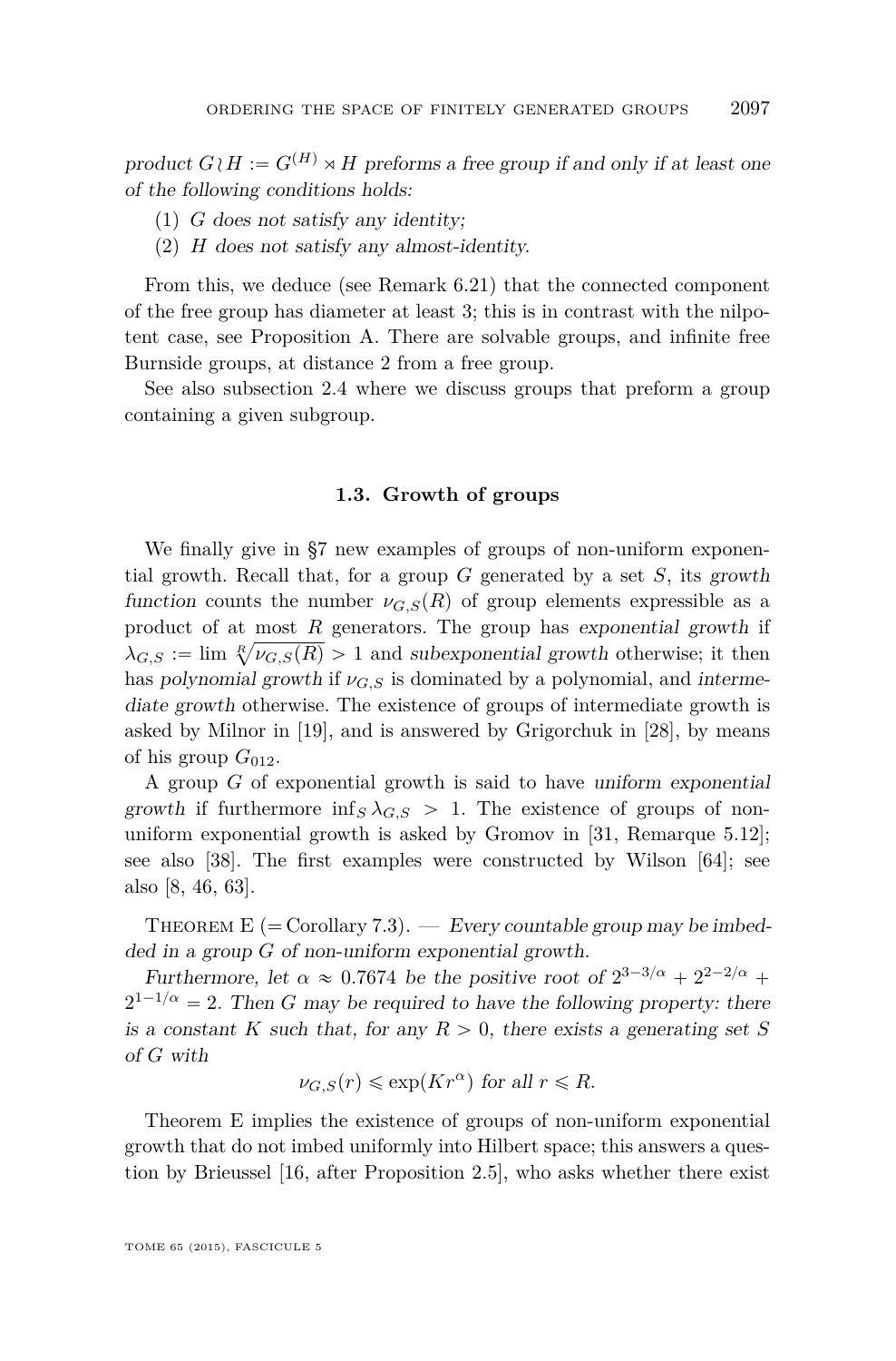groups of non-uniform exponential growth without the Haagerup property. We also construct groups of non-uniform exponential growth that admit infinitely many distinct intermediate growth functions at different scales. Moreover, these examples can be constructed among groups that preform free groups and groups of intermediate growth.

The idea of the proof of Theorem [E](#page-7-0) is as follows. We denote by  $G_{012}$  the first Grigorchuk group. It acts on the infinite binary tree  $\{0,1\}^*$  and its boundary  $\{0,1\}^{\infty}$ . We denote by *X* the orbit  $G_{012} \cdot 1^{\infty}$ . We prove in Corol-lary [7.2](#page-48-0) that the group  $G \wr_X G_{012}$  has non-uniform exponential growth whenever *G* is a group of exponential growth. To prove Corollary [7.2](#page-48-0) we show that  $G \wr_X G_{012}$  preforms a group of intermediate growth. (In fact, all known examples of groups of non-uniform exponential growth preform groups of intermediate growth, though the corresponding group of intermediate growth is not always given explicitly by their construction ; for more on this see Question [8.7\)](#page-51-0).

#### **1.4. Acknowledgments**

The authors are grateful to Yves de Cornulier, Slava Grigorchuk, Frédéric Paulin and Pierre de la Harpe for their comments on an earlier version of this manuscript; to Olga Kharlampovich for having corrected an inaccuracy in our understanding of limit groups; to Misha Gavrilovich for helpful discussions; to Simon Thomas and Todor Tsankov for their generous explanations on Borel relations; to Vincent Guirardel for explanations and discussions about limit groups; and to the anonymous referee for his/her careful reading of the manuscript.

#### **2. First properties and examples**

LEMMA 2.1 (A special case of  $[21,$  Proposition 2.20]). — The "for some generating set *T*" in Definition [1.1](#page-2-0) may be changed to "for every generating set *T*".

Proof. — Assume  $G \leftrightarrow H$ , that *T* generates *H* and that  $\mathscr{C}(G, S_n)$  coincides with  $\mathscr{C}(H, T)$  on ever larger balls. Write  $\tau_n : T \to S_n$  the bijections.

Let  $T'$  be another generating set of  $H$ ; write every  $t \in T'$  as a word  $w_t$  over *T*. Let *k* be the maximum of the lengths of the  $w_t$ . Consider the generating sets  $S'_n = \{\tau_n(w_t) : t \in T\}$  of *G* obtained by replacing each *T*-letter in  $w_t$  by its corresponding element  $\tau_n(t) \in G$ .

<span id="page-8-0"></span>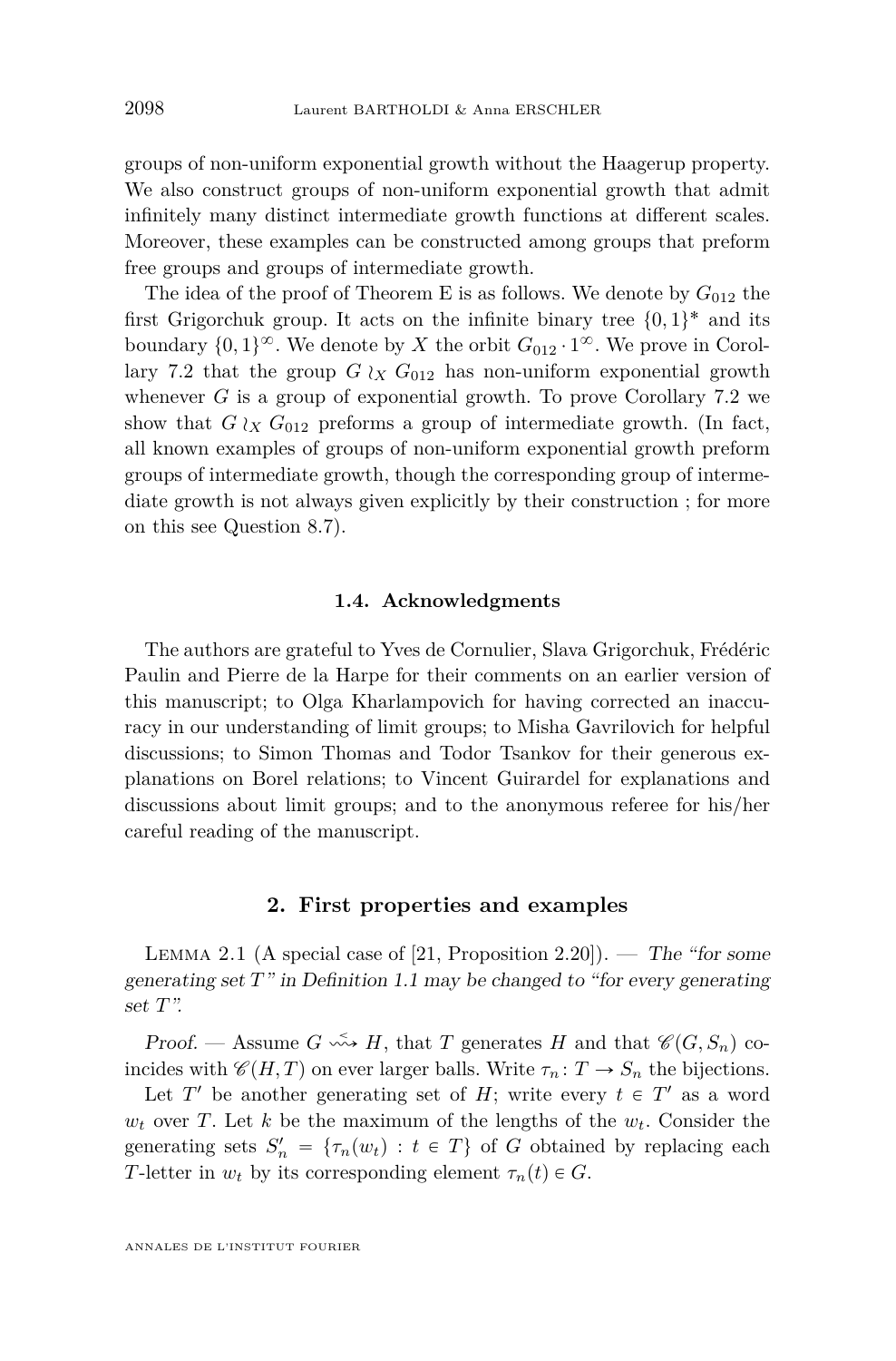<span id="page-9-0"></span>Then, if  $\mathscr{C}(G, S_n) \cap B(1, R)$  is isomorphic to  $\mathscr{C}(H, T) \cap B(1, R)$ , then  $\mathscr{C}(G, S_n') \cap B(1, [R/k])$  is isomorphic to  $\mathscr{C}(H, T') \cap B(1, [R/k])$ , since they are respective subsets in the isomorphic graphs  $\mathscr{C}(G, S_n) \cap B(1, R)$  and  $\mathscr{C}(H, T) \cap B(1, R)$ .

LEMMA 2.2. — The relation  $\stackrel{\sim}{\leadsto}$  is a preorder.

Proof. — It is clear that  $G \leftrightarrow G$  holds for all groups  $G$ .

Consider now  $G \leftrightarrow H \leftrightarrow K$ , and let *U* be a generating set for *K*. There are then generating sets  $T_n$  for *H*, in bijection with *U*, such that  $\mathscr{C}(H, T_n)$ and  $\mathscr{C}(K, U)$  agree in ever larger balls. For each *n*, there are generating sets  $S_{mn}$  for *G*, in bijection with  $T_n$ , such that  $\mathscr{C}(G, S_{mn})$  and  $\mathscr{C}(H, T_n)$ agree in ever larger balls.

Therefore, the generating sets  $S_{nn}$ , which are in bijection with  $U$ , are such that  $\mathscr{C}(G, S_{nn})$  and  $\mathscr{C}(K, U)$  agree in ever larger balls, which shows  $G \stackrel{\checkmark}{\longrightarrow} K$ .

Let  $\mathbb{F}$  be the free group on infinitely many generators  $x_1, x_2, \ldots$ , and consider the space  $\mathscr G$  of finitely generated groups  $(G, T)$  with marked generating set. This marking may be given by a homomorphism  $\mathbb{F} \to G$  such that almost all  $x_n$  map to 1; and this identifies  $\mathscr G$  with the set of normal subgroups of  $\mathbb F$  containing almost all the  $x_n$ . This turns  $\mathscr G$  into a locally compact Polish space. In this alternative terminology, we have the obvious

LEMMA 2.3. — Let *G*, *H* be finitely generated groups. Then  $G \leftrightarrow H$  if and only if for some (hence all) generating set *T*, the marked group  $(H, T)$ belongs to the closure of  $\{(G, S) : S \text{ generates } G\}$  in  $\mathscr{G}$ .

We observe that if  $G \leftrightarrow H$  and either  $G$  or  $H$  are finite, then  $G = H$ . We thus restrict ourselves to infinite, finitely generated groups.

Lemma 2.4. — Let *G* be a finitely generated group, and let *H* be a finitely presented group. If  $G \leftrightarrow H$ , then  $G$  is a quotient of  $H$ .

Proof.  $\overline{\phantom{a}}$  Let *T* be a generating set of *H*, and let *R* be the maximal length of *H*'s relators in that generating set. If  $G \leftrightarrow H$ , then there exists a generating set *S* for *G* such that  $\mathcal{C}(G, S)$  and  $\mathcal{C}(H, T)$  coincide in a ball of radius  $R$ ; so all relations of  $H$  hold in  $T$ .

We note  $([21, Example\ 2.4(e)])$  $([21, Example\ 2.4(e)])$  $([21, Example\ 2.4(e)])$  that every residually finite group is a limit of finite groups; and conversely a finitely presented limit of finite groups is residually finite.

Shalom shows in [\[57\]](#page-54-0) that every group *G* with Kazhdan's property (T) is a quotient of a finitely presented group with Kazhdan's property (T). In this manner, Champetier and Guirardel deduce in [\[21,](#page-52-0) Proposition 2.15]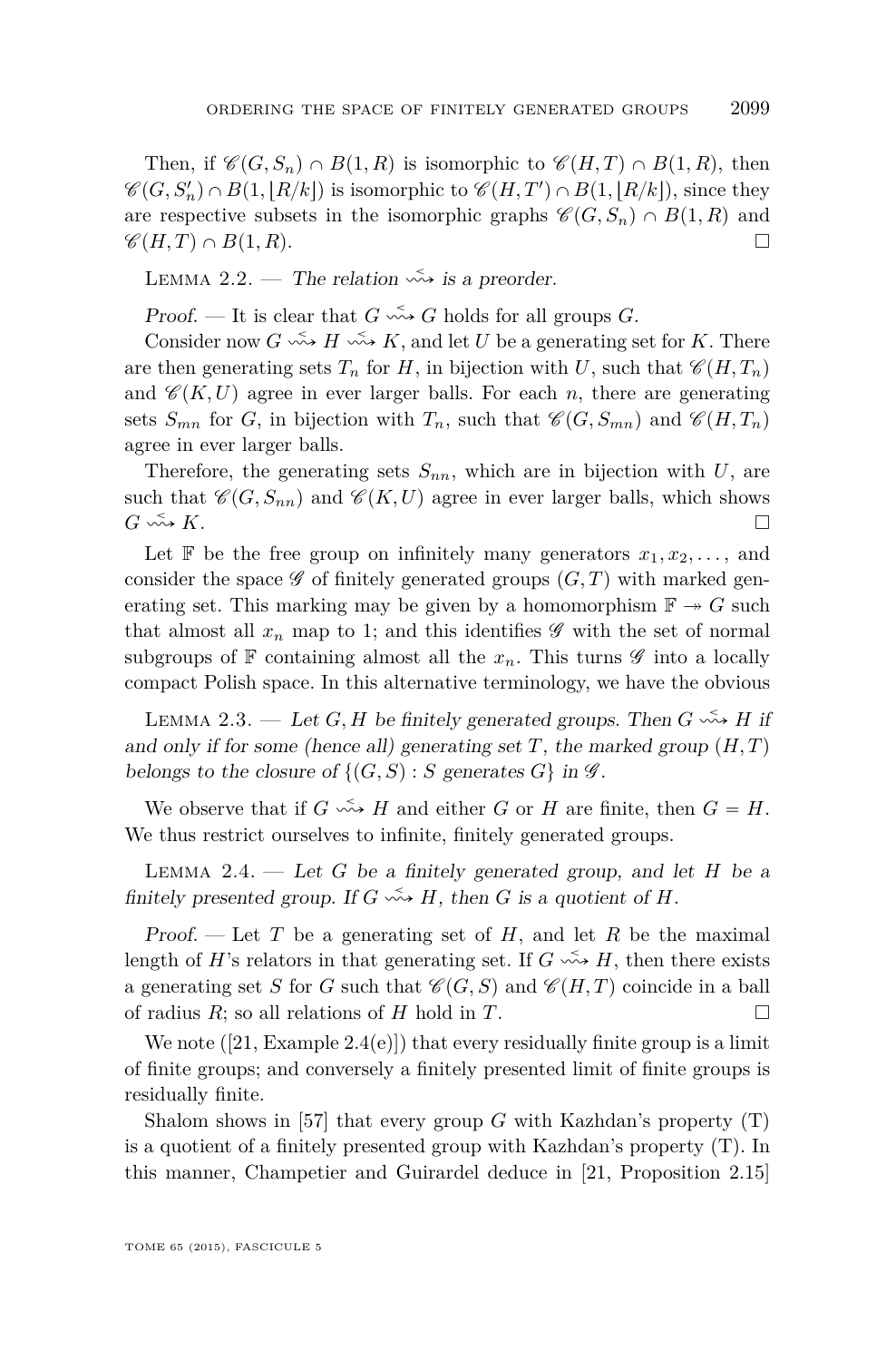<span id="page-10-0"></span>that if  $G \leftrightarrow H$  and  $G$  does not have Kazhdan's property (T), then neither does *H*.

There are isolated points in the space of groups; they are studied in [\[25\]](#page-52-0). Clearly, isolated groups are minimal elements for  $\stackrel{\sim}{\leadsto}$ ; but the converse is not true. For example,  $\mathbb{Z}$  and  $\mathbb{Z} \oplus \mathbb{Z}/p\mathbb{Z}$  are minimal, but none of them is isolated.

#### **2.1. Partial orders**

On some classes of groups, the relation  $\stackrel{\sim}{\leadsto}$  is also antisymmetric, and therefore defines a partial order. Recall that a group *G* is Hopfian if every epimorphism  $G \rightarrow G$  is an automorphism.

LEMMA 2.5. — Among Hopfian, finitely presented groups,  $\stackrel{\sim}{\rightsquigarrow}$  is an order relation. More generally, if *G* and *H* are finitely presented groups with  $G \leftrightarrow H \leftrightarrow G$  and  $G$  is Hopfian, then  $G$  and  $H$  are isomorphic.

Proof. – From  $G \leftrightarrow H$  and Lemma [2.4](#page-9-0) we deduce that  $G$  is a quotient of  $H$ ; and similarly  $H$  is a quotient of  $G$ . Therefore we have epimorphisms  $G \rightarrow H \rightarrow G$ , and since G is Hopfian these epimorphisms are isomorphisms.  $\hfill \square$ 

COROLLARY 2.6. — The relation  $\stackrel{\leq}{\leadsto}$  is an order relation on polycyclic groups, and on limit groups.

Proof. — Polycyclic groups are known to be finitely presented and residually finite [\[39\]](#page-53-0). We will recall some known facts about limit groups in [§6.1;](#page-36-0) for the proof of the corollary it suffices to know that limit groups are residually free and therefore residually finite, and that they are finitely presented; see [§6.1](#page-36-0) for references.

Since residually finite groups are Hopfian (see [\[44\]](#page-53-0)), the corollary follows from Lemma 2.5.

#### **2.2. Identities, universal statements and varieties**

Let *G* be a group. An *identity for G* is a non-trivial word  $w(x_1, x_2, \ldots)$  in the free group on countably many generators, such that  $w(g_1, g_2, \dots) = 1$ for every choice of  $g_i \in G$ . Note that *w* is really a word in finitely many of the  $x_i$ 's, namely  $w = w(x_1, \ldots, x_n)$  for some  $n \in \mathbb{N}$ .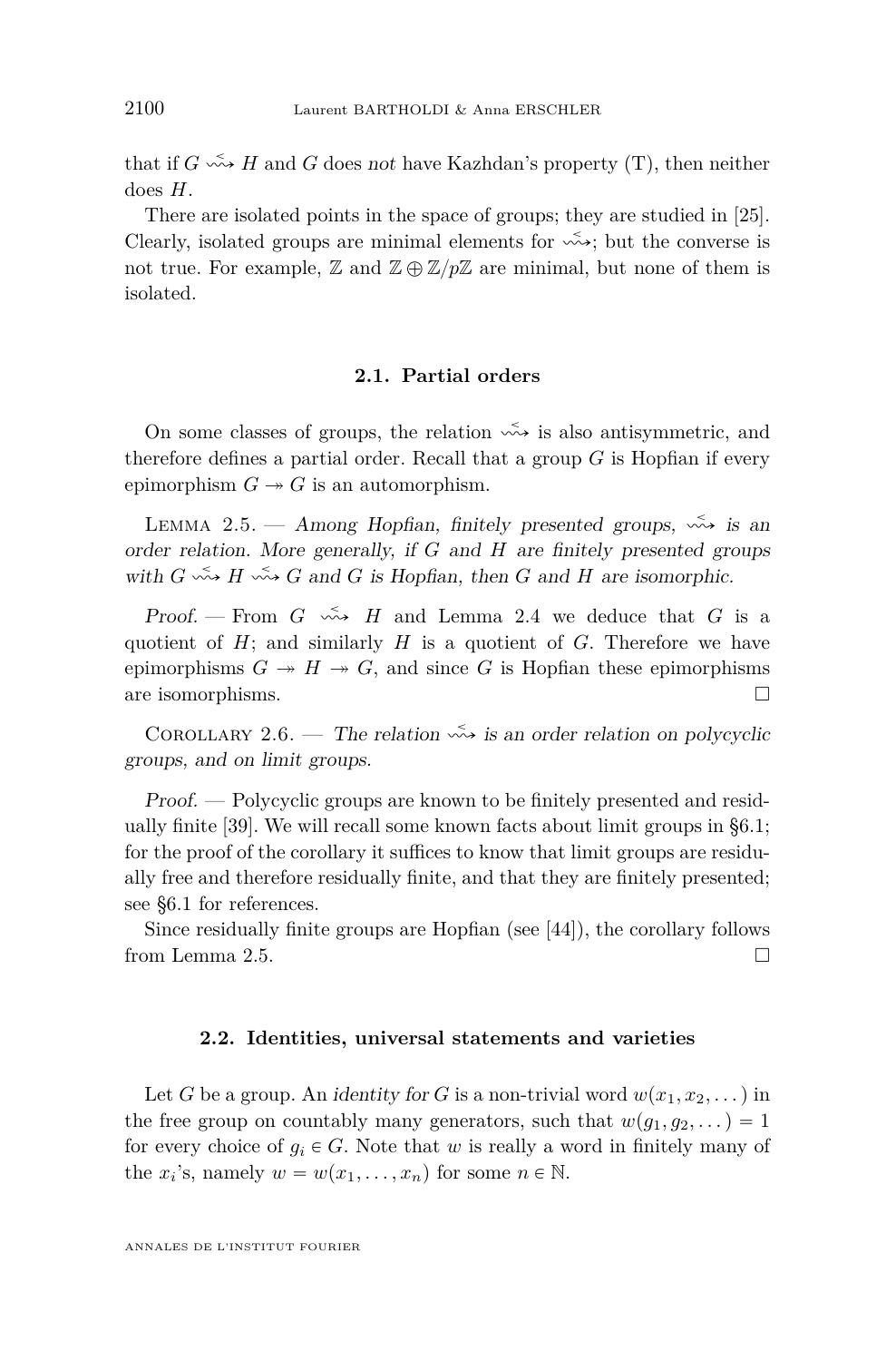<span id="page-11-0"></span>An identity for *G* is a special case of a universal sentence:  $\forall g_1, g_2 \dots (w =$ 1). More generally, any well-formed expression made of conjunctions, disjunctions, equalities, and universal quantifiers, is a positive universal sentence. If furthermore negations are allowed, it is a universal sentence. The variety generated by a group *G* is the set of identities that it satisfies; and its (positive) universal theory is the set of (positive) universal sentences that it satisfies.

For example, consider the group  $G = \langle x, y, z \mid [x, y]z^{-1}, z^2, [x, z], [y, z] \rangle$ . It satisfies the identity  $[x_1, x_2]^2$ . It also satisfies the positive universal statement

$$
\forall x_1, \ldots, x_4([x_1, x_2] = 1 \lor [x_1, x_3] = 1 \lor \cdots \lor [x_3, x_4] = 1).
$$

As a last example, limits groups are known to be "commutative-transitive"; this is the universal statement

(2.1) 
$$
\forall x, y, z([x, y] = 1 \land [y, z] = 1 \Rightarrow [x, z] = 1).
$$

Note that this statement is not positive; rewriting it in terms of the primitives  $\vee, \wedge, \neg$  gives  $\forall x, y, z \neg (x, y) = 1 \wedge [y, z] = 1 \vee [x, z] = 1$ . An example of a positive statement appears in Example [4.13.](#page-31-0) For more details relating logic to the space of marked groups, see [§6.1](#page-36-0) and [\[21,](#page-52-0) §5]. In particular, the first assertion of the following lemma is [\[21,](#page-52-0) Proposition 5.2].

Lemma 2.7.

- (1) If  $G \leftrightarrow H$  and  $G$  satisfies a universal statement (e.g., an identity), then *H* satisfies it too.
- (2) If  $G \leftrightarrow H$  and  $H$  is a finitely presented group satisfying a positive universal statement, then *G* satisfies it too.
- (3) If  $G \nightharpoonup H$  and  $G$  is torsion-free, then  $H$  is torsion-free. More generally, if *F* is a finite subgroup of *H*, then *F* imbeds in *G*.

Proof. — Ad (1): consider a universal statement satisfied in *G*; it is of the form  $\forall x_1, \ldots, x_n(E)$  for a boolean expression *E* made of identities  $w_1, \ldots, w_\ell$ . Let *R* be the maximal length  $w_1, \ldots, w_\ell$ .

Consider arbitrary  $h_1, \ldots, h_n \in H$ . Extend  $\{h_1, \ldots, h_n\}$  to a generating set *T* of *H*, and find a generating set *S* of *G* such that the balls of radius *R* in  $\mathscr{C}(G, S)$  and  $\mathscr{C}(H, T)$  coincide. Let  $g_1, \ldots, g_n$  be the generators of *G* that correspond to  $h_1, \ldots, h_n$  respectively. Then  $w_i$  traces a path in  $\mathscr{C}(G, S)$ that remains in an *R*-neighbourhood of the origin, so  $w_i$  traces a closed loop in  $\mathscr{C}(G, S)$  if and only if it traces a closed loop in  $\mathscr{C}(H, T)$ ; therefore,  $w_i(h_1,\ldots,h_n) = 1 \Leftrightarrow w_i(g_1,\ldots,g_n) = 1$ , so  $E(h_1,\ldots,h_n)$  follows from  $E(g_1, \ldots, g_n)$ .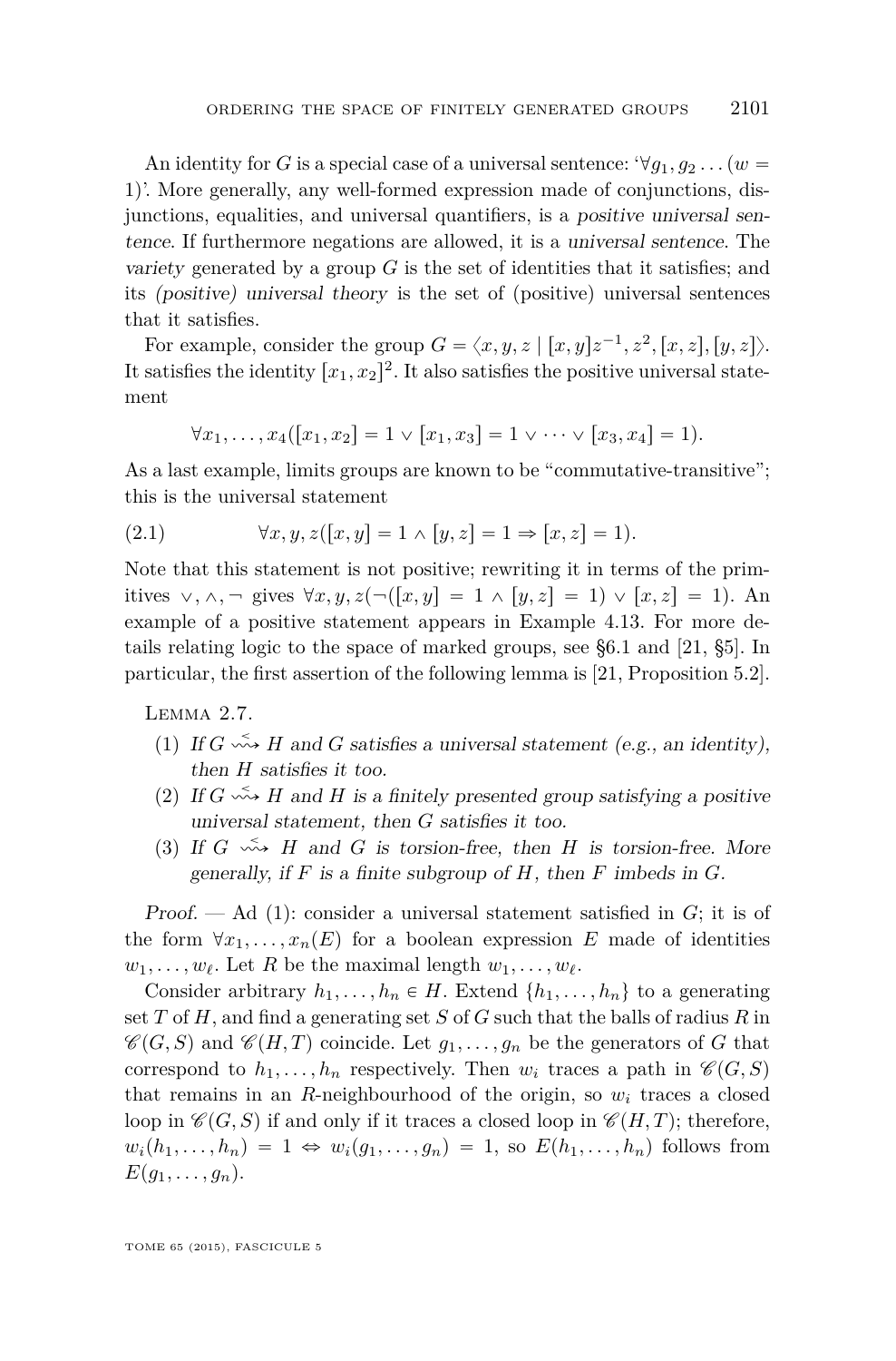Ad (2): Lemma [2.4](#page-9-0) shows that *G* is a quotient of *H*; and positive universal statements are preserved by taking quotients.

Ad (3): consider a finite group *F*. Then the fact that *F* is not a subgroup of *G* is a universal statement: writing  $f_1, \ldots, f_k$  the elements of *F*, with multiplication table  $f_i f_j = f_{m(i,j)}$ , the statement is  $\forall g_1, \ldots, g_k (g_i =$  $g_j$  for some  $i \neq j \vee g_i g_j \neq g_{m(i,j)}$  for some  $i, j$ ). Therefore (3) follows from (1).  $\Box$ 

Remark  $2.8$ . It is essential not to allow negations in  $(2)$ : a group with torsion, and moreover a torsion group, can preform a finitely presented torsion-free group — e.g., Grigorchuk's group *G* preforms  $\mathbb{F}_3$ , see Corollary [6.12.](#page-41-0) In fact, if  $G \xrightarrow{\sim} \mathbb{F}_n$  for some *n*, then *G* has the same positive universal theory as F. However, *G* is universally equivalent to *H* if and only if *G* is a non-abelian limit group of Sela (see [§6.1\)](#page-36-0), that is, if  $\mathbb{F} \xrightarrow{\sim} G$ .

The lemma implies in particular that if *G* is virtually nilpotent, then every group in the same connected component has the same language of positive universal statements. However, in any such connected component there are groups that are not universally equivalent to *G*.

Remark 2.9. — Timoshenko proves the following in [\[60,](#page-54-0) Thm 1]: let  $V$ be a free group in a variety  $\mathcal V$ , and let *H* be a subgroup of  $\nabla$  that generates the same variety V. Assume that  $\nabla$  is discriminating (for example, if  $\nabla$ is approximable by finite  $p$ -groups for an infinite sequence of primes  $p$ ; see [§4.1\)](#page-26-0). Then the universal theories of  $V$  and of  $H$  coincide.

Recall that a group *G* is  $\omega$ -residually *H* if for every finite subset *S* of *G* there exists a homomorphism  $\phi_S: G \to H$  whose restriction to *S* is injective; see [§6.1.](#page-36-0) Observe that if *G* is  $\omega$ -residually *H*, then *H* preforms a group *K* that contains *G* as a subgroup; if moreover the homomorphisms  $\phi_S$ can be chosen to be surjective, then *H* preforms *G*. Indeed, take  $G = \langle S \rangle$ ,  $H = \langle T \rangle$ , and *K* an accumulation point of  $\{ \langle \phi_r(S) \cup T \rangle \}$  where  $\phi_r$  is injective on a ball of radius *r* in *G*.

Timoshenko proves, in [\[60,](#page-54-0) Lemma 2], that if *G* is a finitely presented group in a variety  $V$  and  $H$  is a group universally equivalent to  $G$ , then  $G$ is  $\omega$ -residually  $H$ .

Remark 2.10. — For equationally noetherian groups (see  $\S1.2$ ), the condition "the universal theory of *G* is contained in the universal theory of *H*" actually characterizes the fact that *H* is a *G*-limit group in the sense of Sela; see [\[43,](#page-53-0) Thm A] for this and other equivalences to being a *G*-limit group.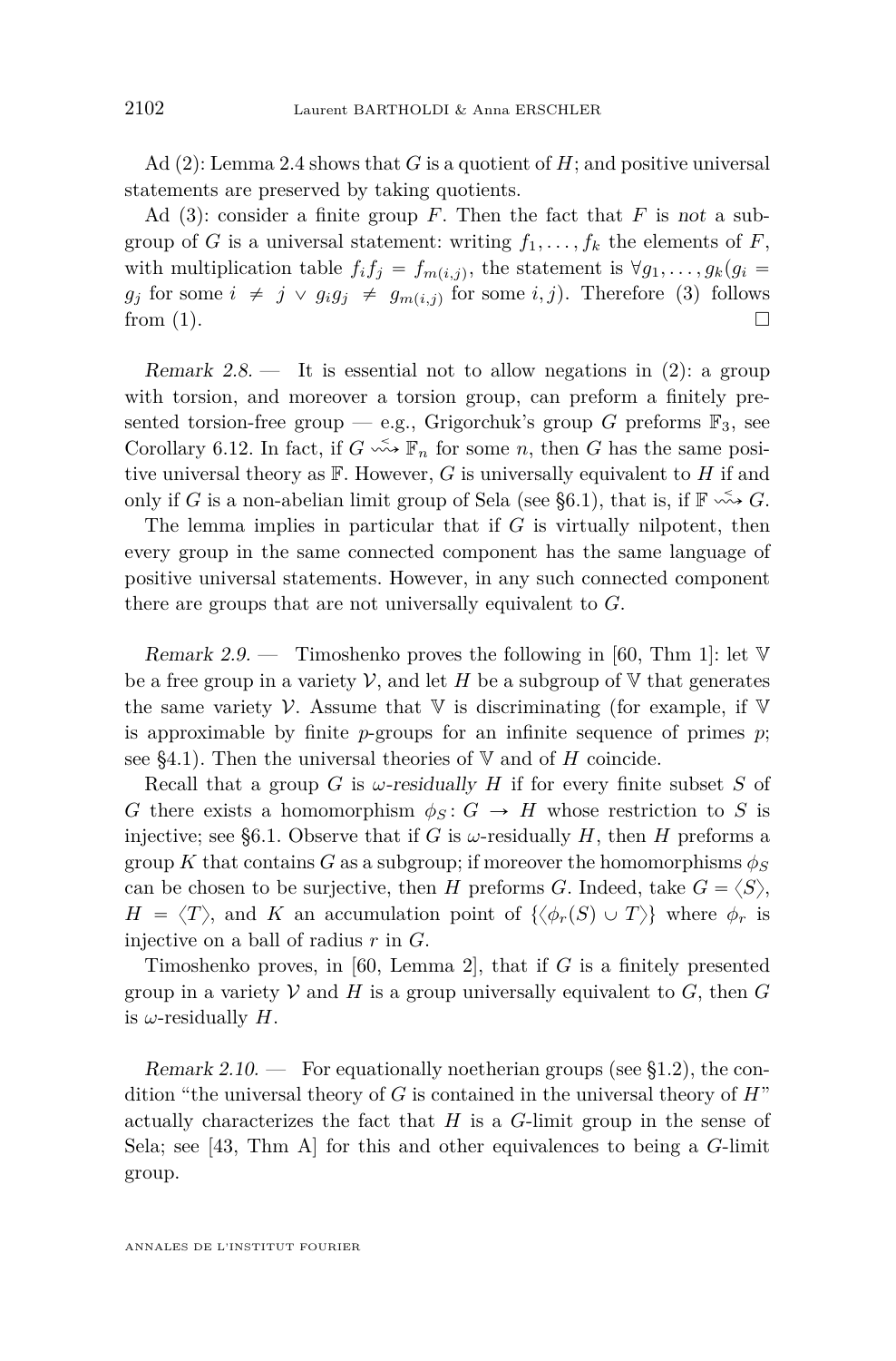#### **2.3. Basic properties and examples related to varieties**

We defined varieties in [§2.2](#page-10-0) as collections of identities. Alternatively (see [\[47\]](#page-53-0)), they are families of groups closed under taking subgroups, quotients and cartesian products, namely the class  $\mathcal V$  of all the groups that satisfy these identities. The variety  $V$  is finitely based if it may be defined by finitely many identities. It is finite if all finitely generated groups in the variety are finite. Let  $V$  be a variety, seen as a collection of identities. For a group *G*, one defines  $V(G) = \langle w(q_1, q_2, \dots) : w \in V, q_1, q_2, \dots \in G \rangle$ , the verbal subgroup of *G* corresponding to *V*; thus  $V(G) = 1$  if and only if *G* belongs to the variety. The *k*-generated relatively free group is  $\mathbb{V}_k := \mathbb{F}_k / \mathcal{V}(\mathbb{F}_k)$ ; it belongs to V, and every *k*-generated group in V is a quotient of  $V_k$ . A direct consequence of Lemma [2.7\(](#page-11-0)1) is the

LEMMA 2.11.  $-$  If  $G \stackrel{\sim}{\leadsto} H$  and  $G$  belongs to  $V$ , then  $H$  belongs to  $V$ .  $\Box$ 

We will consider, in later sections, the restriction of the relation  $\stackrel{\sim}{\leadsto}$  to varieties. Just as  $\mathscr G$  is a topology on the normal subgroups of  $\mathbb F_k$ , there is a topology  $\mathscr{G}(V)$  on the normal subgroups of  $V_k$ , or equivalently on the normal subgroups of  $\mathbb{F}_k$  that contain  $\mathcal{V}(\mathbb{F}_k)$ . Directly from the definitions,

LEMMA 2.12 ([\[21,](#page-52-0) Lemma 2.2]). — The natural map  $\mathscr{G}(V) \hookrightarrow \mathscr{G}$  is a homeomorphism on its image, and the image is closed if and only if  $V_k$  is finitely presented for all  $k \in \mathbb{N}$ .

LEMMA 2.13. — Let V be a finite variety. If  $G \leftrightarrow H$ , then  $V(G) \leftrightarrow$  $\mathcal{V}(H)$ .

Proof. — Let *H* be generated by a set  $T = \{h_1, \ldots, h_k\}$  of cardinality *k*, and let  $\mathbb{F}_k$  denote the free group on *k* generators  $x_1, \ldots, x_k$ . Then  $\mathcal{V}(\mathbb{F}_k)$ admits a generating set of the form  $w(v_1, \ldots)$  for some identities *w* in V and some  $v_1, \dots \in \mathbb{F}_k$ . Then  $V(H)$  is generated by the set  $T'$  of all corresponding  $w(v_1(h_1, \ldots, h_k), \ldots).$ 

Consider a generating set  $S = \{g_1, \ldots, g_k\}$  of *G*, such that  $\mathscr{C}(G, S)$  coincides with  $\mathscr{C}(H, T)$  in a large ball; then  $S' = \{w(v_1(g_1, \ldots, g_k), \ldots), \ldots\}$ generates  $V(G)$ , and the Cayley graphs  $\mathscr{C}(V(G), S')$  coincides with  $\mathscr{C}(\mathcal{V}(H), T')$  in a large ball.

Given a variety V, the verbal product of groups  $G_1, G_2, \ldots, G_n$  is defined as follows: first set  $G = G_1 * G_2 \cdots * G_n$  the free product; then

$$
\prod_{\mathcal{V}} G_i = \frac{G}{\mathcal{V}(G) \cap \langle [g_i, g_j] : g_i \in G_i^G, g_j \in G_j^G, i \neq j \rangle}.
$$

TOME 65 (2015), FASCICULE 5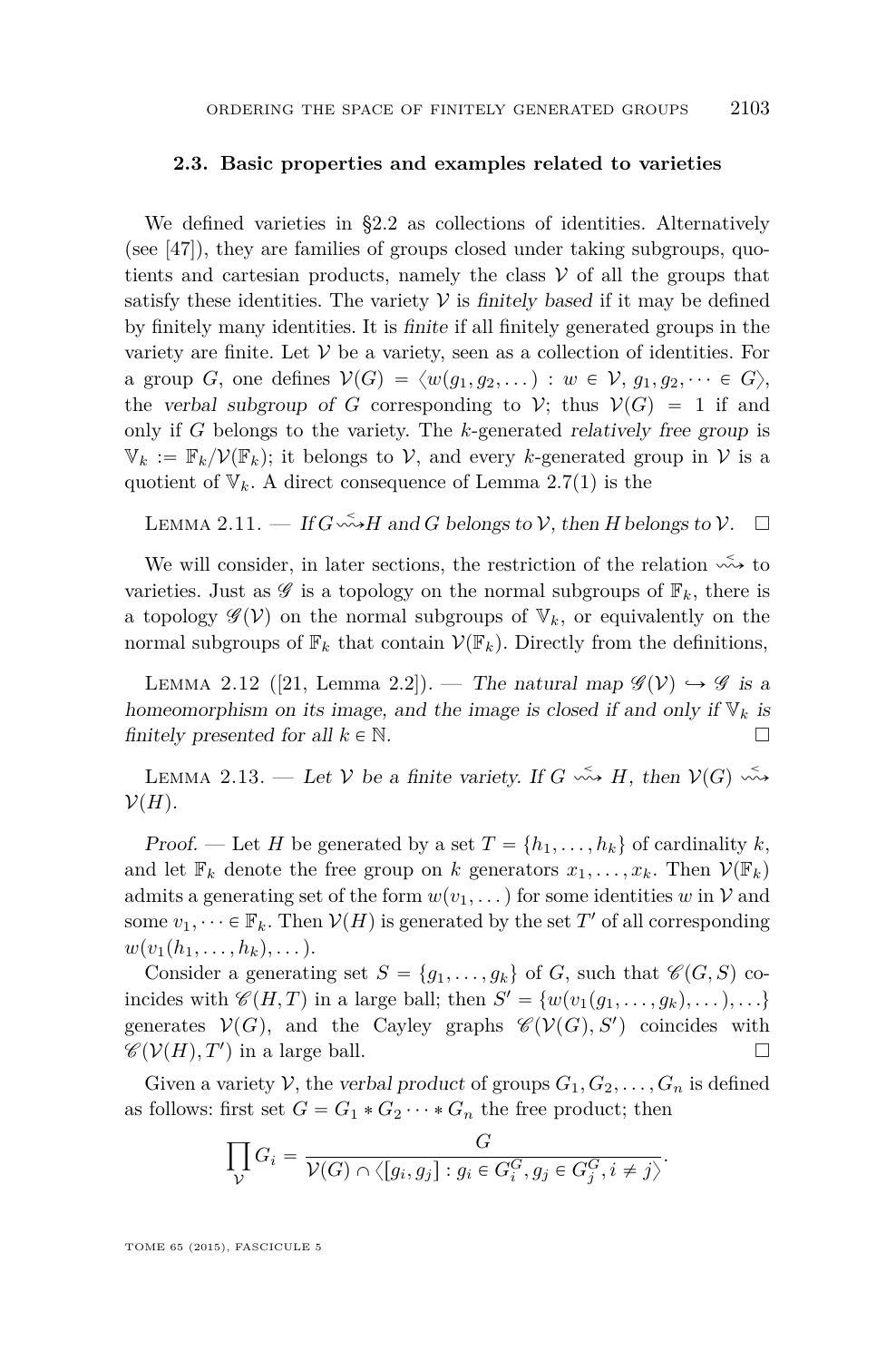<span id="page-14-0"></span>For example, if  $V$  is the variety of all groups, then  $\prod_{\mathcal{V}}$  is the free product; For example, if  $\nu$  is the variety of all groups, then  $\prod_{\mathcal{V}}$  is the direct product.<br>while if  $\nu$  is the variety of abelian groups, then  $\prod_{\mathcal{V}}$  is the direct product.

Recall that the wreath product of two groups  $G_1, G_2$  is

$$
G_1 \wr G_2 = \{ f \colon G_2 \to G_1 \text{ of finite support} \} \rtimes G_2,
$$

where  $G_2$  acts by shift on functions  $G_2 \rightarrow G_1$ .

LEMMA 2.14. — Let  $G_1, G_2, H_1, H_2$  be groups, and assume  $G_1 \xrightarrow{\sim} H_1$ and  $G_2 \leftrightarrow H_2$ . Then

- $(1)$   $G_1 \times G_2 \xrightarrow{\sim} H_1 \times H_2$ ;
- $(2)$   $G_1 * G_2 \xrightarrow{\sim} H_1 * H_2;$
- (3) Let V be a variety of groups. Then  $\prod_{\mathcal{V}} G_i \stackrel{\leq}{\leadsto} \prod_{\mathcal{V}} H_i$ ;
- (4)  $G_1 \wr G_2 \longrightarrow H_1 \wr H_2$ .

Proof. — We start by (2), and argue that, for arbitrarily large *R*, we can make balls of radius *R* agree in respective Cayley graphs. For all  $i \in \{1, 2\}$ , let  $T_i$  generate  $H_i$ , and let  $S_i$  generate  $G_i$  in such a manner that balls of radius *R* coincide in  $\mathscr{C}(G_i, S_i)$  and  $\mathscr{C}(H_i, T_i)$ . Then  $T := \bigsqcup T_i$  generates  $H := *_{i} H_{i}$ , and the corresponding set  $S := \bigsqcup S_{i}$  generates  $*_{i} G_{i}$ . Balls of radius *R* coincide in  $\mathcal{C}(G, S)$  and  $\mathcal{C}(H, T)$ .

Ad (3), the relations imposed on  $*_i G_i$  and  $*_i H_i$  are formally defined by  $V$ , so again balls of radius  $R$  in  $\mathscr{C}(\prod_V G_i, S)$  and  $\mathscr{C}(\prod_V H_i, T)$  coincide.  $(1)$  is a special case of  $(3)$ .

Ad (4), note that the relations giving  $G_1 \wr G_2$  from  $G := G_1 * G_2$  are  $[x_1^{x_2}, y_1^{y_2}]$  for all  $x_1, y_1 \in G_1$  and  $x_2, y_2 \in G_2 \setminus \{1\}$ . These relations do not exactly define a varietal product; but nevertheless there is a bijection between non-trivial elements of norm  $\leq R$  in  $G_2$  and  $H_2$ , and between elements of norm  $\leq R$  in  $G_1$  and  $H_1$ . The result again follows.

Note that in (1) we can have  $G_1 \times C \leftrightarrow H_1 \times C$  without having  $G_1 \leftrightarrow$  $H_1$ . We we examine more carefully this for abelian groups in [§3:](#page-20-0)

Example 2.15. — We have  $1 \times \mathbb{Z} \longrightarrow \mathbb{Z} \times \mathbb{Z}$ , yet 1 doesn't preform  $\mathbb{Z}$ .

For  $A = \mathbb{Z}/6 \times \mathbb{Z}$ ,  $B = \mathbb{Z}/35 \times \mathbb{Z}$ ,  $C = \mathbb{Z}/10 \times \mathbb{Z}$ ,  $D = \mathbb{Z}/21 \times \mathbb{Z}$ , we also have  $A \times B \xrightarrow{\sim} C \times D$  while  $A, B, C, D$  are mutually incomparable.

Proof. — Consider  $\{(1,0), (0,1)\}\$ a generating set of  $\mathbb{Z} \times \mathbb{Z}$ , and, for arbitrary  $R \in \mathbb{N}$ , the generating set  $\{(0,1), (0,2R+1)\}\$  of  $1\times\mathbb{Z}$ . Their Cayley graphs agree on a ball of radius *R*.

For the second claim, note that  $A \times B$  is isomorphic to  $C \times D$ , but for any two groups among  $A, B, C, D$ , none is a quotient of the other.

Similarly, in (2) we can have  $G_1 * C \longrightarrow H_1 * C$  without having  $G_1 \longrightarrow H_1$ . We will examine more closely the situation of free groups in [§6.1;](#page-36-0) here and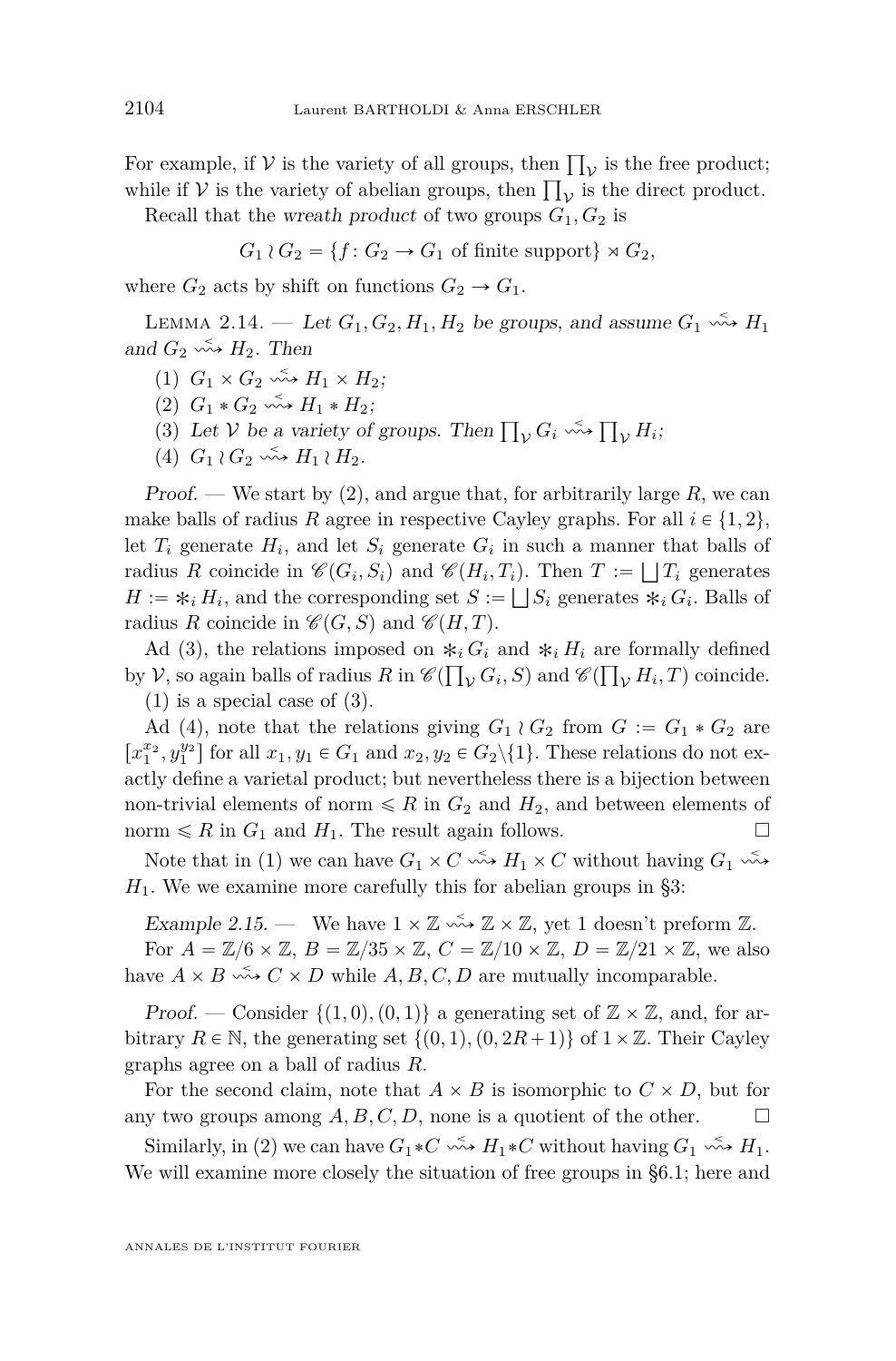<span id="page-15-0"></span>in the sequel we use the notation  $\mathbb{F}_k$  for free groups on k generators. For now, we just mention the

Example 2.16. — Let G be a k-generated group. Then, for every  $m \geq 2$ , the free product  $G * \mathbb{F}_m$  preforms  $\mathbb{F}_{k+m} = \mathbb{F}_k * \mathbb{F}_m$ ; yet *G* need not preform  $\mathbb{F}_k$ , for example if *G* satisfies an identity.

Proof. — Let *S* generate  $\mathbb{F}_k$ , let *T* generate  $\mathbb{F}_m$ , and let  $\{g_1, \ldots, g_k\}$ generate *G*. Then  $S \sqcup T$  generates  $\mathbb{F}_k * \mathbb{F}_m$ . In  $\mathbb{F}_m$ , there exist elements  $w_1, \ldots, w_k$  such that no relation among them and *T*, of length  $\leq R$ , holds; consider the generating set  $\{g_1w_1, \ldots, g_kw_k\}\sqcup T$  of  $G*F_m$ . Then no relation of length  $\leq R$  holds among them.

Note finally that in (4) we may have  $G_1 \wr C \longrightarrow H_1 \wr C$  without having  $G_1 \leftrightarrow H_1$ ; see [§6.5](#page-42-0) for more examples:

Example 2.17. — Consider *A, B* arbitrary groups, and an infinite group *C*. Then  $(A * B) \wr C \longrightarrow (A \times B) \wr C$ .

On the other hand, if *A* and *B* are non-trivial, finitely presented, and each satisfies an identity, then  $A * B$  does not satisfy the identities of  $A \times B$ , so  $A * B$  doesn't preform  $A \times B$  by Lemma [2.7\(](#page-11-0)2).

Proof. — Let *S, T, U* be generating set of *A, B, C* respectively. Then, as generating set of  $(A \times B) \wr C$ , we consider  $S' \sqcup T' \sqcup U$ , in which  $S'$  corresponds to the generators of A supported at  $1 \in C$ , and similarly for *T'*.

For arbitrary  $R \in \mathbb{N}$ , choose  $x \in C$  of norm  $\geq R$ , and consider the following generating set  $S'' \sqcup T'' \sqcup U$  of  $(A * B) \wr H$ . The copy  $S''$  of *S* corresponds to the generators of *A* supported at  $1 \in C$ , while the copy  $T''$ corresponds to the generators of *T* supported at *x*.

Both  $(A \times B) \wr C$  and  $(A * B) \wr C$  are quotients of  $A * B * C$ ; in both cases, all relations of the form  $[s_1^h, s_2]$  and  $[t_1^h, t_2]$  are imposed for all  $h \neq 1$ and  $s_i \in S', t_i \in T'$ , respectively  $s_i \in S'', t_i \in T''$ . However, in the former case, all relations of the form  $[s^h, t]$  are also imposed for all  $h \in H$  and  $s \in S', t \in T'$ . In the latter case, these relations are only imposed for  $h \neq x$ and  $s \in S'', t \in T''$ . However, this distinction is invisible in the ball of radius *R*.

#### **2.4. Limits and prelimits of groups with a given subgroup or quotient**

We explore, in this subsection, the ways in which the "preform" relation may be exchanged with the operation of taking subgroups and quotients.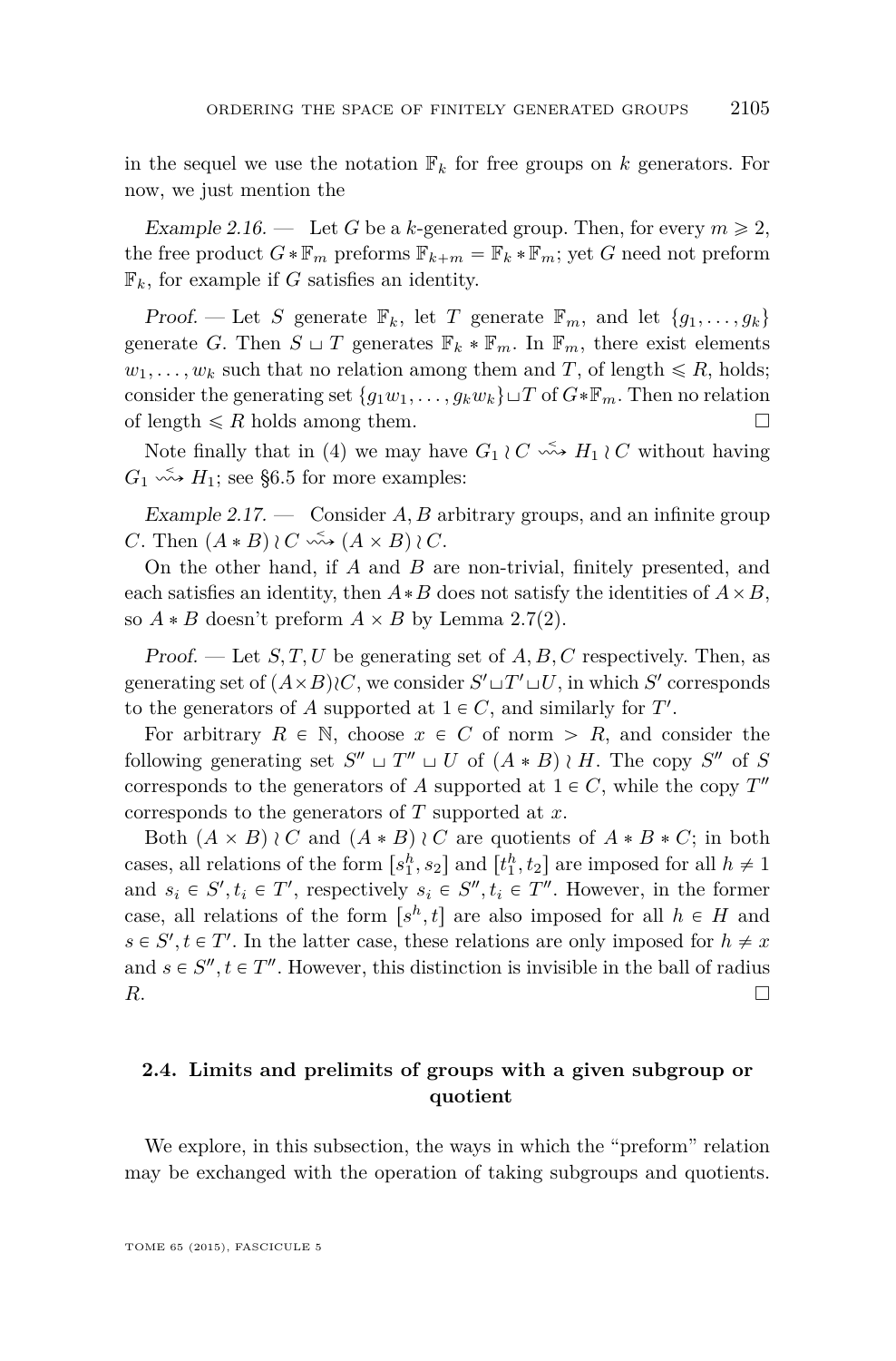<span id="page-16-0"></span>We express these relationships as commutative diagrams, with quantifiers attached to the objects. We start by the following straightforward lemma.

LEMMA 2.18. — If  $A \stackrel{\leq}{\longrightarrow} B$  and  $A$  is a subgroup of  $G$ , then there exists a group *H* containing *B* as a subgroup and satisfying  $G \leftrightarrow H$ :

$$
\begin{array}{ccc}\nG & \stackrel{\sim}{\leadsto} & \exists H \\
\cup & & \cup \\
A & \stackrel{\leq}{\leadsto} & B.\n\end{array}
$$

Proof. — Consider finite generating sets  $S_n$  of A and T of B such that  $(A, S_n)$  converges to  $(B, T)$  in the space G of marked groups, as  $n \to \infty$  $\infty$ . Let *S* be a finite generating set of *G*. Set  $S'_n = S \cup S_n$ ; these define finite generating sets of *G*. Consider a subsequence  $(n_k)$  such that  $(G, S'_{n_k})$ converges in  $\mathscr{G}$ ; denote its limit by  $(H, U \sqcup V)$ .

In particular,  $(A, S_{n_k})$  converges to the subgroup  $\langle V \rangle$  of *H*. Since  $(A, S_n)$ converges to *B*, we conclude that  $\langle V \rangle$  is isomorphic to *B*.

We remark that, in the notation of the lemma, *B* is a *G*-limit group in the sense of Sela. More generally; given a family of subgroups  $(A_n)$  of G such that  $(A_n, S_n)$  converges to *B*, the same conclusion holds; that is, there exists a group *H* containing *B* as a subgroup such that *G* preforms *H*. This shows therefore that *B* is a *G*-limit group in the sense of Sela if and only if there exists a group containing *B* as a subgroup and which is preformed by *G*.

LEMMA 2.19. — If  $A \stackrel{\leq}{\longrightarrow} B$  and  $A$  is a quotient of  $G$ , then there exists a group *H* with  $G \stackrel{\leq}{\leadsto} H$  and *B* is a quotient of *H*:

$$
\begin{array}{ccc}\nG & \stackrel{\sim}{\leadsto} & \exists H \\
\downarrow & & \downarrow \\
A & \stackrel{\leq}{\leadsto} & B.\n\end{array}
$$

Proof. — Let *A, B* be *k*-generated, with *T* a generating set for *B*. Since *A* preforms *B*, there exists a sequence of generating sets  $S_n$  of cardinality *k* such that  $(A, S_n) \to (B, T)$ . Without loss of generality, we may assume  $1 \in S_n$  for all  $n \in \mathbb{N}$ .

Let  $\pi: G \rightarrow A$  be the given epimomorphism. Let *G* be *l*-generated. Then for each  $n \in \mathbb{N}$  there exists a generating set  $S'_n = S''_n \sqcup S'''_n$  of *G* such that  $S''_n$ maps bijectively to  $S_n$  under  $\pi$  and  $S_n^{\prime\prime\prime}$  maps to  $1 \in A$  and has cardinality  $\ell$ . Indeed first choose a generating set *S*<sup> $\prime$ </sup> for *G* of cardinality  $\ell$ ; then, for each  $n \in \mathbb{N}$ , choose an arbitrary lift  $S'_n$  of  $S_n$ ; and multiply each  $g \in S'$  by an appropriate word in  $S_n'$  to obtain  $S_n''$  mapping to 1.

Passing if need be to a subsequence, we can assume that  $(G, S_n)$  converges in the space  $\mathscr G$  of marked groups. Denote the limit of the subsequence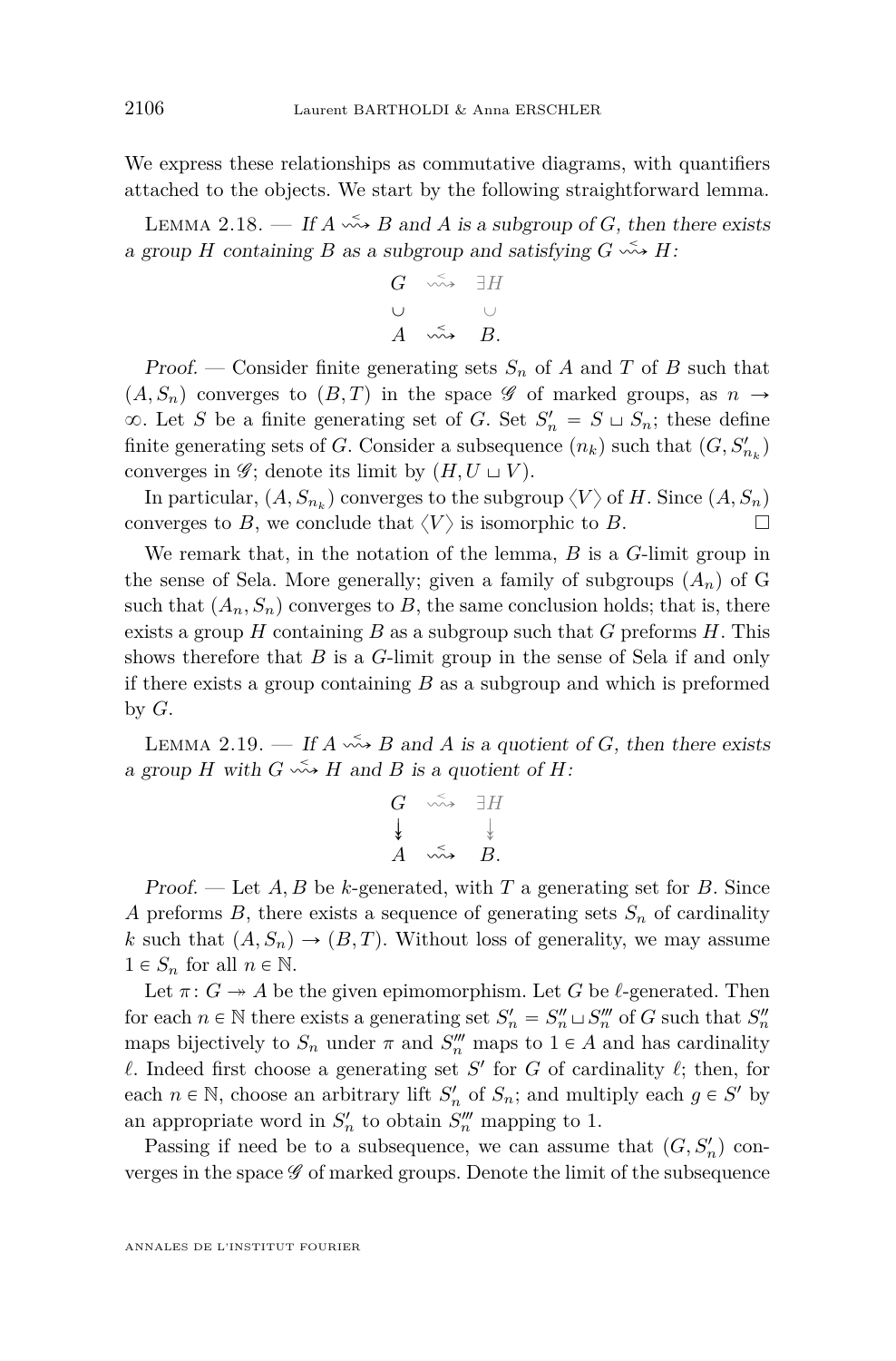<span id="page-17-0"></span>by  $(H, T')$ , again with decomposition  $T' = T'' \sqcup T'''$ . Let us construct an epimorphism  $\rho: H \to B$ , showing that *B* is a quotient of *H*. Recall that *T*<sup>*n*</sup> in naturally in bijection with *T*, via  $S_n^{\prime\prime}$  and  $S_n$ . We define  $\rho$  on *T*<sup>*n*</sup> by this bijection, and put  $\rho(t) = 1$  for all  $t \in T^{\prime\prime\prime}$ .

To prove that  $\rho$  is a homomorphism, consider a word  $w(x_1, \ldots, x_{k+\ell})$ with  $w(T') = 1$  in *H*. Since  $(G, S'_n)$  converges to  $(H, T')$ , for sufficiently large  $n \in \mathbb{N}$  we have  $w(S'_n) = 1$  in *G*. Let  $v(x_1, \ldots, x_k)$  denote the word obtained from *w* be deleting its letters  $x_{k+1}, \ldots, x_{k+\ell}$ . Since  $\pi$  is a homomorphism, we then have  $v(S_n) = 1$ , and therefore in the limit  $v(T) = 1$ . This is precisely the result of computing  $\rho(w(T'))$  letter by letter.

Finally, *T* is in the image of  $\rho$  so  $\rho$  is surjective.

We may improve on Lemma [2.19](#page-16-0) in case the quotient is by a verbal subgroup:

LEMMA 2.20. — Let the group *G* be generated by a set of cardinality *k*, and let  $V$  be a variety. If  $G/V(G) \longrightarrow V_k$ , then there exists a group *H* with  $G \rightsquigarrow H$  and  $V_k = H/V(H)$ :

$$
\begin{array}{ccc}\nG & \stackrel{\sim}{\leadsto} & \exists H \\
\downarrow & & \downarrow \\
G/\mathcal{V}(G) & \stackrel{\leq}{\leadsto} & \mathbb{V}_k.\n\end{array}
$$

Proof. — We proceed first as in the proof of Lemma [2.19,](#page-16-0) to construct a group *H* and an epimorphism  $\rho: H \to \mathbb{V}_k$ .

On the one hand,  $V(H) \subseteq \text{ker } \rho$ , because  $V_k$  belongs to V. On the other hand, consider  $c \in \text{ker } \rho$ , and write  $c = w(T)$  as a word in the generators T of *H*. Then  $\rho(w(T)) = 1$ , so *w* belongs to the variety  $V(\mathbb{F}_k)$  because  $V_k$  is relatively free. It follows that *c* belongs to  $V(H)$ .

LEMMA 2.21 ([\[21,](#page-52-0) Proposition 2.25]). — If  $G \leftrightarrow H$  and A is a quotient of *G*, then there exists a group *B* with  $A \xrightarrow{\sim} B$  and *B* is a quotient of *H*:

$$
\begin{array}{ccc}\nG & \stackrel{\sim}{\leadsto} & H \\
\downarrow & & \downarrow \\
A & \stackrel{\scriptstyle\sim}{\leadsto} & \exists B.\n\end{array}
$$

Let us turn to the converse property: if  $A \xrightarrow{\sim} B$  and *B* is a subgroup of *H*, does there exist a group *G* containing *A* with  $G \leftrightarrow H$ ? Given a subgroup *B* of a group *H*, we say that the pair  $(H, B)$  satisfies the "prelimit of an overgroup" property if, whenever *A* is a group which preforms *B*, there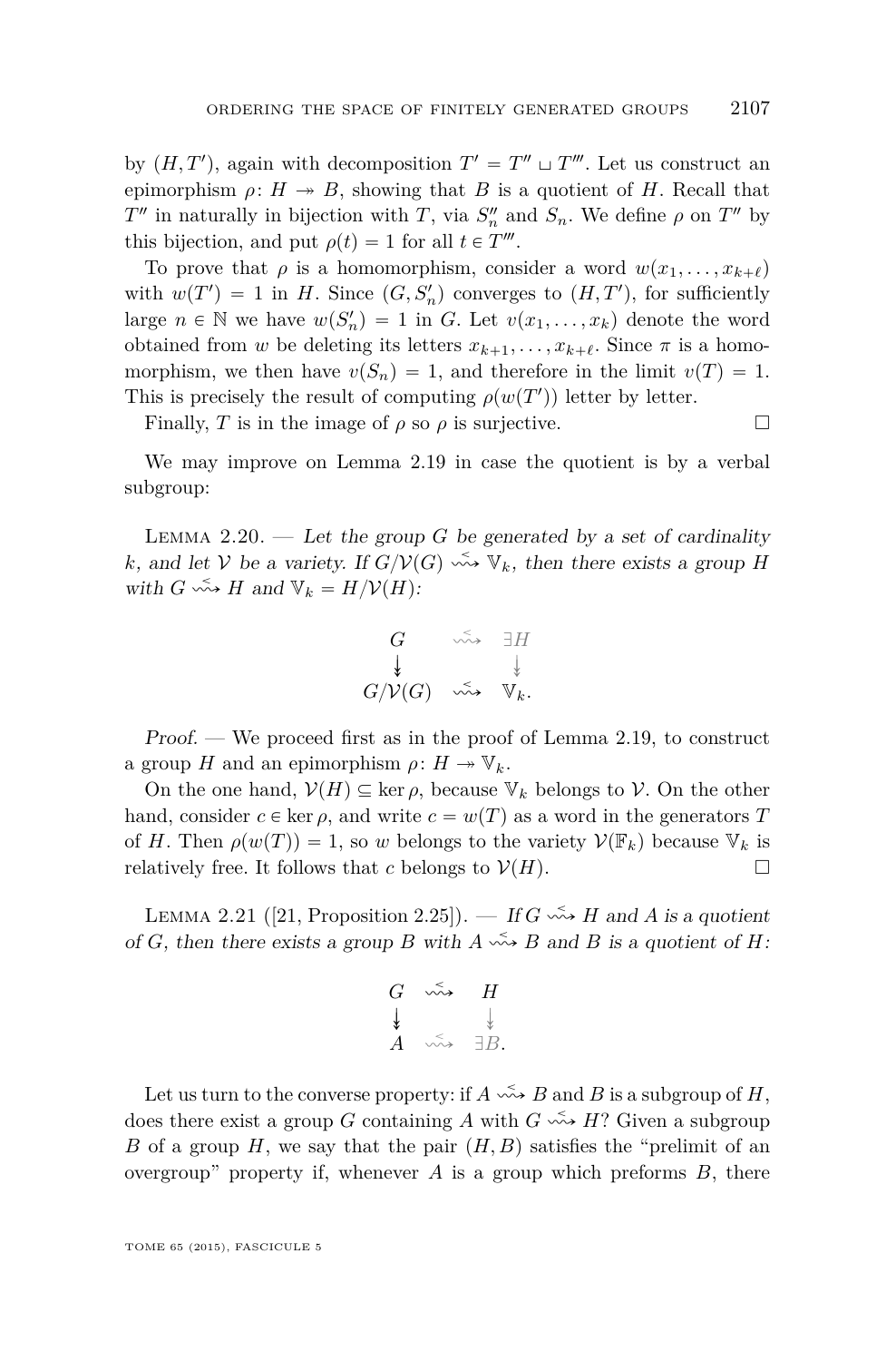exists a group *G* which preforms *H* and contains *A*:

$$
\exists G \quad \leadsto \quad H
$$
  

$$
\cup \qquad \qquad \cup
$$
  

$$
\forall A \quad \leadsto \quad B.
$$

We then say that *H* has the "prelimit of an overgroup" property if  $(H, B)$ has that property for all finitely generated subgroups *B* of *H*.

QUESTION  $2.22.$  — Which finitely generated groups have the "prelimit" of an overgroup" property?

It is clear that if *H* has very few subgroups, for example if every proper subgroup of *H* is finite, then *H* has the "prelimit of an overgroup" property.

LEMMA 2.23.  $\frac{d}{dt}$  All finitely generated abelian groups have the "prelimit" of an overgroup" property.

Proof. — Inclusions of finitely generated abelian groups into one another can be decomposed into the following "elementary inclusions":  $B \subseteq B \oplus \mathbb{Z}$ ,  $B \subseteq B \oplus \mathbb{Z}/a\mathbb{Z}$  and  $B \oplus \mathbb{Z}/a\mathbb{Z} \subseteq B \oplus \mathbb{Z}/ab\mathbb{Z}$ . Similarly, the cases to consider for *A* that preforms *B* are of the form  $\mathbb{Z} \oplus \mathbb{Z}/ac\mathbb{Z} \longrightarrow \mathbb{Z} \oplus \mathbb{Z}/a\mathbb{Z}$  and  $\mathbb{Z} \longrightarrow \mathbb{Z}^2$ . To prove the lemma, it suffices therefore to consider the following case:  $B = \mathbb{Z}^2 \oplus \mathbb{Z}/a\mathbb{Z}$  is a subgroup of  $H = \mathbb{Z}^2 \oplus \mathbb{Z}/ab\mathbb{Z}$ , and  $A = \mathbb{Z} \oplus \mathbb{Z}/ac\mathbb{Z}$ preforms *B*. We observe that in this case  $G := \mathbb{Z} \oplus \mathbb{Z}/abc\mathbb{Z}$  contains *A*, and preforms *H*.

Example 2.24 (Groups without the "prelimit of an overgroup" property). There are finitely generated groups  $A \xrightarrow{\sim} B \subseteq H$  such that there exists no group *G* with  $A \subseteq G \longrightarrow H$ .

Take indeed  $A = \mathbb{F}_2 \wr \mathbb{Z}$ ; it preforms  $B = \mathbb{Z}^2 \wr \mathbb{Z}$ , which is metabelian. By [\[12\]](#page-52-0), every metabelian group imbeds in a finitely presented metabelian group *H*. If  $G \xrightarrow{\sim} H$ , then *G* is a quotient of *H*. This shows that every group which preforms *H* is metabelian. Therefore, there are no groups that preform *H* that contain *A* as a subgroup.

Example 2.25 (Finitely presented groups without the "prelimit of an overgroup" property). — Here is another example of this kind. Consider a finitely presented infinite torsion-free simple group *H* containing a nonabelian free group  $B = \mathbb{F}_3$  as a subgroup; such groups were constructed by Burger and Mozes, see [\[18\]](#page-52-0). Set  $A = \mathbb{F}_2 \times \mathbb{Z}/2\mathbb{Z}$ ; then  $A \leftrightarrow B$  and  $B \subseteq H$ . However, if  $G \leftrightarrow H$ , then  $G = H$  because *H* is finitely presented and simple. However, *H* does not contain *A* because *H* is torsion-free.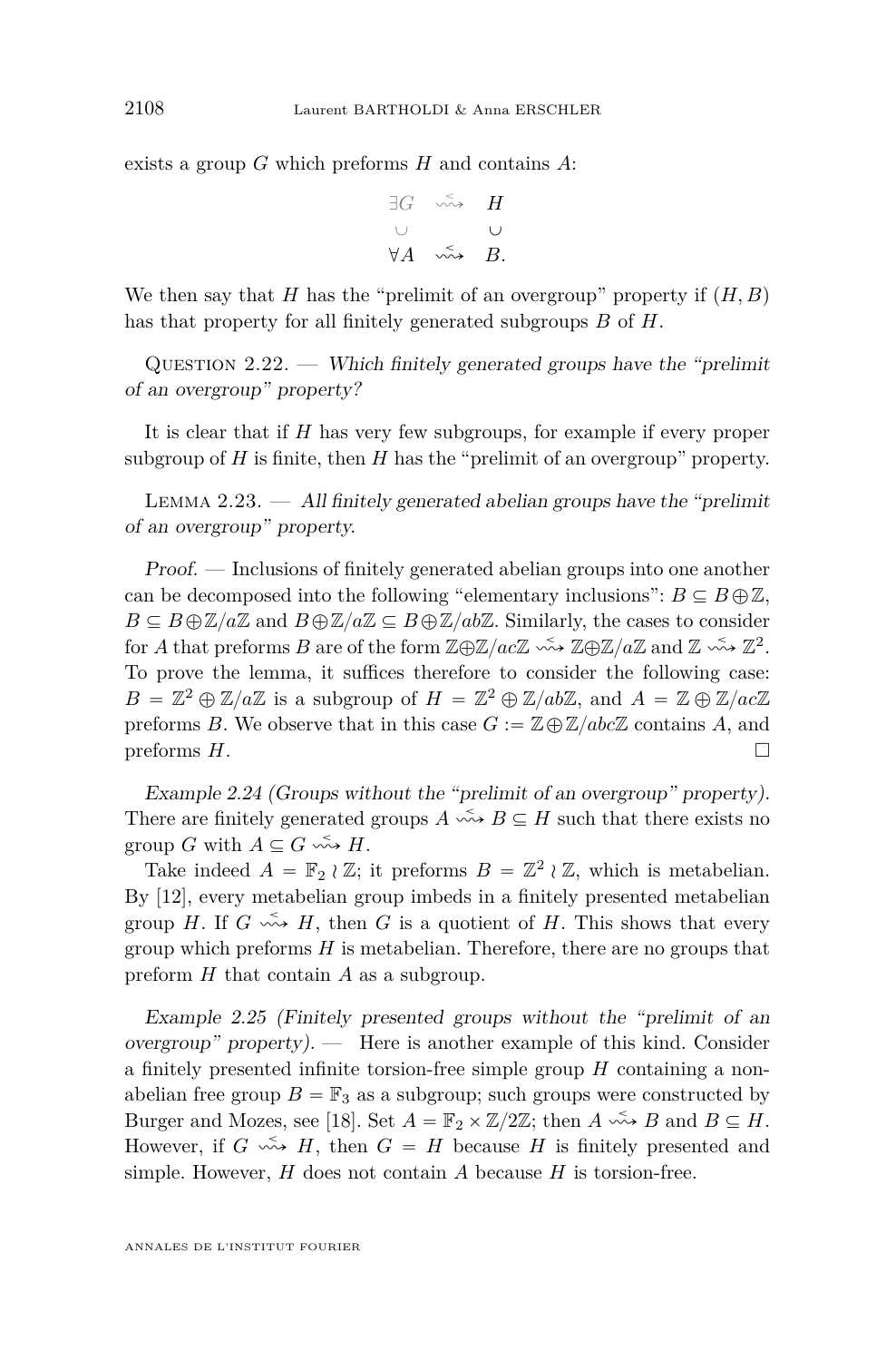<span id="page-19-0"></span>It is usually not true that, if *G* preforms *H*, then the torsion of *G* and *H* coincide. Here is a partial result in this direction:

Lemma 2.26. — Let *G* and *H* be groups with *H* finitely presented and  $G \nightharpoonup H$ , and let V be a variety. Then

$$
(1) \#V(G) = \#V(H);
$$

(2) if  $\mathcal{V}(G)$  is finite, then  $\mathcal{V}(G)$  is isomorphic to  $\mathcal{V}(H)$ .

Proof. — By Lemma [2.7\(](#page-11-0)1), the group *G* is a quotient of *H*, so  $V(G)$  is a quotient of  $V(H)$ . In particular,  $\#V(G) \leq \#V(H)$ . Furthermore, if  $V(H)$ is finite then Lemma [2.7\(](#page-11-0)3) implies that  $V(G)$  and  $V(H)$  are isomorphic. It therefore remains to prove  $\#\mathcal{V}(G) \geq \#\mathcal{V}(H)$ . We will prove in fact that, if  $\#\mathcal{V}(H) \geqslant N$ , then  $\#\mathcal{V}(G) \geqslant N$ .

Choose generating sets  $S_n$  of *G* and *T* of *H*, of cardinality *k*, such that  $(G, S_n)$  converges to  $(H, T)$  is the space  $\mathscr G$  of marked groups.

Consider then *N* distinct elements  $h_1, \ldots, h_N$  in  $V(H)$ , and write each  $h_j = w_j(T)$  for a word  $w_j \in V(\mathbb{F}_k)$ . Take  $R \in \mathbb{N}$  bigger than the length of each  $w_i$ , and let *i* be such that the balls of radius R in  $\mathcal{C}(G, S_i)$  and  $\mathscr{C}(H,T)$  coincide. Then the ball of radius *R* in  $\mathscr{C}(H,T)$  contains at least the *N* distinct elements  $h_1, \ldots, h_N$  from  $V(H)$ , so the ball of radius *R* in  $\mathscr{C}(G, S_n)$  also contains at least *N* distinct elements  $w_1(S_n), \ldots, w_N(S_n)$ from  $\mathcal{V}(G)$ .

#### **2.5. Universal theories of solvable groups**

For a group *G*, we denote by  $G^{(n)}$  its derived series, with  $G^{(0)} = G$  and  $G^{(n+1)} = [G^{(n)}, G^{(n)}]$ . In particular  $G^{(1)} = G'$  and  $G^{(2)} = G''$ .

Here is an example of metabelian group that preforms the free group in its variety. In the next sections, we will study when a nilpotent group preforms the free group in the variety it generates.

Example 2.27. — We have  $\mathbb{Z} \wr \mathbb{Z} \longrightarrow \mathbb{F}_2/\mathbb{F}_2''$ .

*Proof.* — Consider the presentation  $\langle a, t | [a, a^{t^m}] \forall m \rangle$  of  $\mathbb{Z} \wr \mathbb{Z}$ , and its generating sets  $S_n = \{t, t^n a\}$ . Write  $u = t^n a$ ; then  $[t, u] = [t, a]$ , and  $[t, u]$ <sup>*t*</sup><sup>*x*</sup><sup>*u*</sup> all have distinct supports, for  $|x|, |y| \le n$ .

Chapuis considers in [\[22\]](#page-52-0) the universal theory of some solvable groups; he shows that  $\mathbb{F}_k/\mathbb{F}_k''$  and  $\mathbb{Z}^k \wr \mathbb{Z}^\ell$  have the same universal theory. An explicit description of that theory is given in [\[23\]](#page-52-0). On the other hand,  $\mathbb{Z} \wr \mathbb{Z} \wr \mathbb{Z}$  and  $\mathbb{F}_k/\mathbb{F}_k^{(3)}$  do not have the same theory.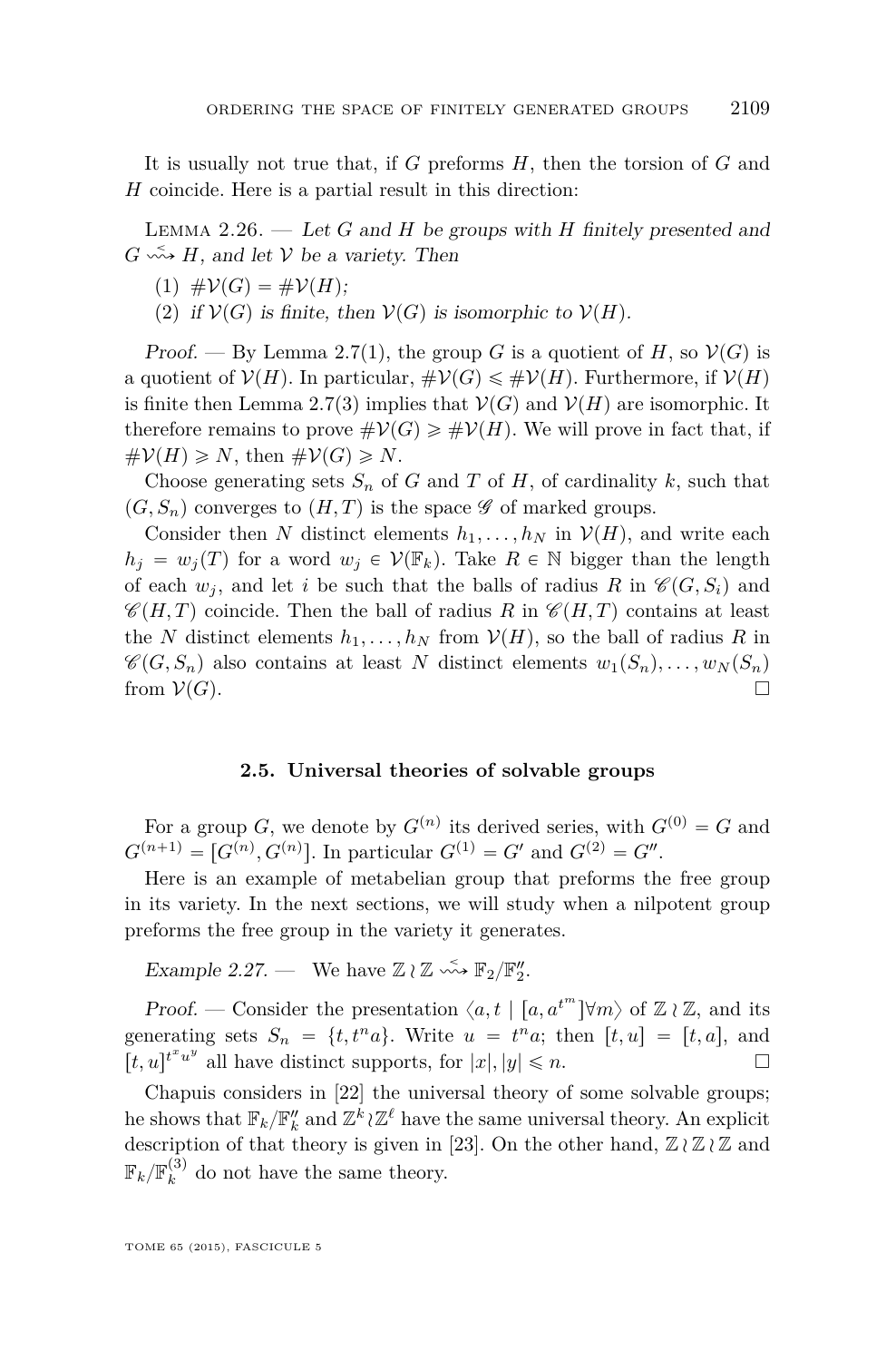<span id="page-20-0"></span>Timoshenko proves in [\[59\]](#page-54-0) that, if *G*1*, G*<sup>2</sup> have the same universal theory, and  $H_1, H_2$  have the same universal theory, then  $G_1 \wr H_1$  and  $G_2 \wr H_2$  have the same universal theory. He shows, however, that the varietal wreath product does not, in general, enjoy this property; in particular, it fails in the metabelian variety [\[61\]](#page-54-0).

He also shows in [\[60\]](#page-54-0) that, if *G* is the quotient of  $\mathbb{S}_{2,n} := \mathbb{F}_2 / \mathbb{F}_2^{(n)}$  by a finitely generated normal subgroup, and has the same universal theory as  $\mathbb{S}_{2,n}$ , then either  $G \cong \mathbb{S}_{2,n}$  or *G* is the verbal wreath product  $\mathbb{Z} \wr \mathbb{Z}$  in the variety of soluble groups of class  $n - 1$ .

He also considers the universal theories of partially commutative metabelian groups in [\[62\]](#page-54-0) and subsequent papers.

#### **3. Abelian groups**

By Corollary [2.6,](#page-10-0) the relation  $\stackrel{\sim}{\leadsto}$  is a partial order on the set of abelian groups. The following is straighforward.

LEMMA 3.1. – For non-zero  $m, n \in \mathbb{N}$ , we have  $\mathbb{Z}^m \xrightarrow{\sim} \mathbb{Z}^n$  if and only if  $m \leq n$ .

Proof. — If  $\mathbb{Z}^m \xrightarrow{\sim} \mathbb{Z}^n$ , then  $\mathbb{Z}^m$  is a quotient of  $\mathbb{Z}^n$  by Lemma [2.4,](#page-9-0) so  $m \leq n$ . Conversely, if  $m \leq n$ , then choose for  $\mathbb{Z}^n$  a basis *T* as generating set, and let  $\{e_1, \ldots, e_m\}$  be a basis of  $\mathbb{Z}^m$ . For arbitrary  $R \in \mathbb{N}$ , choose  $S = \{e_1, \ldots, e_m, Re_1, R^2e_1, \ldots, R^{n-m}e_1\}$  as generating set for  $\mathbb{Z}^m$ , and note that  $\mathscr{C}(\mathbb{Z}^m, S)$  and  $\mathscr{C}(\mathbb{Z}^n, T)$  agree on a ball of radius *R*.

We now show that all infinite abelian groups are in the same component of  $\sim$ , which has diameter 2; more precisely,

PROPOSITION 3.2. — The restriction of  $\stackrel{\leq}{\leadsto}$  to infinite abelian subgroups is a net: a partial order in which every pair of elements has an upper bound.

Proposition 3.3. — For infinite abelian finitely generated groups *A, B*, we have  $A \xrightarrow{\sim} B$  if and only if A is a quotient of B via a map  $B \to A$  that is injective on the torsion of *B*.

Proof. — If  $A \stackrel{\leq}{\leadsto} B$ , then A is a quotient of B by Lemma [2.4.](#page-9-0) Let R be larger than the order of the torsion of *A* and *B*, and let *S, T* be generating sets of A, B respectively such that  $\mathcal{C}(A, S)$  and  $\mathcal{C}(B, T)$  coincide in the ball of radius *R*. Then all torsion elements of *B* belong to that ball, and are mapped, by the identification of the ball, to torsion elements of *A*. This imbeds the torsion of *B* into that of *A*.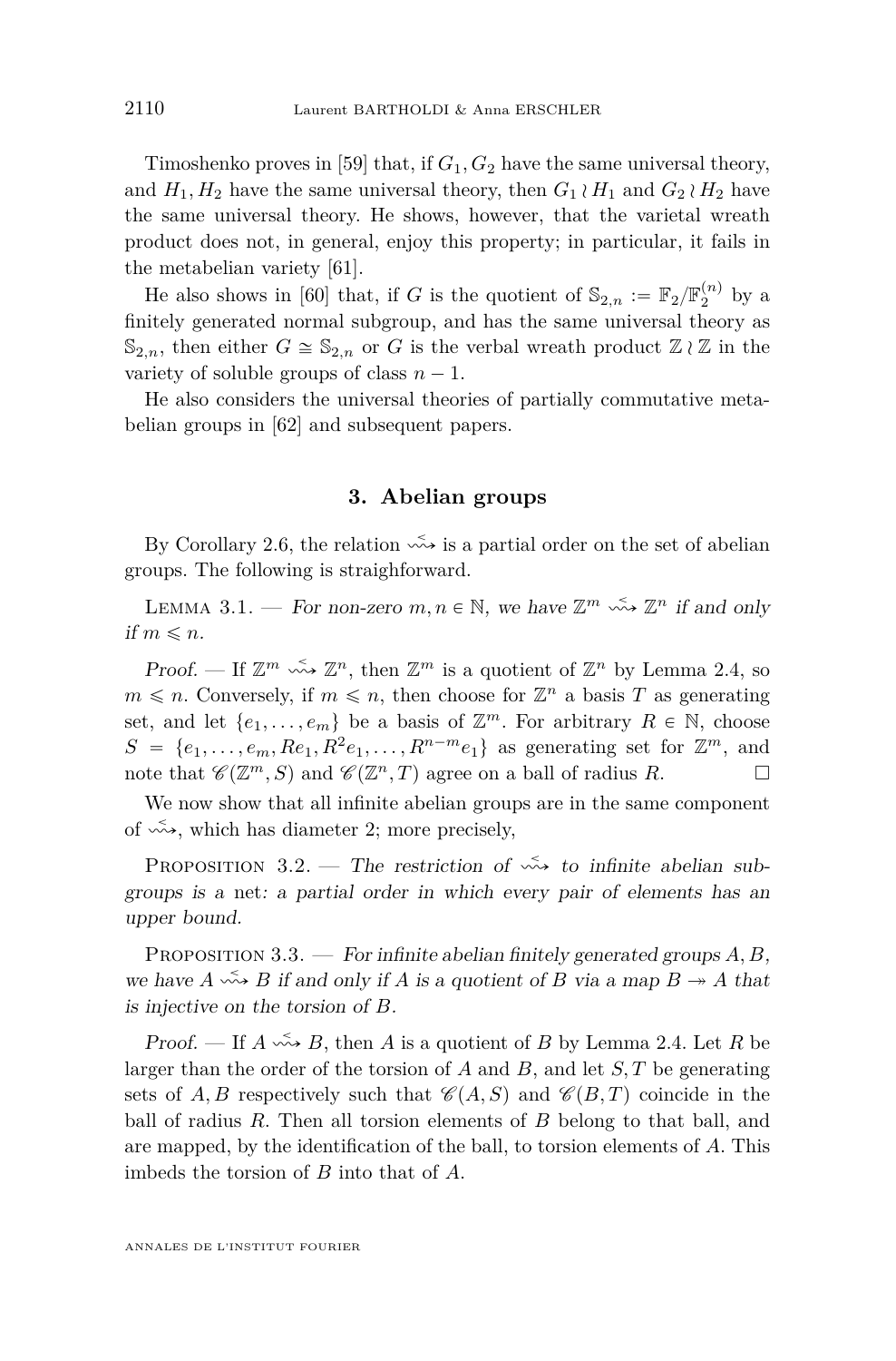<span id="page-21-0"></span>Conversely, consider an epimorphism  $B \rightarrow A$  that is injective on the torsion of *B*. Let  $B = G_0 \rightarrow G_1 \rightarrow \cdots \rightarrow G_n = A$  be a maximal sequence of non-invertible epimorphisms. If we prove  $G_i \leftrightarrow G_{i-1}$  for all  $i = 1, \ldots, n$ , then we have  $A \xrightarrow{\prec} B$  by Lemma [2.2,](#page-9-0) so we may restrict to a minimal epimorphism  $\pi: B \rightarrow A$ . Its kernel is thus infinite cyclic, and we have reduced to the case  $A = \mathbb{Z} \oplus \mathbb{Z}/(k\ell)\mathbb{Z}$  and  $B = \mathbb{Z}^2 \oplus \mathbb{Z}/k\mathbb{Z}$ .

In that case, we consider  $T = \{f_1, f_2, f_3\}$  the standard generating set for *B*, and denote by  $\{e_1, e_2\}$  the standard generators for *A*. For arbitrary  $R \in \mathbb{N}$ , we consider the generating set  $S = \{ \ell e_1, e_2, e_1 + Re_2 \}$  for *A*, and note that the balls of radius *R* in  $\mathcal{C}(B,T)$  and  $\mathcal{C}(A, S)$  coincide.

Proof of Proposition [3.2.](#page-20-0) — Consider *A, B* abelian groups, written as

$$
A = \bigoplus_{i=1}^{a} \mathbb{Z}/m_i\mathbb{Z}, \qquad B = \bigoplus_{i=1}^{b} \mathbb{Z}/n_i\mathbb{Z}.
$$

Then both groups preform  $\mathbb{Z}^{\max(a,b)}$ 

Corollary 3.4. — Let *A* be an infinite abelian group. Then *A* is torsion-free if and only if the set of groups that are preformed by *A* is linearly ordered.

*Proof.* — If  $A = \mathbb{Z}^d$  and  $A \stackrel{\leq}{\sim} B$ , then  $B = \mathbb{Z}^e$  for some  $e \geq d$ . The set of such *B* is order-isomorphic to  $\{d, d+1, ...\}$ .

Now suppose that *A* is not torsion-free. By Proposition [3.3,](#page-20-0) we have  $A \stackrel{\leq}{\longrightarrow} \mathbb{Z}^d \oplus \mathbb{Z}/p\mathbb{Z}$  for some  $p > 1$  and  $d > 1$ . Then  $A \stackrel{\leq}{\longrightarrow} \mathbb{Z}^{d+1}$  and  $A \stackrel{\leq}{\longrightarrow} \mathbb{Z}^{d+1} \oplus \mathbb{Z}/p\mathbb{Z}$ , but these last groups are not comparable.

Let us denote by  $\mathscr A$  the subset of  $\mathscr G$  consisting of abelian groups, and by  $\mathscr{A}/\cong$  the set of isomorphism classes of abelian groups; as we noted above,  $(\mathscr{A}/\cong, \stackrel{\sim}{\leadsto})$  is a net.

COROLLARY 3.5. — Every finite partial order is imbeddable in  $(\mathscr{A}/\cong,$ ù<sup>ă</sup> q.

Proof. — Let  $(X, \leq)$  be a partially ordered set. We identify  $x \in X$  with  $I_x := \{z \in X : z \geq x\}$ , and have  $I_y \subseteq I_x \Leftrightarrow x \leq y$ ; therefore, we assume without loss of generality that *X* is contained, for some  $N \in \mathbb{N}$ , in the partially ordered set of subsets of  $\{1, \ldots, N\}$ , ordered under reverse inclusion.

Consider *N* distinct prime numbers  $p_1, \ldots, p_N$ . For any subset  $U \subseteq$  $\{1, \ldots, N\}$ , consider the  $N + 1$ -generated group  $A_U$  defined by à

$$
A_U = \bigoplus_{i \in U} \mathbb{Z}/p_i \mathbb{Z} \oplus \mathbb{Z}^{1+N-\#U}.
$$

.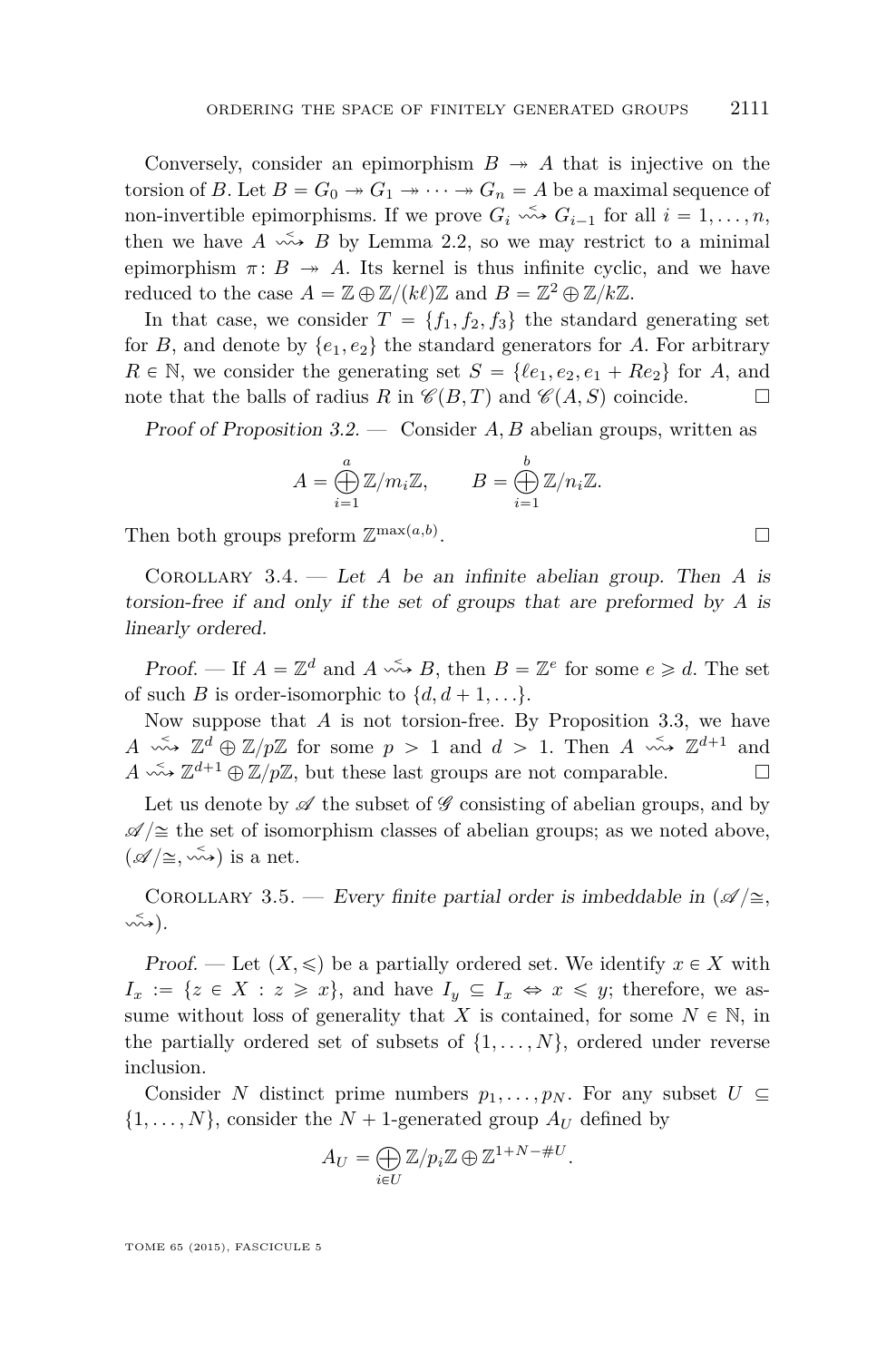<span id="page-22-0"></span>Observe that the torsion subgroup of  $A_U$  is contained in the torsion group of  $A_{U'}$  if and only if  $U' \subseteq U$ . Observe also that if  $U' \subseteq U$ , then  $A_U$  is a quotient of  $A_{U}$ . By Proposition [3.3,](#page-20-0) we get  $A_{U} \xrightarrow{\sim} A_{U}$  if and only if  $U' \subseteq U$ .  $\mathcal{U} \subseteq U.$ 

Remark 3.6. — Some countable orders cannot be imbedded in  $\mathcal{A}/\cong$ ,  $\sim$   $\rightarrow$ ); for example,  $\mathbb{N} \cup \{\infty\}$ . Observe indeed that a countable increasing sequence of non-isomorphic abelian groups has no common upper bound in  $(\mathscr{A}/\cong, \stackrel{\sim}{\leadsto}).$ 

PROPOSITION 3.7. — The group of order-preserving bijections of  $\mathscr{A}/\cong$ ,  $\sim$  is the infinite symmetric group on a countable set. If we identify this countable set with the prime numbers, then the action on infinite abelian groups is as follows. A permutation  $p \mapsto \sigma(p)$  of the primes acts as

 $(3.1)$   $\mathbb{Z}^d \oplus \mathbb{Z}/p_1^{\nu_1} \mathbb{Z} \oplus \cdots \oplus \mathbb{Z}/p_k^{\nu_k} \mathbb{Z} \mapsto \mathbb{Z}^d \oplus \mathbb{Z}/\sigma(p_1)^{\nu_1} \mathbb{Z} \oplus \cdots \oplus \mathbb{Z}/\sigma(p_k)^{\nu_k} \mathbb{Z}.$ 

Proof. — As a countable set, we take the set  $\mathscr P$  of prime numbers. By Proposition [3.3,](#page-20-0) the group  $\mathfrak S$  of permutations of  $\mathscr P$  acts on  $(\mathscr A/\cong,\stackrel{\sim}{\leadsto})$ by (3.1). We wish to prove that there are no other order-preserving bijections. We implement this in the following lemmas.

LEMMA  $3.8.$  – Every order-preserving bijection of infinite abelian groups fixes torsion-free abelian groups.

Proof. — By Corollary [3.4,](#page-21-0) torsion-free abelian groups are characterized by the fact that the set of groups that they preform is linearly ordered. Let *φ* be an order-preserving bijection. Observe that *φ* must fix the minimal element  $\mathbb{Z}$ . Note that groups that are preformed by  $\mathbb{Z}$  are linearly ordered by N, so admit no order isomorphism. Therefore,  $\phi(\mathbb{Z}^d) = \mathbb{Z}^d$  for any  $d \geqslant 1.$ 

LEMMA  $3.9.$  – Every order-preserving bijection of infinite abelian groups preserves the number of factors in a minimal decomposition as a product of cyclic groups.

Proof. — Consider an infinite abelian group A, and let  $\ell$  be the minimal number of cyclic subgroups in the decomposition of *A* in a product of (finite or infinite) cyclic groups. Since *A* is infinite, at least one subgroup in the decomposition is infinite. We know that for any  $p \in \mathbb{N}$  the group  $\mathbb{Z} + p\mathbb{Z}$ preforms  $\mathbb{Z}^2$ , so A preforms  $\mathbb{Z}^{\ell}$ .

Observe also that for  $k < \ell$  the group *A* cannot be generated by *k* elements, so *A* is not a quotient of  $\mathbb{Z}^k$ . By Proposition [3.3,](#page-20-0) *A* doesn't preform  $\mathbb{Z}^k$  for  $k < \ell$ .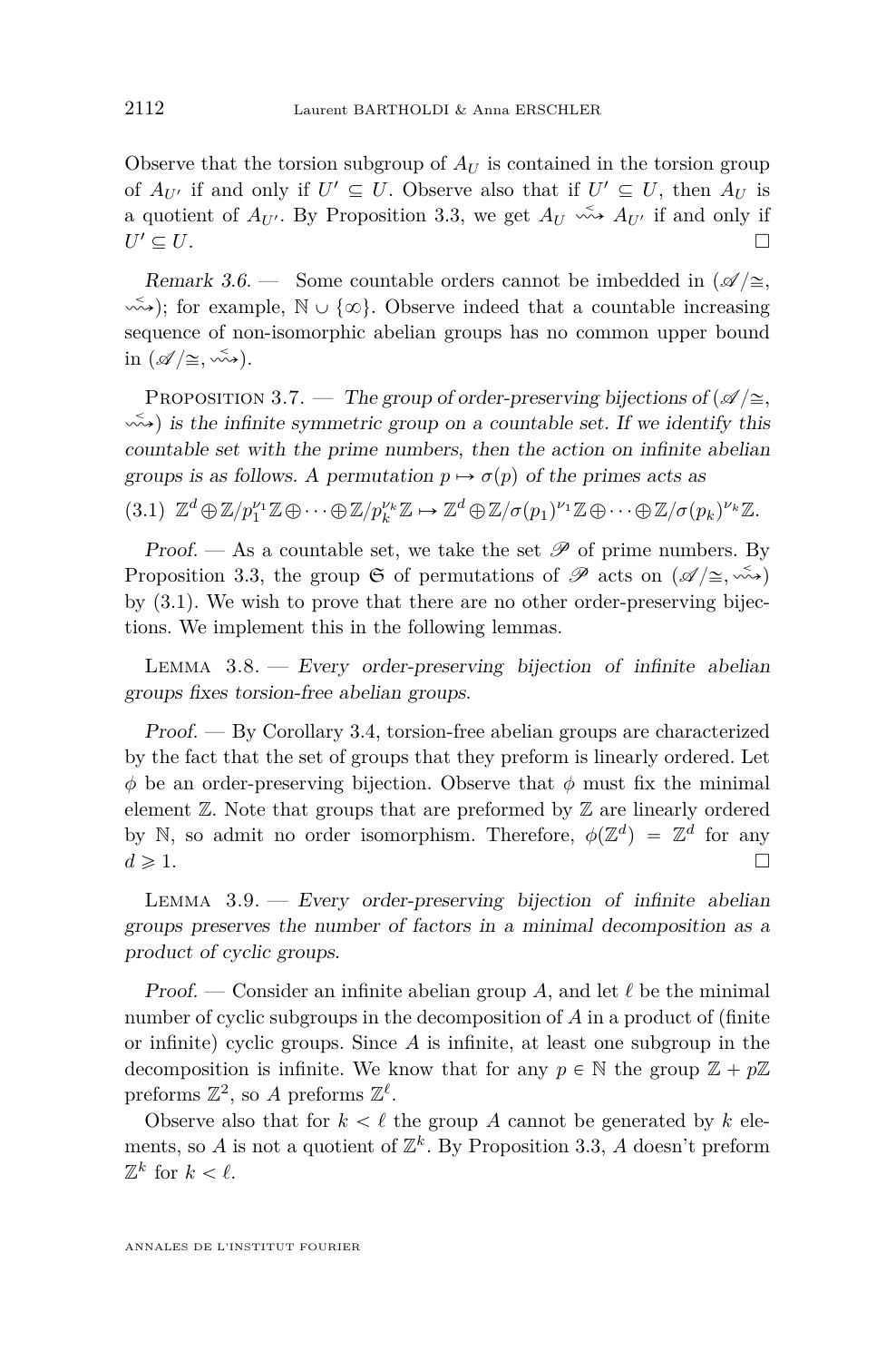<span id="page-23-0"></span>Let  $\phi$  be an order-preserving bijection. By Lemma [3.8,](#page-22-0) we have  $\phi(\mathbb{Z}^k)$  =  $\mathbb{Z}^k$  for all  $k \geq 1$ , so  $\phi(A)$  preforms  $\mathbb{Z}^{\ell}$  but not  $\mathbb{Z}^k$  for  $k < \ell$ . Therefore,  $\phi(A)$  requires precisely  $\ell$  factors in a minimal decomposition as a product of cyclic groups.  $\Box$ 

LEMMA 3.10. — Every order-preserving bijection  $\phi$  of infinite abelian groups preserves the number of finite and infinite factors in a minimal decomposition as a product of cyclic groups.

Proof. — Let *A* be an infinite abelian group. Let *t* be the minimal number of finite cyclic groups in its decomposition into a product of cyclic ones, and let  $t + d$  be the minimal total number of finite cyclic groups in such and let  $t + a$  be the minimal total number of finite cyclic groups in such decomposition. We have  $A = \mathbb{Z}^d \oplus \bigoplus_{i=1}^t \mathbb{Z}/n_i \mathbb{Z}$ , with  $n_i \geq 2$ . Observe that decomposition. We have  $A = \mathbb{Z}^* \oplus \bigoplus_{i=1}^t \mathbb{Z}/n_i\mathbb{Z}$ , with  $n_i \geq 2$ . Observe that A is preformed by  $\mathbb{Z} \oplus \bigoplus_{i=1}^t \mathbb{Z}/n_i\mathbb{Z}$ , and thus is preformed by some group whose minimal total number of cyclic groups in a decomposition equals  $t + 1$ . Observe then that *A* is not preformed by any group for which this minimal number is  $\leq t$ . Indeed, if *B* preforms *A*, then *B* is an infinite group, so the number of infinite cyclic group in the decomposition is  $\geq 1$ . group, so the number of infinite cyclic group in the decomposition is  $\geq 1$ .<br>We know that the torsion subgroup of *A*, that is  $\bigoplus_{i=1}^{t} \mathbb{Z}/n_i \mathbb{Z}$ , is a subgroup of the torsion subgroup of *B*. Therefore, the minimal number of finite cyclic groups in the decomposition of *B* is at least *t*. The statement of the lemma now follows from the previous lemma.

Consider now an order-preserving bijection  $\phi$  of abelian groups. Let us show that for every prime *p* there exists a prime *q* such that  $\phi(\mathbb{Z}\oplus\mathbb{Z}/p\mathbb{Z})=$  $\mathbb{Z} \oplus \mathbb{Z}/q\mathbb{Z}$ . First observe that any group with non-trivial torsion and which preforms  $\mathbb{Z}^2$  has the form  $\mathbb{Z} \oplus \mathbb{Z}/n\mathbb{Z}$  for some  $n \geqslant 2$ . If *n* is not a prime number, then *n* can be written as  $n = n_1 n_2$  with  $n_1, n_2 \geq 2$  and in this case  $\mathbb{Z} \oplus \mathbb{Z}/n\mathbb{Z}$  preforms  $\mathbb{Z} \oplus \mathbb{Z}/n_1\mathbb{Z}$ . This implies that the groups of the form  $A = \mathbb{Z} \oplus \mathbb{Z}/p\mathbb{Z}$  are characterized by the following properties: A is not torsion-free; *A* preforms  $\mathbb{Z}^2$ ; if *B* is such that  $A \xrightarrow{\sim} B \xrightarrow{\sim} \mathbb{Z}^2$  then either  $B = A$  or  $B = \mathbb{Z}^2$ . This implies that  $\phi(\mathbb{Z} \oplus \mathbb{Z}/p\mathbb{Z})$  is isomorphic to  $\mathbb{Z} \oplus \mathbb{Z}/q\mathbb{Z}$ for some prime *q*.

As we have already mentioned, every permutation of the primes induces an order-preserving permutation of infinite abelian group. It remains to prove that a permutation of infinite abelian groups is determined by its action on groups of the form  $\mathbb{Z} \oplus \mathbb{Z}/p\mathbb{Z}$ . Consider therefore such a permutation  $\phi$ , and assume that it fixes  $\mathbb{Z}\oplus\mathbb{Z}/p\mathbb{Z}$  for all  $p \in \mathscr{P}$ . We wish to show that it fixes every abelian group.

LEMMA 3.11. — Let  $\phi$  be an order-preserving bijection of the infinite abelian groups, such that  $\phi(\mathbb{Z} \oplus \mathbb{Z}/p\mathbb{Z}) = \mathbb{Z} \oplus \mathbb{Z}/p\mathbb{Z}$  for all primes *p*.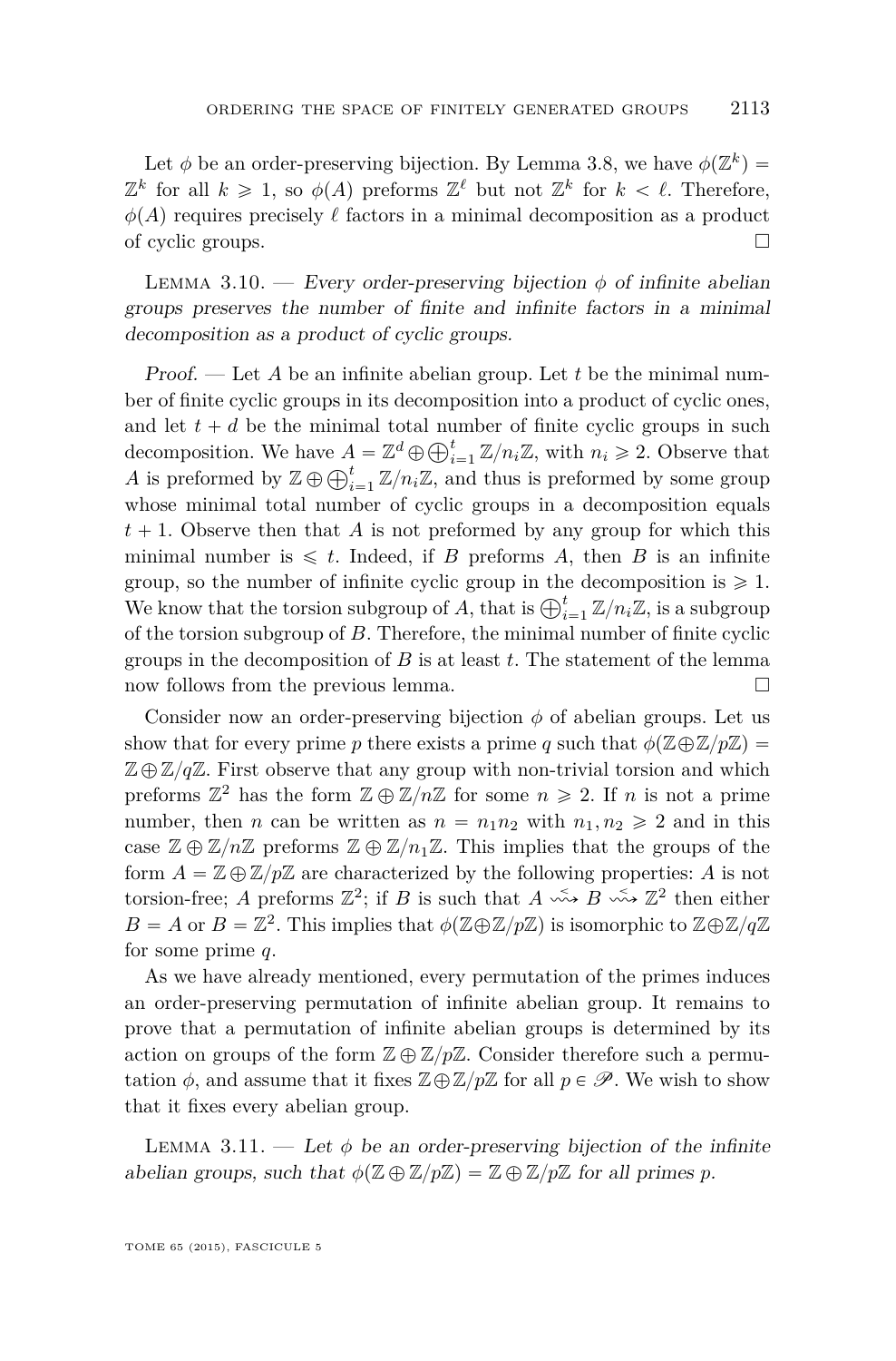Then for all  $k, m \geq 1$  we have  $\phi(\mathbb{Z}^k \oplus \mathbb{Z}/p^m\mathbb{Z}) = \mathbb{Z}^k \oplus \mathbb{Z}/p^m\mathbb{Z}$ .

Proof. — Set  $A = \mathbb{Z}^k \oplus \mathbb{Z}/p^m\mathbb{Z}$ . By Lemma [3.10,](#page-23-0) we have  $\phi(A) = \mathbb{Z}^k \oplus \mathbb{Z}^m$  $\mathbb{Z}/n\mathbb{Z}$  for some  $n \geq 2$ . We proceed by induction on *m* to show that *A* is fixed.

If  $m = 1$ , then *A* is preformed by  $\mathbb{Z} \oplus \mathbb{Z}/p\mathbb{Z}$  which is fixed, so  $\phi(A)$  is also preformed by this group, and  $n|p$ . Since  $n \neq 1$ , we have  $n = p$  as required.

Consider then  $m \ge 2$ . We have  $A \leftrightarrow \mathbb{Z}^{k+1} \oplus \mathbb{Z}/p^{m-1}\mathbb{Z}$ , which is fixed by induction, so  $p^{m-1}|n$ , and in fact  $p^{m-1} \neq n$  because  $\phi(A)$  does not belong to the set of groups of the form  $\mathbb{Z}^{\ell} \oplus \mathbb{Z}/p^{m-1}$  which are all fixed by  $\phi$ .

On the other hand, *A* doesn't preform any of the groups  $\mathbb{Z}^{\ell} \oplus \mathbb{Z}/q\mathbb{Z}$  for  $q \neq p$  prime, which are fixed, so  $\phi(A)$  doesn't preform any of these groups, and  $n = p^e$  for some  $e \ge m$ .

Now there are precisely  $m + 1$  groups between *A* and  $\mathbb{Z}^{k+2}$ , namely all  $\mathbb{Z}^{k+1} \oplus \mathbb{Z}/p^i \mathbb{Z}$  for  $i = 0, \ldots, m$ . This feature distinguishes *A* from  $\mathbb{Z} \oplus \mathbb{Z}/p^e \mathbb{Z}$ for all  $e \neq m$ , and therefore *A* is fixed by  $\phi$ .

LEMMA 3.12. — Let  $\phi$  be an order-preserving bijection of the infinite abelian groups, such that  $\phi(\mathbb{Z} \oplus \mathbb{Z}/p\mathbb{Z}) = \mathbb{Z} \oplus \mathbb{Z}/p\mathbb{Z}$  for all primes *p*.

Then  $\phi$  fixes all groups of the form  $\mathbb{Z}^k \oplus C$  with *C* an abelian *p*-group.

Proof. — By Lemma [3.10,](#page-23-0) we have  $\phi(\mathbb{Z}^k \oplus C) = \mathbb{Z}^k \oplus C'$  for a finite group  $C'$  with the same number of factors in a minimal decomposition as a product of cyclic groups.

broauct or cyclic groups.<br>Write  $C = \bigoplus_{i=1}^r \mathbb{Z}/p^{e_i}\mathbb{Z}$ , with  $1 \leq e_1 \leq e_2 \leq \cdots \leq e_r$ . We proceed by induction on *r*, the case  $r = 1$  being covered by Lemma [3.11.](#page-23-0)

Write  $A = \mathbb{Z}^k \oplus C$ . Since, when  $\ell$  is large,  $A \stackrel{\leq}{\leadsto} \mathbb{Z}^{\ell} \oplus \mathbb{Z}/q\mathbb{Z}$  with *q* prime write  $A = \mathbb{Z}^n \oplus C$ . Since, when  $\ell$  is large,  $A \rightarrow \mathbb{Z}^n \oplus \mathbb{Z}/q\mathbb{Z}$  with q prime if and only if  $q = p$ , we find that  $C'$  is a *p*-group of the form  $\bigoplus_{i=1}^r \mathbb{Z}/p^{f_i}\mathbb{Z}$ , with  $1 \leqslant f_1 \leqslant \cdots \leqslant f_r$ .

th  $1 \leq J_1 \leq \cdots \leq J_r$ .<br>Consider  $B = \mathbb{Z}^{k+1} \oplus \bigoplus_{i=1}^{k-1} \mathbb{Z}/p^{e_i} \mathbb{Z}$ , which is fixed by induction. We have *A*  $\stackrel{\leq}{\longrightarrow}$  *B*, so  $\phi(A) \stackrel{\leq}{\longrightarrow} B$  and therefore  $f_1 = e_1, \ldots, f_{r-1} = e_{r-1}, f_r \geqslant e_r$  by Proposition [3.3.](#page-20-0) It remains to prove  $f_r = e_r$ .

Again by induction, the group  $\mathbb{Z} \oplus B$  is fixed by  $\phi$ . There are  $e_r + 1$ groups between *A* and  $\mathbb{Z} \oplus B$ , namely  $B \oplus \mathbb{Z}/p^e\mathbb{Z}$  for  $e = 0, \ldots, e_r$ . This groups between *A* and  $\mathbb{Z} \oplus B$ , namely  $B \oplus \mathbb{Z}/p^e \mathbb{Z}$  for  $e = 0, \ldots, e_r$ . Ints<br>distinguishes *A* among all  $\mathbb{Z}^k \oplus \bigoplus_{i=1}^{r-1} \mathbb{Z}/p^{e_i} \mathbb{Z} \oplus \mathbb{Z}/p^{f_r} \mathbb{Z}$  with  $f_r \geq e_r$ .  $\Box$ 

We are ready to finish the proof of Proposition [3.7.](#page-22-0) Consider again *φ* fixing all  $\mathbb{Z} \oplus \mathbb{Z}/p\mathbb{Z}$  for *p* prime, and an abelian group  $A = \mathbb{Z}^k \oplus C$  with  $C$ finite; let us show that the torsion of  $\phi(A)$  is isomorphic to *C*.

First, by Lemma [3.11,](#page-23-0) we have  $\phi(A) = \mathbb{Z}^k \oplus C'$  for a finite group C'. Observe that, for  $\ell$  large and  $D$  a  $p$ -group,  $A$  preforms  $\mathbb{Z}^{\ell} \oplus D$  if and only if *D* is a subgroup of *C*. By Lemma 3.12, this group  $\mathbb{Z}^{\ell} \oplus D$  is fixed by  $\phi$ , so *C*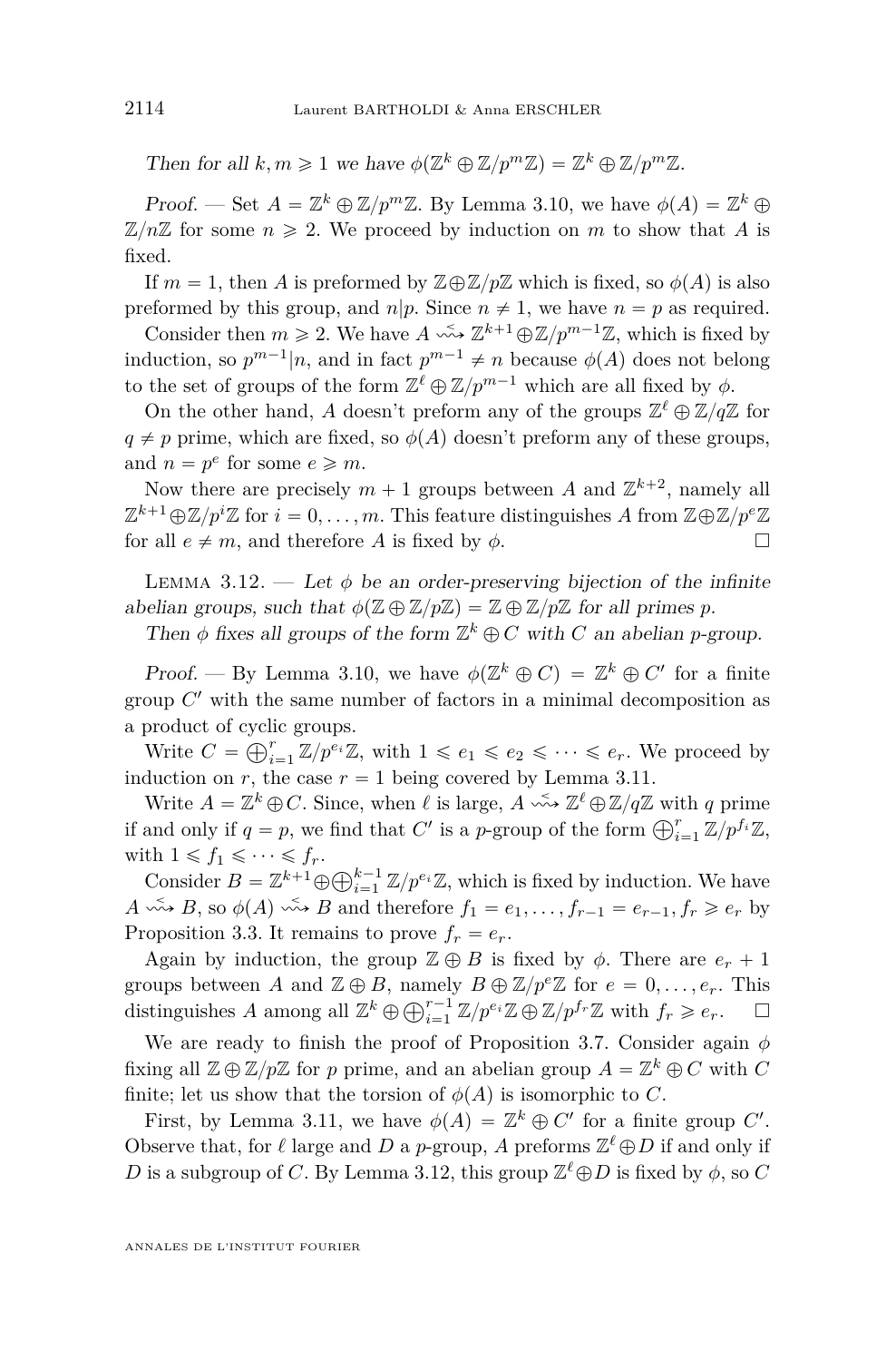<span id="page-25-0"></span>and *C* <sup>1</sup> have the same *p*-subgroups. Since every abelian group is the product of its *p*-Sylow subgroups, it follows that *C* and *C'* are isomorphic.  $\Box$ 

#### **3.1. Virtually abelian groups**

There are countably many components of virtually abelian groups, as we now show:

Example 3.13. — Let  $N_{2,2}$  be the group with presentation

$$
N_{2,2} = \langle a, b \mid c = [a, b] \text{ central} \rangle,
$$

and for every  $n \in \mathbb{N}$  let  $G_n$  be the virtually abelian group

$$
N_{2,2,n} = N_{2,2}/\langle c^n \rangle = \langle a, b \mid [a, b]^n, [a, b] \text{ central} \rangle.
$$

Then every  $N_{2,2,n}$  is virtually  $\mathbb{Z}^2$ , but if  $m \neq n$  then  $N_{2,2,n}$  and  $N_{2,2,m}$ belong to different components of  $\mathscr{G}/\cong$ .

Proof. — Without loss of generality, assume  $m < n$ , and let *H* belong to the component of  $N_{2,2,m}$ ; so there is a sequence  $N_{2,2,m} = H_0, H_1, \ldots, H_\ell =$ *H* with  $H_i \xrightarrow{\sim} H_{i-1}$  or  $H_{i-1} \xrightarrow{\sim} H_i$  for all  $i = 1, \ldots, \ell$ . By Lemma [2.7\(](#page-11-0)1,2), every  $H_i$  is finitely presented and satisfies the identity  $[x, y]^m$ . However,  $N_{2,2,n}$  does not satisfy this identity.

Remark 3.14.  $\blacksquare$  If *p* is prime, then the set of groups preformed by  $N_{2,2,p}$ is precisely  $\{N_{2,2,p} \times \mathbb{Z}^{\ell} : \ell \in \mathbb{N}\}.$ 

Proof. — Elements of  $N_{2,2,p}$  may uniquely be written in the form  $a^x b^y c^z$ for some  $x, y \in \mathbb{Z}$  and  $z \in \{0, \ldots, p-1\}$ . Consider a sequence of generating sets  $S_1, S_2, \ldots$  of same cardinality *k*. Clearly, if each  $S_n$  is changed by a bounded number of Nielsen transformations, then without loss of generality one may assume (up to taking a subsequence) that the same transformations are applied to all  $S_n$ , and therefore the limit does not change.

Using at most *pk* transformations, the set  $S_n$ , whose elements we write as  $\{s_{n,1},\ldots,s_{n,k}\}\$ , can be transformed in such a manner that two elements *s*<sub>*n*,1</sub>*, s*<sub>*n*</sub>,2 generate  $N_{2,2,p}$  while the other  $s_{n,3}, \ldots, s_{n,k}$  are of the form  $a^x b^y c^z$ with  $p|x$  and  $p|y$ , and therefore belong to the centre of  $N_{2,2,p}$ . Some of these elements will belong to  $\langle s_1, s_2 \rangle$  in the limit, and others will generate extra abelian factors.  $\hfill\Box$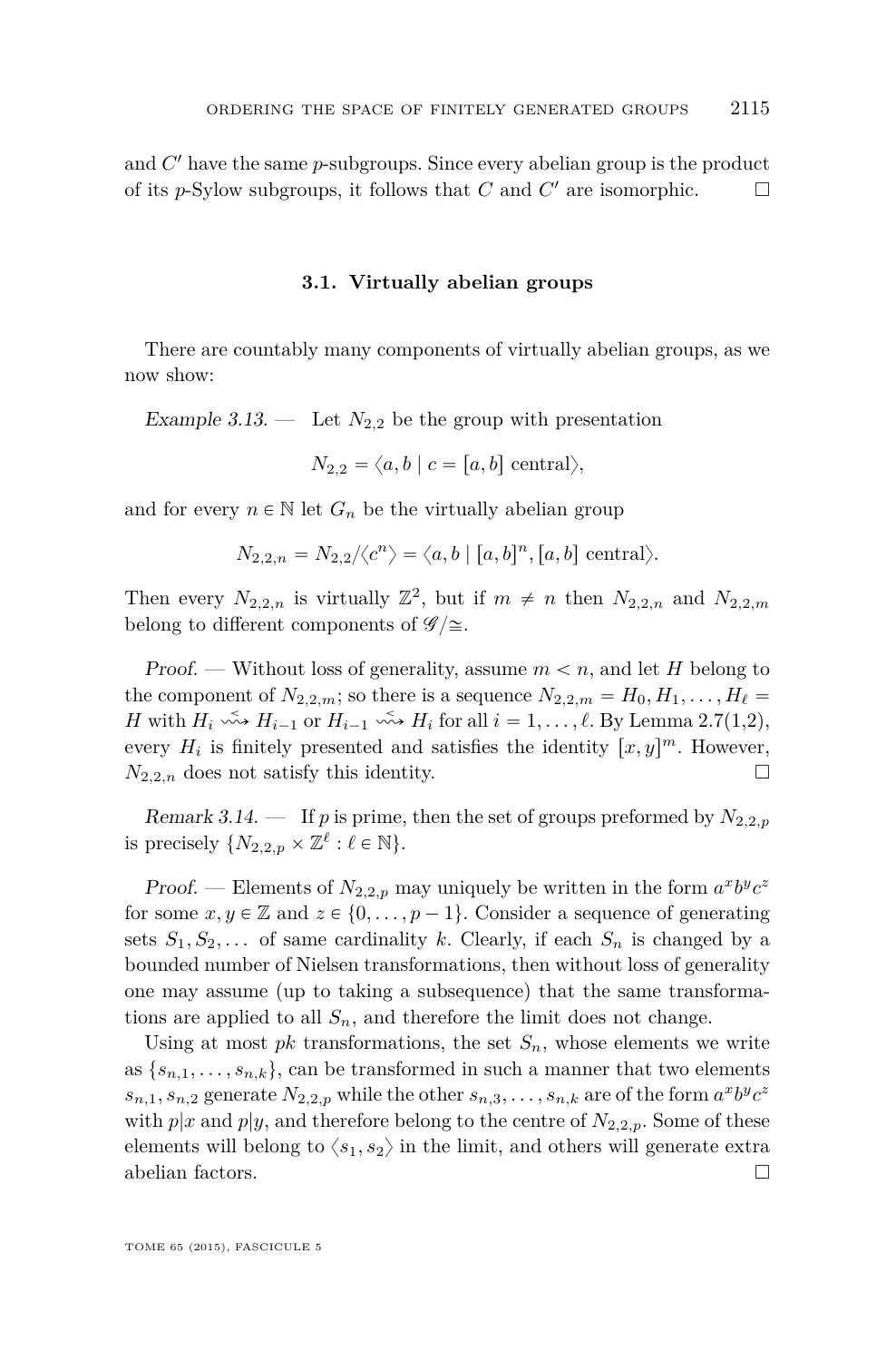#### **4. Nilpotent groups**

<span id="page-26-0"></span>Given a group *G*, we denote its lower central series by  $\gamma_1(G) = G$  and  $\gamma_{i+1}(G) = [G, \gamma_i(G)]$  for all  $i \geq 1$ . By  $N_{s,k} = \mathbb{F}_k/\gamma_{s+1}(\mathbb{F}_k)$  we denote the free nilpotent group of class *s* on *k* generators.

We study in this section the structure of connected components of nilpotent groups; our main result is that, if  $G/Torsion(G)$  generates the same variety as  $G$ , then the connected component of  $G$  is determined by the variety that it generates and conversely.

#### **4.1. Free groups and subgroups in nilpotent varieties**

Following [\[47,](#page-53-0) Def 17.12], a group  $G$  is said to be discriminating if, given any finite set  $\mathscr W$  of identities that do not hold in *G* (i.e., for every  $w \in \mathscr W$ there are  $g_1, g_2, \dots \in G$  with  $w(g_1, \dots) \neq 1$ , all identities in W can be falsified simultaneously (i.e. there are  $g_1, g_2, \dots \in G$  such that  $w(g_1, \dots) \neq 1$ for all  $w \in \mathscr{W}$ ). We will say *G* is discriminating on *k* generators if, given any finite set  $W$  of identities in k letters that do not hold in  $G$  (i.e., for every  $w \in \mathscr{W}$  there are  $g_1, \ldots, g_k \in G$  with  $w(g_1, \ldots, g_k) \neq 1$ , all identities in  $\mathscr W$  can be falsified simultaneously on a generating set (i.e. there exists a generating set  $\{g_1, \ldots, g_k\}$  of *G* such that  $w(g_1, \ldots, g_k) \neq 1$  for all  $w \in \mathcal{W}$ ).

Baumslag, Neumann, Neumann, and Neumann show in [\[14,](#page-52-0) Cor 2.17] that finitely generated torsion-free nilpotent groups are discriminating; see also [\[47,](#page-53-0) Thm 17.9]. If *G* is a nilpotent group with torsion, the matter is more delicate: Bausmlag and the Neumanns prove in the same place that *G* is discriminating if and only if *G* and  $G/Torsion(G)$  generate the same variety.

LEMMA 4.1.  $-$  Let *G* be a discriminating group, and let *V* be the variety generated by *G*. Let  $V_k := \mathbb{F}_k / \mathcal{V}(\mathbb{F}_k)$  be the free group on *k* generators in V. Then for every  $k \in \mathbb{N}$  there exists a group *H* that is preformed by *G* and contains  $V_k$  as a subgroup.

If furthermore *G* is discriminating on *k* generators, then *G* preforms  $V_k$ .

Proof. — Consider first a finite set of words  $\mathscr{W} \subset \mathbb{F}_k$  that are not identities of  $V_k$ , that is  $w \in \mathbb{F}_k \backslash \mathcal{V}(\mathbb{F}_k)$  for all  $w \in \mathcal{W}$ . Observe that for each  $w \in \mathscr{W}$  there exist elements  $g_{w,1}, \ldots, g_{w,k} \in G$  with  $w(g_{w,1}, \ldots, g_{w,k}) \neq 1$ ; otherwise, *w* would be an identity in *G* and therefore would vanish on  $\mathbb{V}_k$ . Since *G* is discriminating, there exist  $g_{\mathscr{W},1}, \ldots, g_{\mathscr{W},k} \in G$  such that  $w(g_{\mathscr{W},1},\ldots,g_{\mathscr{W},k})\neq 1$  for all  $w\in\mathscr{W}$ .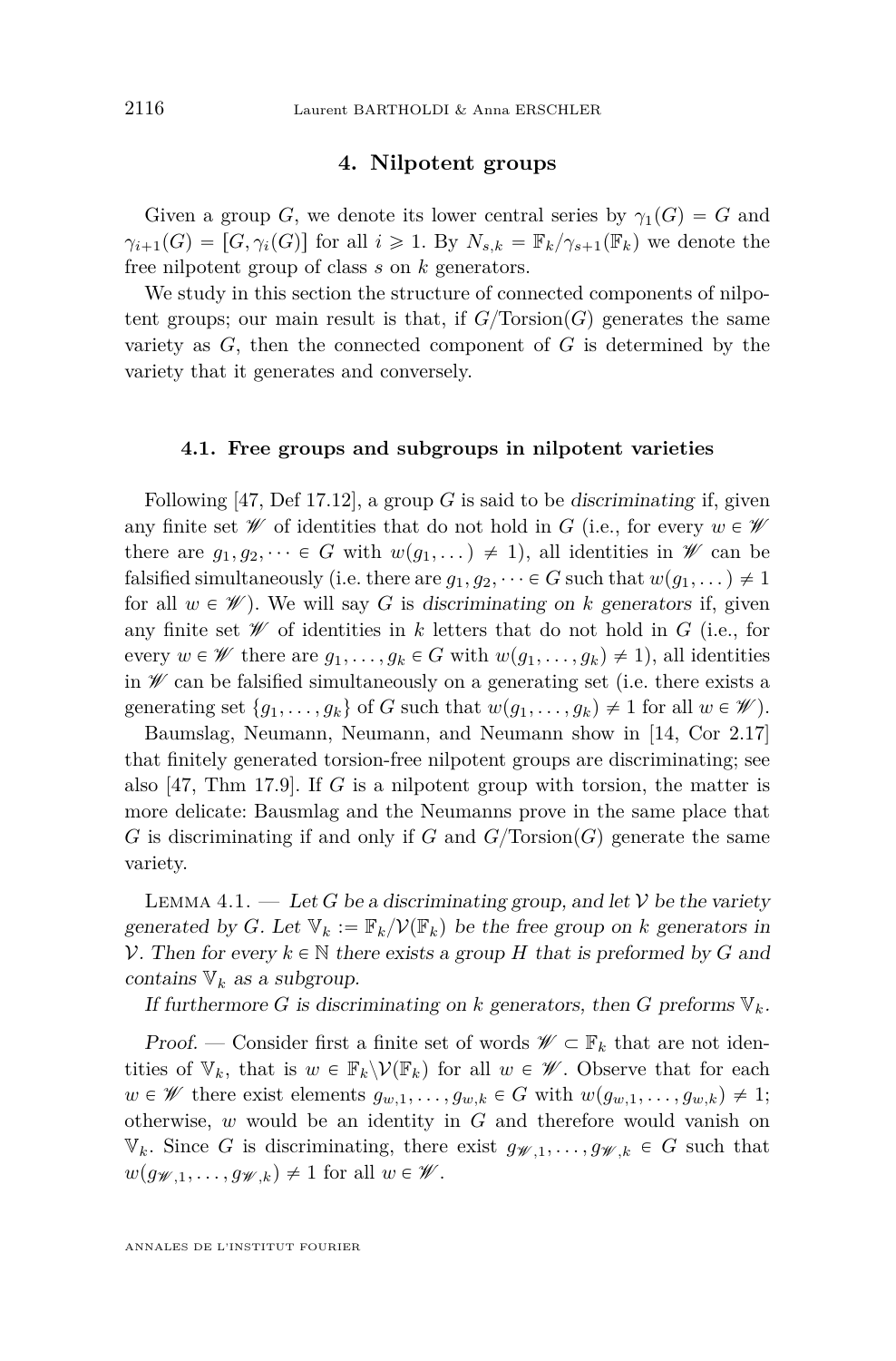<span id="page-27-0"></span>We apply this with  $W$  the set of words of length at most *R* in  $\mathbb{F}_k$ that are not identities in  $V_k$ , and denote the resulting  $g_{W,1}, \ldots, g_{W,k}$  by  $g_{R,1},\ldots,g_{R,k}$ .

Let *S* be a finite generating set for *G*, and put  $S_R = S \sqcup \{g_{R,1}, \ldots, g_{R,k}\}.$ Choose an accumulation point  $(H, T)$  of the sequence  $(G, S_R)$  in the space  $\mathscr G$  of marked groups. Then *H* contains  $\mathbb{V}_k$  as the subgroup generated by the limit of  $\{g_{R,1}, \ldots, g_{R,k}\}.$ 

If *G* is discriminating on *k* generators, then we can take  $S = \emptyset$  in the previous paragraph, to see that *H* is isomorphic to the relatively free group  $\mathbb{V}_k$ .

For a real constant *C*, let us say that the sequence of positive real numbers  $x_1, x_2, \ldots, x_s$  grows at speed *C* if  $x_1 \ge C$  and  $x_{i+1} \ge x_i^C$  for  $i = 1, \ldots, s - 1$ . Similarly, an unordered set  $\{x_1, \ldots, x_s\}$  grows at speed C if it admits an ordering that grows at speed *C*.

LEMMA 4.2. — Suppose that  $f_1, \ldots, f_t$  are nonzero polynomials in *s* variables with real coefficients. Then there exists *C* such that  $f_i(x_1, \ldots, x_s) \neq$ 0 for all  $i = 1, \ldots, t$  whenever  $(x_1, \ldots, x_s)$  grows at speed *C*.

Proof. — It suffices to prove the statement for a single polynomial *f*. Let  $x_1^{e_1} \cdots x_s^{e_s}$  be the lexicographically largest monomial in *f*; namely,  $e_s$  is maximal among all monomials in  $f$ ; then  $e_{s-1}$  is maximal among monomials of degree  $e_S$  in  $x_s$ ; etc. Then this monomial dominates  $f$  as  $(x_1, \ldots, x_s)$ grows faster and faster.  $\Box$ 

LEMMA 4.3. — Consider  $d \geq 1$ . Then for all  $e \geq d+1$  and all  $C >$ 0 there exists a set of numbers  $\{x_{1,1}, x_{1,2}, \ldots, x_{1,d}, x_{2,1}, \ldots, x_{e,1}, \ldots, x_{e,d}\}$ growing at speed *C* and such that  $\{(x_{1,1}, \ldots, x_{1,d}), \ldots, (x_{e,1}, \ldots, x_{e,d})\}$  is a generating set for  $\mathbb{Z}^d$ .

Proof. — It suffices to prove the statement for  $e = d + 1$ . We start by proving the following claim by induction on  $n = 1, \ldots, d$ : there exists an  $n \times n$  integer matrix  $(x_{i,j})$  whose coefficients grow at speed *C*, and such that for every  $k = 1, \ldots, n$  the determinant of the upper left corner  $(x_{i,j}:1\leq i,j\leq k)$  is a prime number  $p_k$ , with all primes  $p_1,\ldots,p_n$  distinct.

The induction starts by setting  $x_{1,1} = p_1$  for some prime number  $p_1 > C$ . Assume then that an  $(n-1) \times (n-1)$  matrix  $A_{n-1} = (x_{i,j})$  has been constructed, with entries growing at speed *C* and determinant a prime number  $p_{n-1}$ .

First, an *n*th row  $(x_{n,1},...,x_{n,n-1})$  may be added to  $A_{n-1}$  in such a manner that the entries still grow at speed  $C$ , and the determinant  $d_n$ of  $A'_{n-1} = (x_{i,j} : i \neq n-1)$  is coprime to  $p_{n-1}$ . Indeed the coefficients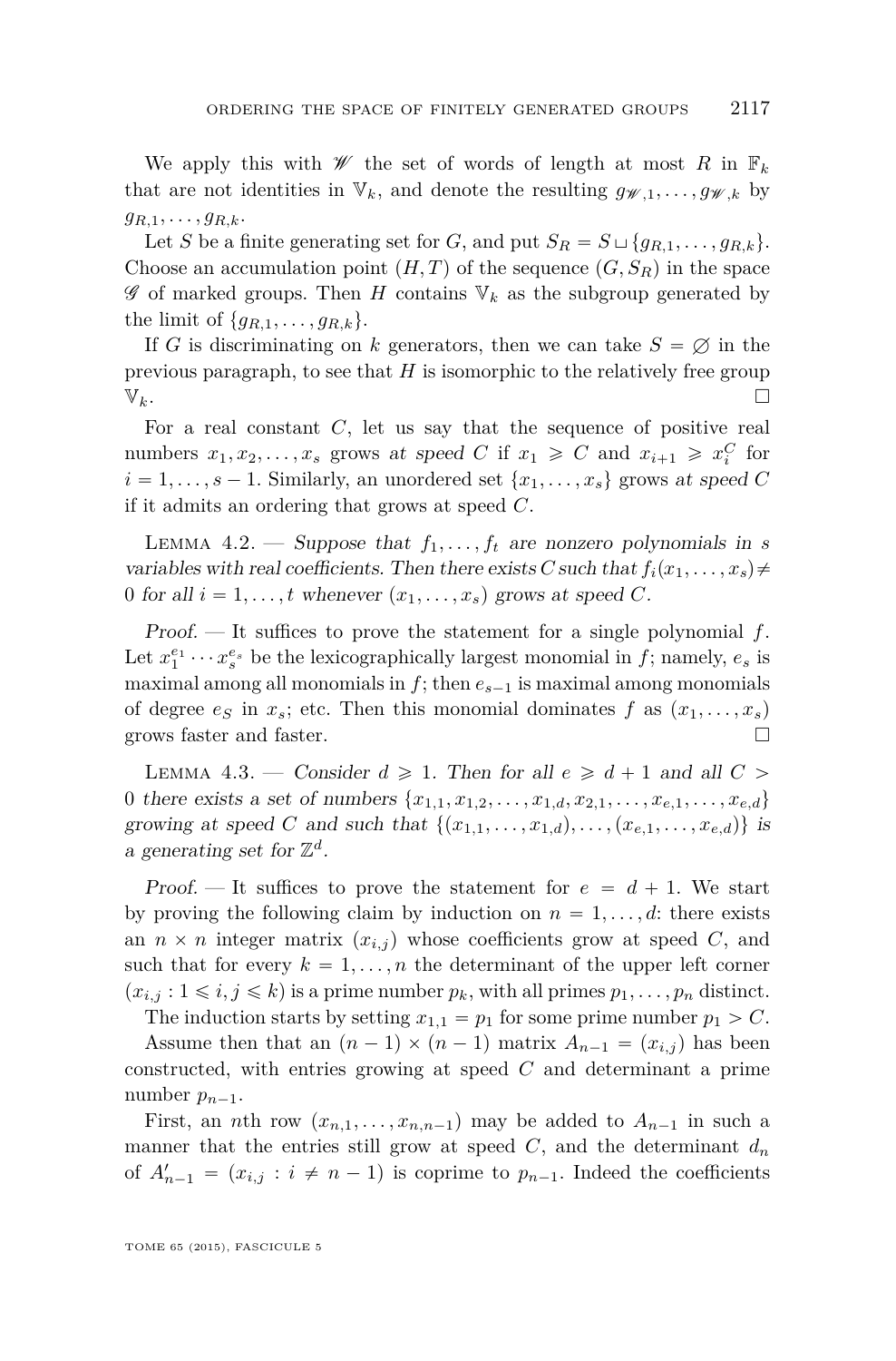<span id="page-28-0"></span> $x_{n,1}, \ldots, x_{n,n-2}$  may be chosen arbitrarily as long as they grow fast enough. Then increasing  $x_{n,n-1}$  increases the determinant of  $A'_{n-1}$  by  $p_{n-2}$  which is coprime to  $p_{n-1}$ ; and sufficiently increasing this coefficient makes the augmented matrix  $A''_{n-1} = (x_{i,j} : i \leq n)$  still grow at speed *C*.

Then an *n*th column may be added to  $A''_{n-1}$  as follows. Start by choosing  $x_{1,n}, \ldots, x_{n-2,n}$  arbitrarily as long as they grow fast enough, without fixing  $x_{n-1,n}$  and  $x_{n,n}$  yet. Call  $A_n$  the resulting matrix. Then increasing  $x_{n-1,n}$ decreases the determinant of  $A_n$  by  $d_n$ , while increasing  $x_{n,n}$  increases the determinant of  $A_n$  by  $p_{n-1}$ . Since  $d_n$  and  $p_{n-1}$  are coprime, there exist choices of  $x_{n-1,n}$  and  $x_{n,n}$  such that  $A_n$  has determinant 1; and the entries of  $A_n$  grow at speed *C*, except perhaps for  $x_{n,n}$ .

Now, by Dirichlet's theorem, there exist arbitrarily large primes  $p_n$  that are  $\equiv 1 \pmod{p_{n-1}}$ . For such a prime  $p_n = 1 + ap_{n-1}$ , add *a* to the entry  $x_{n,n}$  yielding a matrix  $A_n$  of determinant  $p_n$ . Choosing *a* large enough makes the coefficients of  $A_n$  grow at speed  $C$ .

To prove the lemma, consider a  $d \times d$  matrix A with integer entries growing at speed  $C$  and determinant  $p$ . Its rows generate a subgroup of  $\mathbb{Z}^d$ of prime index, and a single extra generator, with fast growing entries that are coprime to  $p$ , gives the desired generating set.  $\Box$ 

We are ready to sharpen [\[14,](#page-52-0) Cor 2.17], claiming that torsion-free nilpotent groups are discriminating:

Lemma 4.4. — Let *G* be a torsion-free *k*-generated nilpotent group. Then, for each  $N > k$ , the group G is discriminating on N generators.

Proof. — We start by considering more generally poly- $\mathbb Z$  groups, namely groups *G* admitting a sequence of subgroups  $G = G_1 \triangleright G_2 \triangleright \cdots \triangleright G_{\ell+1} = 1$ such that  $G_i/G_{i+1} \cong \mathbb{Z}$  for all *i*.

If *G* is torsion-free nilpotent and  $(Z_i)$  denotes its ascending central series (defined inductively by  $Z_0 = 1$  and  $Z_{i+1}/Z_i = Z(G/Z_i)$ ), then each  $Z_{i+1}/Z_i$ is free abelian, so the ascending central series can be refined to a series in which successive quotients are Z.

Choose for all  $i = 1, ..., \ell$  a generator of  $G_i/G_{i+1}$ , and lift it to an element  $u_i \in G_i$ . Then every  $g \in G$  may uniquely be written in the form  $g = u_1^{\xi_1} \cdots u_\ell^{\xi_\ell}$ , and the integers  $\xi_1, \ldots, \xi_\ell$  determine the element *g*, which we write  $u^{\xi}$ . Philip Hall proves in [\[36,](#page-53-0) Thm 6.5] that products and inverses are given by polynomials, in the sense that if  $u^{\xi}u^{\eta} = u^{\zeta}$  and  $(u^{\xi})^{-1} = u^{\chi}$ , then  $\zeta_i$  and  $\chi_i$  are polynomials in  $\{\xi_1, \ldots, \xi_\ell, \eta_1, \ldots, \eta_\ell\}$  and  $\{\xi_1, \ldots, \xi_\ell\}$ respectively. In particular, every identity  $w \in \mathscr{W}$ , in *N* variables, is a polynomial in the exponents  $\xi_{1,1}, \ldots, \xi_{\ell,N}$  of its arguments  $x_1, \ldots, x_N$  written as  $u^{\xi_1}, \ldots, u^{\xi_N}$ .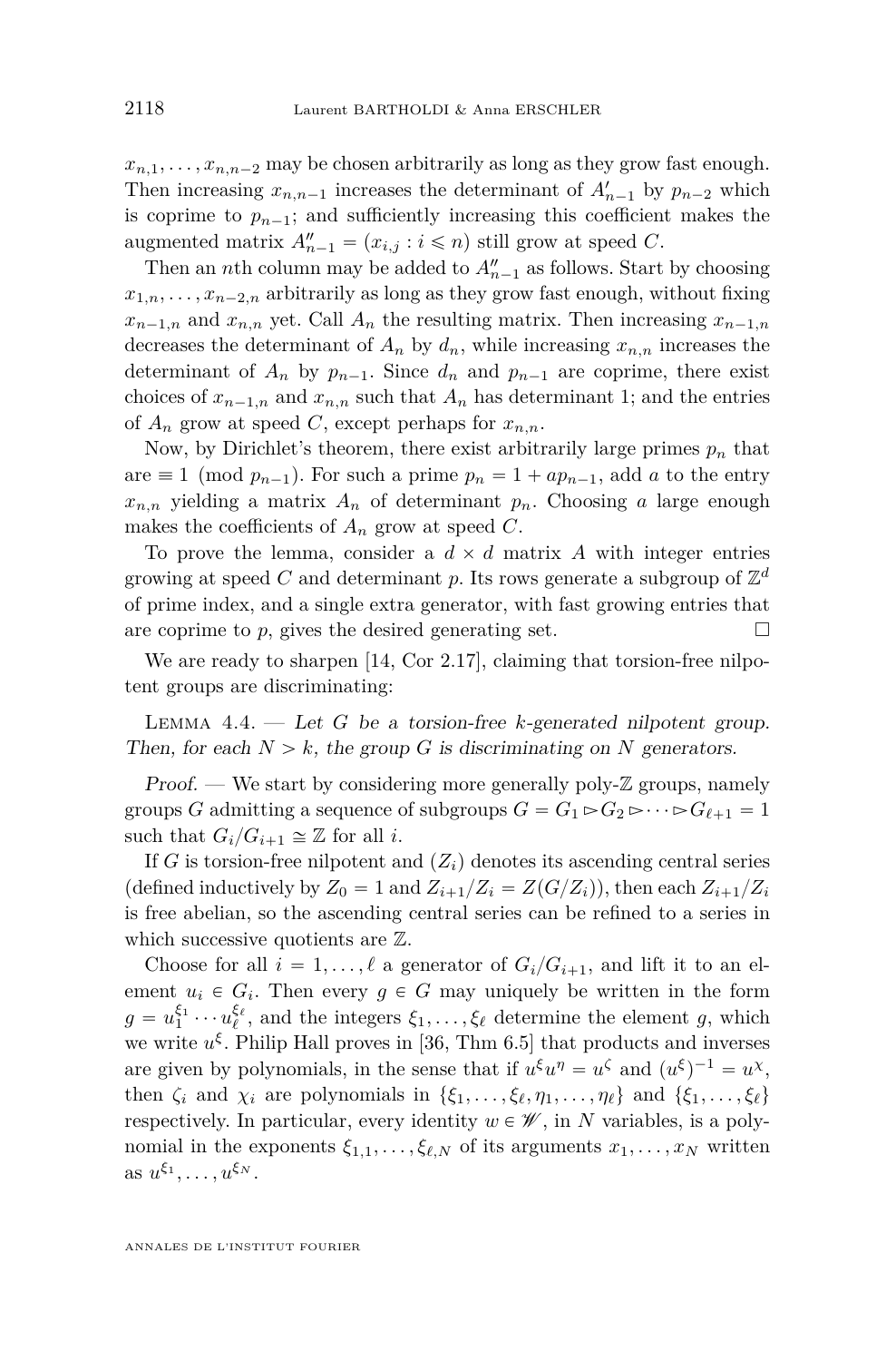<span id="page-29-0"></span>By Lemma [4.3,](#page-27-0) there exist sequences with arbitrarily fast growth that generate the abelianization of *G*; and by Lemma [4.2](#page-27-0) the identities in  $\mathscr W$ will not vanish on these generators, if their growth is fast enough. Finally, since  $G$  is nilpotent, a sequence of elements generates  $G$  if and only if it generates its abelianization.

Lemma 4.5. — Let *G* be a finitely generated nilpotent group such that  $G$  and  $G$ <sup>T</sup> $Torsion(G)$  generate the same variety. Then  $G$  preforms a torsionfree nilpotent group.

Proof. — Infinite, finitely generated nilpotent groups have infinite abe-lianization; we apply Lemma [2.20](#page-17-0) to  $G$  and the variety  $\mathcal V$  of abelian groups. Since every infinite abelian group preforms a free abelian group, we assume without loss of generality that *G* has torsion-free abelianization.

Assume that *G* is *k*-generated, and consider  $N > k$  and  $R > 0$ . Consider the set  $\mathcal{W}(R)$  of all words *w* of length at most *R* in *N* variables such that, for some  $g_1, \ldots, g_N \in G$ , the evaluation  $w(g_1, \ldots, g_N)$  is a non-trivial torsion element in *G*. In particular, such *w* are not identities in *G*. Since *G* and  $G$ <sup> $T$ </sup>orsion $(G)$  generate the same variety, none of these words is an identity in  $G/\text{Torsion}(G)$ . Since  $G/\text{Torsion}(G)$  is a torsion-free nilpotent group, Lemma [4.4](#page-28-0) implies that  $\mathscr{W}(R)$  is discriminated by an *N*-element generating set of  $G/Torsion(G)$ , which we denote by  $S'_R$ . Let  $S_R$  denote a preimage in *G* of  $S'_R$ . Since the abelianization of *G* is torsion-free, it is isomorphic (under the natural quotient map) to the abelianization of  $G/\text{Torsion}(G)$ . Therefore,  $S_R$  generates the abelianization of  $G$ , so generates  $G$ .

Let  $(H, T)$  be an accumulation point of the sequence  $(G, S_R)$  in the space  $\mathscr G$  of marked groups. Observe that *H* is torsion-free. Indeed, by Lemma [2.7\(](#page-11-0)3) the torsion of *H* imbeds in that of *G*; and if *a* is a torsion element of *G*, then for all *R* large enough there are words  $w \in \mathcal{W}(R)$ that assume the value  $a$ . By construction of  $S_R$ , the value  $a$  is not taken by a word of length  $\leq R$  in  $S_R$ , so *a* does not have a limit in *H*.

PROPOSITION 4.6. — Let *G* be a *k*-generated nilpotent group, and assume that *G* and  $G/Torsion(G)$  generate the same variety,  $V$ .

Then, for every  $N > k$ , the group *G* preforms  $V_N$ .

Consequently, the connected component of *G* for the relation  $\stackrel{\leq}{\leadsto}$  has diameter 2.

Proof.  $-$  By Lemma 4.5, we may assume that  $G$  is torsion-free nilpo-tent. By Lemma [4.4,](#page-28-0) the group  $G$  is discriminating on  $N$  generators. By Lemma [4.1,](#page-26-0) the group *G* preforms  $V_N$ .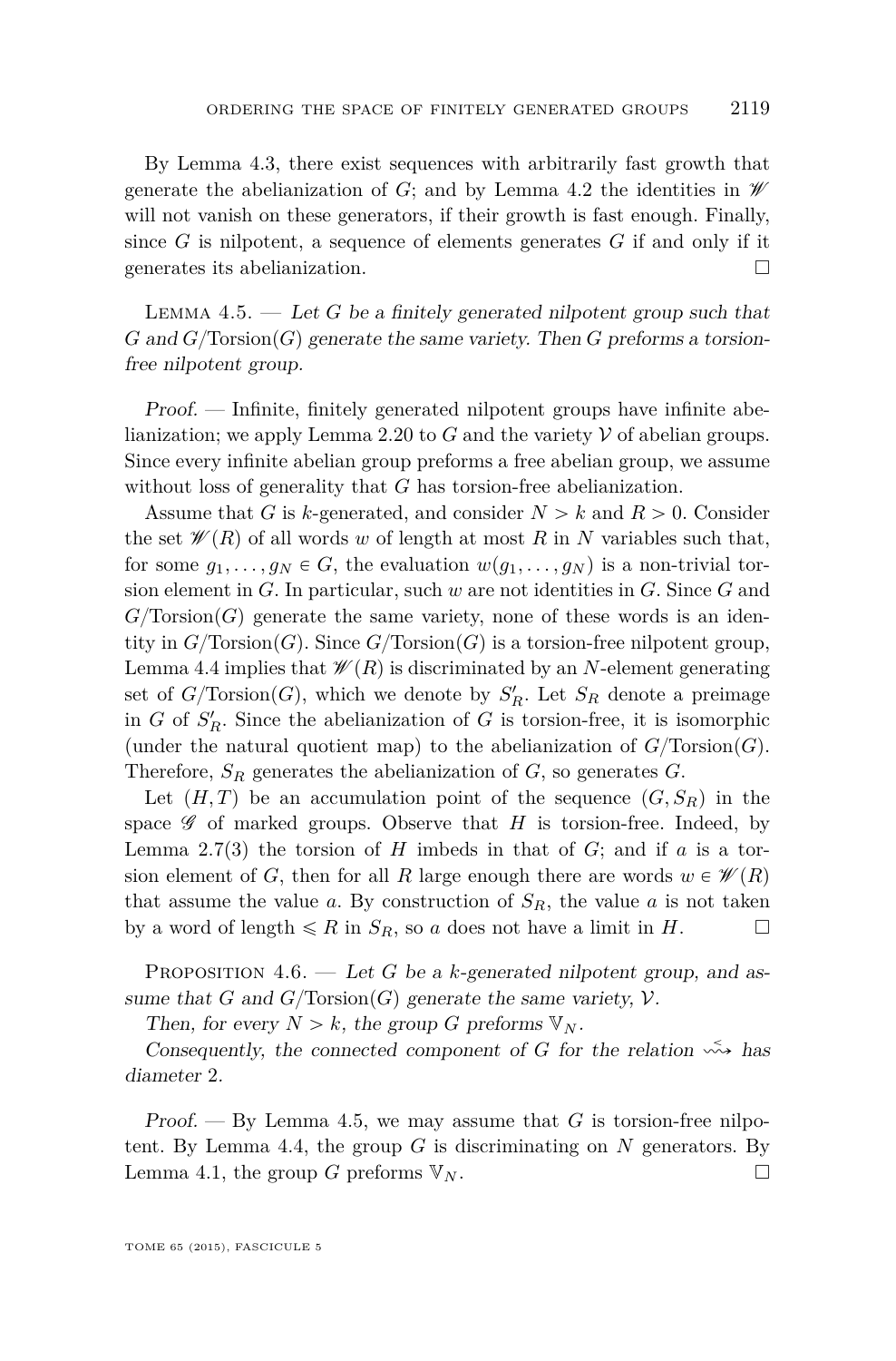<span id="page-30-0"></span>Remark  $4.7.$  — The assumption that *G* is torsion-free is essential for the first claim of the proposition above. Consider indeed the variety of nilpotent groups of nilpotent class 2 in which every commutator is of order *p*. This variety is generated, e.g., by the group  $N_{2,2,p}$  from Example [3.13.](#page-25-0) However, there does not even exist any group preformed by  $G$  and containing  $\mathbb{V}_3$  as a subgroup, because the torsion in  $\mathbb{V}_3$  is larger than the torsion in  $N_{2,2,p}$ .

Remark 4.8. — Let  $V$  be a nilpotent variety. Then, if  $\mathbb{V}_m \stackrel{\leq}{\leadsto} \mathbb{V}_n$ , then  $m \leq n$ .

Proof. — Since  $V_n$  is finitely presented,  $V_m$  is a quotient of  $V_n$ . The abelianization of  $V_n$  is *n*-generated, so the abelianization of any quotient of  $\mathbb{V}_n$  is also *n*-generated, so  $m \leq n$ .

Proposition [4.6](#page-29-0) has the following

COROLLARY 4.9. — Consider a nilpotent variety  $\mathcal V$  generated by a group *G* such that  $G/Torsion(G)$  also generates V. Let *c* be the nilpotency class of *G*.

For  $m, n > c$ , we have  $\mathbb{V}_m \stackrel{\leq}{\leadsto} \mathbb{V}_n$  if and only if  $m \leq n$ .

Proof. — It is known from [\[47,](#page-53-0) Thm 35.11] that  $V_m$  generates  $V$  as soon as  $m \geqslant c$ .

Remark 4.10. — Consider a nilpotent variety  $\mathcal V$  generated by a torsionfree nilpotent group. For small  $m, n$  the free groups  $V_m$  and  $V_n$  need not belong to the same component. For example, if  $V$  the variety of nilpotent groups of class 5 then  $\mathbb{V}_2$  does not generate  $\mathcal{V}$ , since it is metabelian but  $\mathbb{V}_3$  is not. See [\[47,](#page-53-0) 35.33] for details.

#### **4.2. When generators of a variety lie in different components**

We will see that if *G* and  $G/\text{Torsion}(G)$  lie in different varieties then the variety of *G* contains infinitely many connected components under  $\stackrel{\sim}{\leadsto}$ .

LEMMA  $4.11.$  — Let *G* be a nilpotent group such that the varieties generated by *G* and  $G/Torsion(G)$  are different. There exists a variety  $V$ such that the verbal subgroup  $\mathcal{V}(G)$  is non-trivial and finite.

Proof. — First recall that torsion elements of a nilpotent group *G* form a finite subgroup of *G*. Since *G* and  $G/Torsion(G)$  generate different varieties, there exists an identity *w* of  $G/Torsion(G)$  that is not an identity in *G*. Set  $V = \{w\}$ ; then  $V(G)$  is non-trivial and is contained in the torsion of *G*, hence finite.  $\square$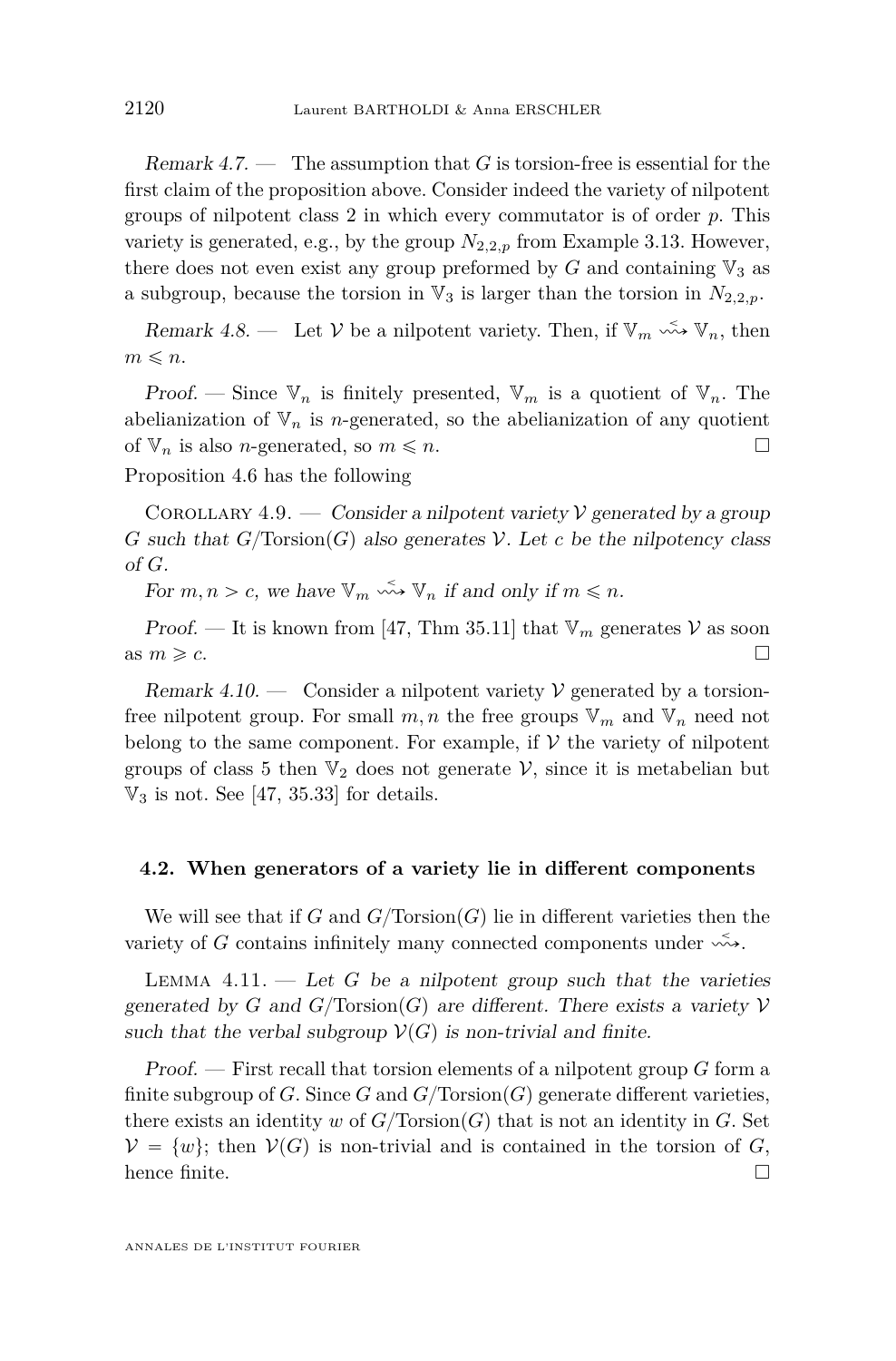<span id="page-31-0"></span>COROLLARY 4.12. — Let G be a nilpotent group and let V be the variety that it generates. The connected component of *G* coincides with the set of groups generating  $V$  if and only if  $G/Torsion(G)$  generates  $V$ . If this is not the case, the set of groups generating  $V$  consists of infinitely many connected components for the relation  $\stackrel{\sim}{\leadsto}$ .

*Proof.* — If  $G/Torsion(G)$  generates V, the corollary follows from Propo-sition [4.6.](#page-29-0) Assume now that  $G/\text{Torsion}(G)$  does not generate V. Then by Lemma [4.11](#page-30-0) there exists a variety W such that the verbal subgroup  $W(G)$ is non-trivial and finite. Observe that a verbal subgroup of a direct product is the product of its verbal subgroups. Therefore, for all  $n \in \mathbb{N}$ , the verbal subgroups  $W(\times n G)$  are non-isomorphic. By Lemma [2.26,](#page-19-0) all the groups  $\times_n G$  lie in distinct connected components. However, they all generate  $\mathcal V$ .

#### **4.3. Examples and illustrations**

In the variety of abelian groups, the following is true: if *G* is a quotient of *H* and the torsion of *H* imbeds in the torsion of *G* under the quotient map, then  $G \leftrightarrow H$ . This is not true anymore among nilpotent groups.

Example 4.13. — Consider the groups  $G = N_{2,2}$  and  $H = N_{2,2} \times N_{2,2}$ , see Example [3.13.](#page-25-0) Then both *G* and *H* are torsion-free, and *G* is a quotient of *H*. However, *G* doesn't preform *H*.

Proof. — Consider the following universal statement:

 $\forall a, b, c, z((a, b] = 1 \land [a, c] = 1 \land [b, c] \neq 1) \Rightarrow [a, z] = 1).$ 

It states that if *a* commutes with two non-commuting elements *b* and *c*, then *a* is central.

This property does not hold in *H*: take *a, z* the generators of the first *N*2*,*<sup>2</sup> and *b, c* the generators of the second one.

On the other hand, in  $N_{2,2}$ , this property holds. Indeed if  $[a, b] = 1$  then the image of  $\{a, b\}$  in  $N_{2,2}/Z(N_{2,2}) \cong \mathbb{Z}^2$  lies in a cyclic subgroup; Similarly the image of  $\{a, c\}$  lies in a cyclic subgroup; so either *a* is central or the image of  $\{b, c\}$  lies in a cyclic subgroup.

Example  $4.14.$  - As soon as the nilpotency class is allowed to grow beyond 4, there exist nilpotent varieties whose free groups are not virtually free nilpotent. For example, consider the group  $G = \mathbb{F}_3 / \langle \mathbb{F}'_3, \gamma_5(\mathbb{F}_3) \rangle$ . This group is nilpotent of class 4, and is an iterated central extension of 29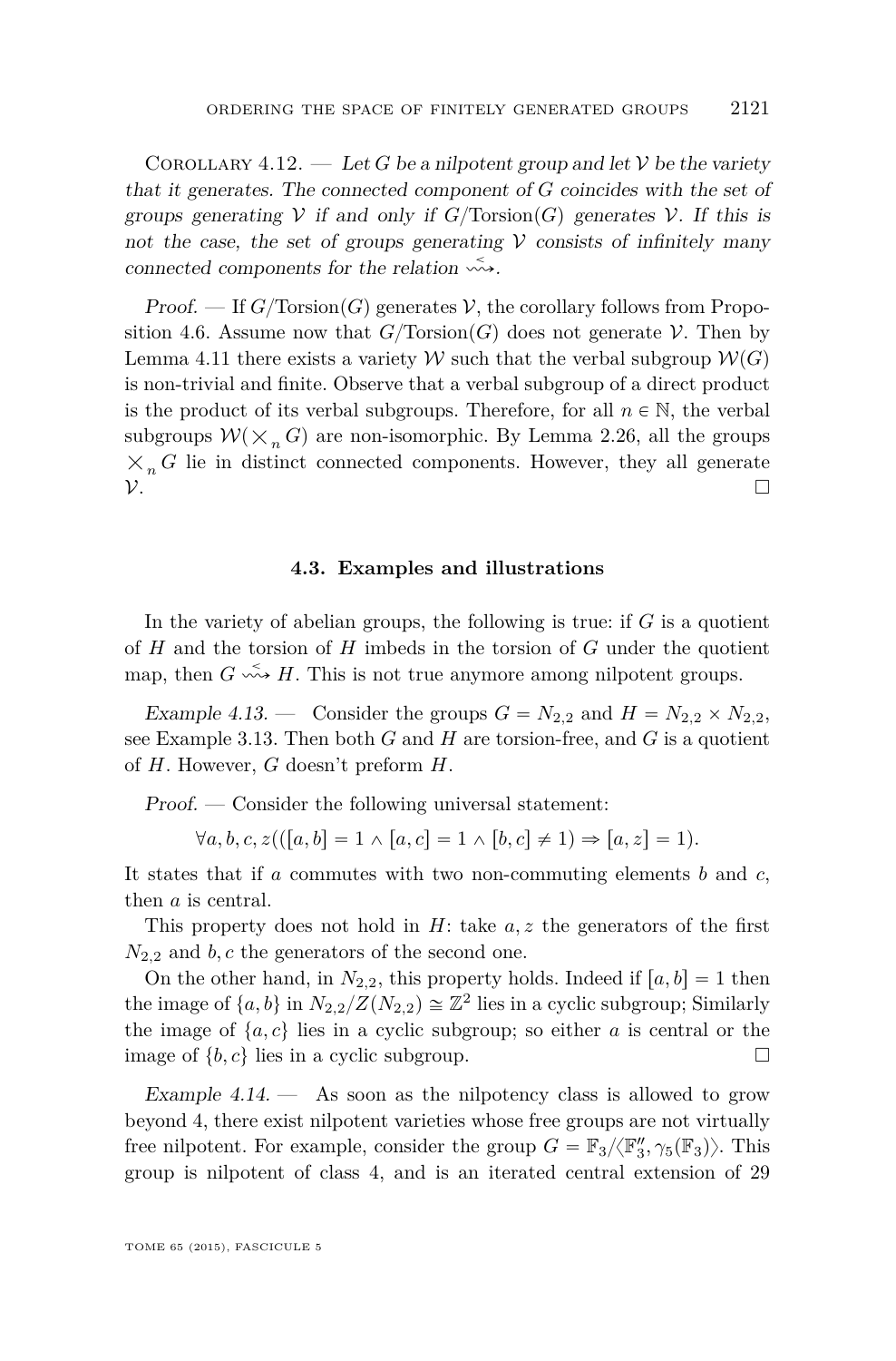<span id="page-32-0"></span>copies of Z. The 3-generated free nilpotent groups of class 3 and 4 have respectively 14 and 32 cyclic factors, so *G* is not commensurable to either. This is easily seen in the (Malcev) Lie algebra associated with these groups.

LEMMA  $4.15.$  — Let *G* be a non-virtually abelian nilpotent group. Then the connected component of *G* is not isomorphic, as partially ordered set, to the component of abelian groups.

Proof. — In the component of abelian groups, the following holds: for any *A* there exists *B* with  $A \leq B$  and such that the set of groups that are preformed by *B* is linearly ordered. We claim that the connected component of *G* does not have this property.

More precisely, for any non-virtually abelian nilpotent *G*, we construct incomparable groups  $H_1, H_2$  that are both preformed by  $G$ .

Since *G* is not virtually abelian,  $[G, G]$  is infinite. Then both *G* and  $[G, G]$ have infinite abelianization, so that  $G$  maps onto  $N_{2,2}$ , the free nilpotent group of class 2 on 2 generators. Since  $N_{2,2} \leftrightarrow N_{2,k}$  for all  $k \ge 2$ , there exists by Lemma [2.19](#page-16-0) a group  $H_1$  such that  $\gamma_2(H_1)/\gamma_3(H_1)$  has arbitrarily large rank, in particular rank larger than that of  $\gamma_2(G)/\gamma_3(G)$ . Set then  $H_2 = G \times \mathbb{Z}^d$  for *d* larger than the rank of  $H_1/\gamma_2(H_1)$ . Then  $H_1$  is not a quotient of  $H_2$ , because  $\gamma_2(H_1)/\gamma_3(H_1)$  is not a quotient of  $\gamma_2(H_2)/\gamma_3(H_2)$ ; and  $H_2$  is not a quotient of  $H_1$ , because  $H_2/\gamma_2(H_2)$  is not a quotient of  $H_2/\gamma_2(H_2)$ .

#### **5. Imbeddability of orders. Solvable groups**

We characterize the preorders (transitive, reflexive relations) that can be imbedded in the preorder of groups up to isomorphism, under the relation  $\overrightarrow{\infty}$ . We show in this manner that  $\overrightarrow{\infty}$  has a rich structure, even when restricted to solvable groups of class 3.

In this section, we view  $\stackrel{\sim}{\leadsto}$  as a preorder on  $\mathscr{G}$ , defined by  $(G, S) \stackrel{\sim}{\leadsto}$  $(H, T)$  if and only if  $G \longrightarrow H$ . For *X* a set, we denote by  $\mathcal{P}(X)$  the family of subsets of *X*.

PROPOSITION 5.1. — Let  $\mathscr B$  be a countably infinite set, and let  $\mathscr X$  have the cardinality of the continuum. Put on  $\mathcal{P}(\mathcal{B}) \times \mathcal{X}$  the preorder

 $(X, c) \precsim (Y, c')$  if and only if  $X \supseteq Y$ .

Then the preorders  $(\mathscr{G}, \stackrel{\prec}{\leadsto})$  and  $(\mathcal{P}(\mathscr{B}) \times \mathscr{X}, \preceq)$  imbed into each other.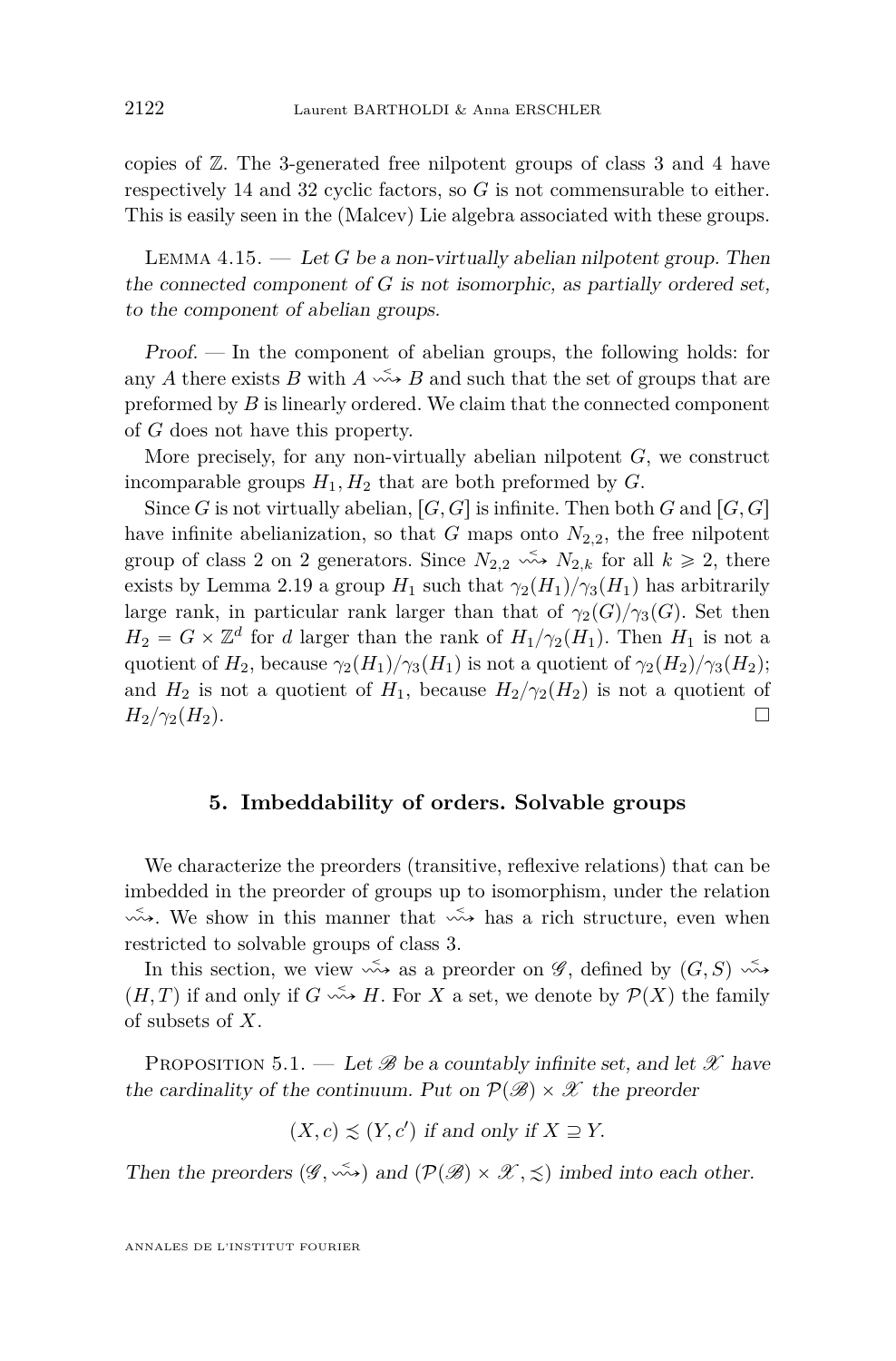<span id="page-33-0"></span>We note that  $(\mathcal{P}(\mathscr{B}) \times \mathscr{X}, \leq)$  is the relation obtained by the partial order on subsets of  $\mathscr{B}$  by inclusion; its equivalence classes (strongly connected components) have the cardinality of the continuum. We also remark that  $(\mathcal{P}(\mathscr{B}), \subseteq)$  is isomorphic to  $(\mathcal{P}(\mathscr{B}), \supseteq)$ , via the map  $X \mapsto \mathscr{B}\backslash X$ .

COROLLARY 5.2. — A preorder imbeds in  $(\mathscr{G}/\cong, \stackrel{\sim}{\leadsto})$  if and only if it imbeds in  $(\mathcal{P}(\mathcal{B}) \times \mathcal{X}, \leq)$ . In particular, a partial order imbeds in  $(\mathscr{G}/\cong, \leq)$  if and only if it is realizable by subsets of a countable set under inclusion.

Proof. — Proposition [5.1](#page-32-0) yields imbeddings between  $\mathscr{G}$  and  $\mathcal{P}(\mathscr{B}) \times \mathscr{X}$ . We therefore have an imbedding of  $\mathscr{G}/\cong$  into  $\mathcal{P}(\mathscr{B}) \times \mathscr{X}$ .

Conversely, isomorphism classes of groups in  $\mathscr G$  are countable, because there are countably many homomorphisms between finitely generated groups. On the other hand, equivalence classes in  $\mathcal{P}(\mathscr{B}) \times \mathscr{X}$  are uncountable; so there exists an imbedding  $\mathcal{P}(\mathscr{B}) \times \mathscr{K} \to \mathcal{P}(\mathscr{B}) \times \mathscr{X}$ , which is the identity on its first argument, and such that its image imbeds in  $\mathscr{G}/\cong$ .  $\Box$ 

Proof of Proposition [5.1,](#page-32-0)  $\hookrightarrow$ . — Consider first the space  $\mathscr G$  of marked groups. For every  $k, R \in \mathbb{N}$ , there are finitely many possibilities for the marked graphs  $B(1, R)$  of degree  $\leq k$  that may appear in the Cayley graphs of these groups; letting *k, R* range over N, we obtain a countable collection  $\mathscr{B}$  of finite graphs. Now to each  $(G, S') \in \mathscr{G}$  we associate the subset  $\mathscr{O}_G$  of  $\mathscr{B}$  consisting of all marked balls that may appear in Cayley graphs  $\mathscr{C}(G, S)$ , as we let *S* range over generating sets of *G*. Clearly,  $G \leftrightarrow H$  if and only if  $\mathscr{O}_H \subseteq \mathscr{O}_G$ .

We deduce that  $(\mathscr{G}, \stackrel{\sim}{\leadsto})$  imbeds in  $(\mathcal{P}(\mathscr{B}), \subseteq)$ . We can make this map injective by taking  $\mathscr{X} = \mathcal{P}(\mathbb{F})$ , and mapping  $(G, S)$  to  $(\mathscr{O}_G, \ker(\mathbb{F} \to G))$ , for the natural map  $\mathbb{F} \twoheadrightarrow G$  presenting *G*.

To construct the imbedding in the other direction, we begin by a general construction. Let *P* be a group. Consider first the free nilpotent group  $N_{2,P}$ of class 2 on a generating set indexed by *P*. Denote its generators by  $a_p$ for  $p \in P$ , and for  $p, q \in P$  write  $c_{p,q} := [a_p, a_q]$ . Written additively, we have  $c_{p,p} = 0$ , and  $c_{p,q} = -c_{q,p}$  for all  $p, q \in P$ . Define then  $\overline{N}_{2,P}$  as the quotient of  $N_{2,P}$  by the relations  $c_{p,q} = c_{pr,qr}$  for all  $p,q,r \in P$ . Finally let  $H(P)$  be the semidirect product  $P \ltimes \overline{N}_{2,P}$ , for the action  $a_p \cdot q := a_{pq}$ . The centre of  $H(P)$  is generated by the images of the  $c_{p,q}$ . Let  $P_+ \subseteq P \setminus \{1\}$ contain precisely one element out of each pair  $\{p, p^{-1}\}$ ; then  $\{c_{1,p}\}$  freely generates the centre of  $H(P)$ . If *S* be a generating set for *P*, then  $S \cup \{a_1\}$ generates  $H(P)$ .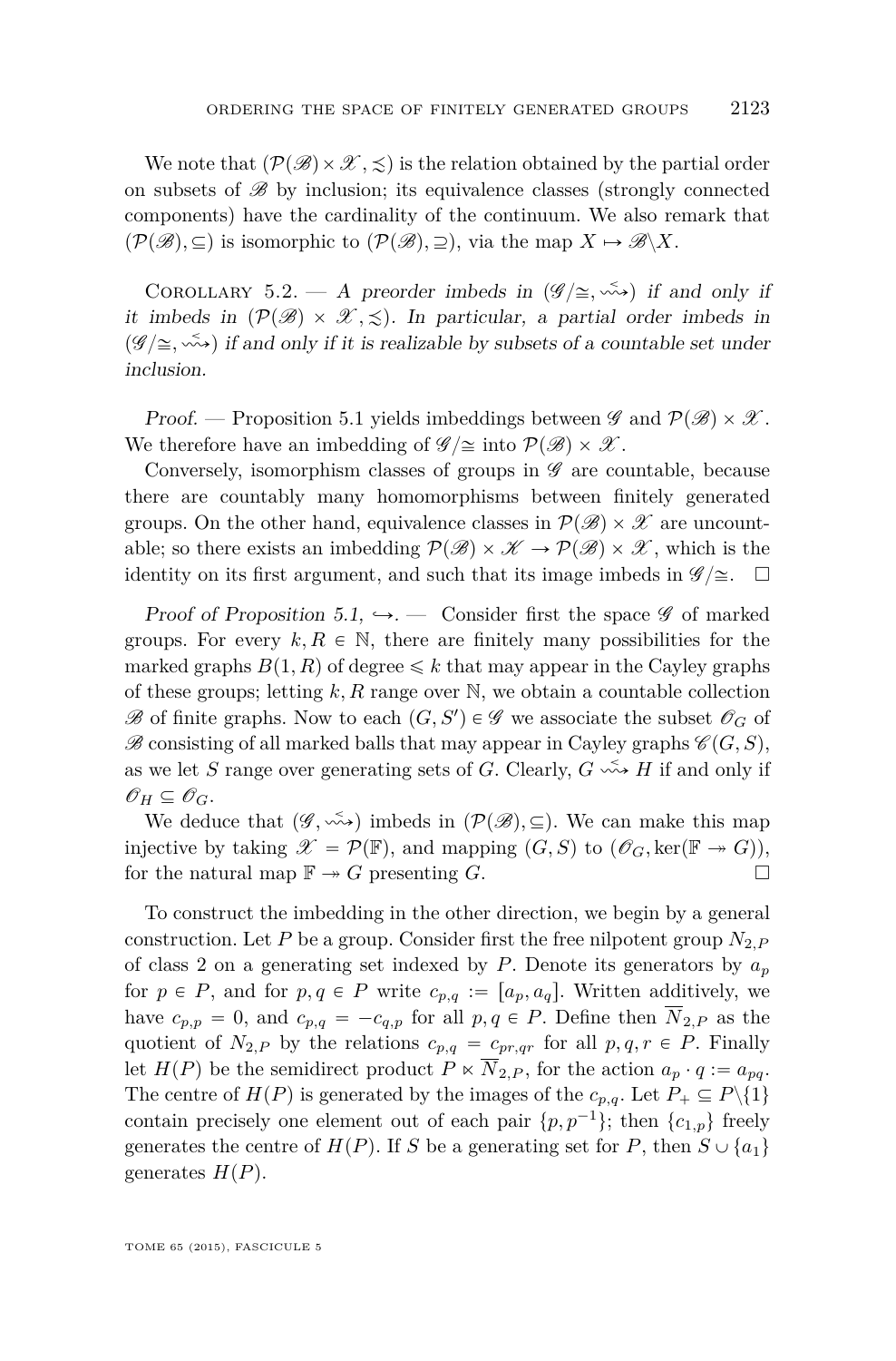<span id="page-34-0"></span>The case  $P = \mathbb{Z}$  is considered by Hall in [\[35,](#page-53-0) §3]; he introduced this group in order to construct  $2^{\aleph_0}$  non-isomorphic solvable finitely generated groups (of solvability length 3).

In this proof, we take  $P = \mathbb{Z}^2$ , and for convenience  $(\mathbb{Z}^2)_+ = \{(m, n) \in$  $\mathbb{Z}^2$ : *m* > 0 or *m* = 0 < *n*. We abbreviate  $H(\mathbb{Z}^2)$  as *H*, generated by  $\{x, y, a\}$  with  $\{x, y\}$  the standard generators of  $\mathbb{Z}^2$  and  $a = a_{(0,0)}$ .

A prime colouring is a function  $\phi: (\mathbb{Z}^2)_+ \to \{1\} \cup \{\text{primes}\};$  it extends to a function still written  $\phi: \mathbb{Z}^2 \to \mathbb{Z}$  by  $\phi(-z) = -\phi(z)$  and  $\phi(0) = 0$ . Given a prime colouring  $\phi$ , we define the standard quotient  $H_{\phi}$  of *H* as the quotient of *H* by all the relations  $c_{1,z}^{\phi(z)} = 1$ , as *z* ranges over  $(\mathbb{Z}^2)_+$ . Clearly,

LEMMA 5.3. — A standard central quotient  $H_{\phi}$  contains an element of order *p* if any only if there exists  $z \in (\mathbb{Z}^2)_+$  such that  $\phi(z) = p$ .

If  $H_{\phi} \leftrightarrow H_{\psi}$ , then the set of primes in  $\psi(\mathbb{Z})$  is contained in the set of primes in  $\phi(\mathbb{Z})$ .

Let *I* be a set of primes. A prime colouring  $\phi$  is *I*-universal if its values lie in *I* and it contains every finite *I*-colouring, in the following sense: for every  $R \in \mathbb{N}$  and every function  $\theta$ :  $\{-R, \ldots, R\}^2 \cap (\mathbb{Z}^2)_+ \to I \cup \{1\}$ , there exists  $M \in SL_2(\mathbb{Z})$  such that  $\theta(z) = \phi(M(z))$  for all  $z \in \{-R, \ldots, R\}^2 \cap (\mathbb{Z}^2)_+$ .

LEMMA 5.4. — For every set *I* of primes of cardinality  $\geq 2$ , there exist a continuum of *I*-universal colourings.

Proof. — One enumerates all finite *I*-colourings, and constructs  $\phi$  step by step. At each step, only finitely many values of  $\phi$  have been specified, say within the box  $\{-S, \ldots, S\}^2$ , and we want to extend  $\phi$  using the partial colouring  $\theta$ :  $\{-R, \ldots, R\}^2 \cap (\mathbb{Z}^2)_+ \to I \cup \{1\}$ . A large enough  $M \in SL_2(\mathbb{Z})$ can be found such that  $M({-R, ..., R})^2 \cap {-S, ..., S}^2 = {(0,0)}$ , for example  $M = \begin{pmatrix} (S+1)(S+R+1)+1 & S+1 \\ S+R+1 & 1 \end{pmatrix}$ . Extend  $\phi$  by setting  $\phi(M(z)) = \theta(z)$ for all  $z \in \{-R, \ldots, R\}^2 \cap (\mathbb{Z}^2)_+$ . Once this is done for all  $R \in \mathbb{N}$ , set finally  $\phi(z) = 1$  at unspecified values in  $(\mathbb{Z}^2)_+$ .

To obtain a continuum of different *I*-universal colourings, note that countably many matrices  $M_0, M_1, \ldots$  were used in the construction, and the only condition was that they had to be sufficiently far away from the identity. Fix a finite-index subgroup  $\Gamma \subset SL_2(\mathbb{Z})$ . Then, given a subset  $C \subseteq \mathbb{N}$ , one may choose the matrices  $M_i$  as above, and additionally such that  $M_i \in \Gamma \Leftrightarrow i \in C$ . This encodes C into the constructed colouring.  $\square$ 

Proof of Proposition [5.1,](#page-32-0)  $\leftrightarrow$ . — We are ready to imbed  $\mathcal{P}(\mathscr{B}) \times \mathscr{X}$  into  $\mathscr G$ . Without loss of generality, we may assume that  $\mathscr B$  is the set of primes  $\geqslant$  10.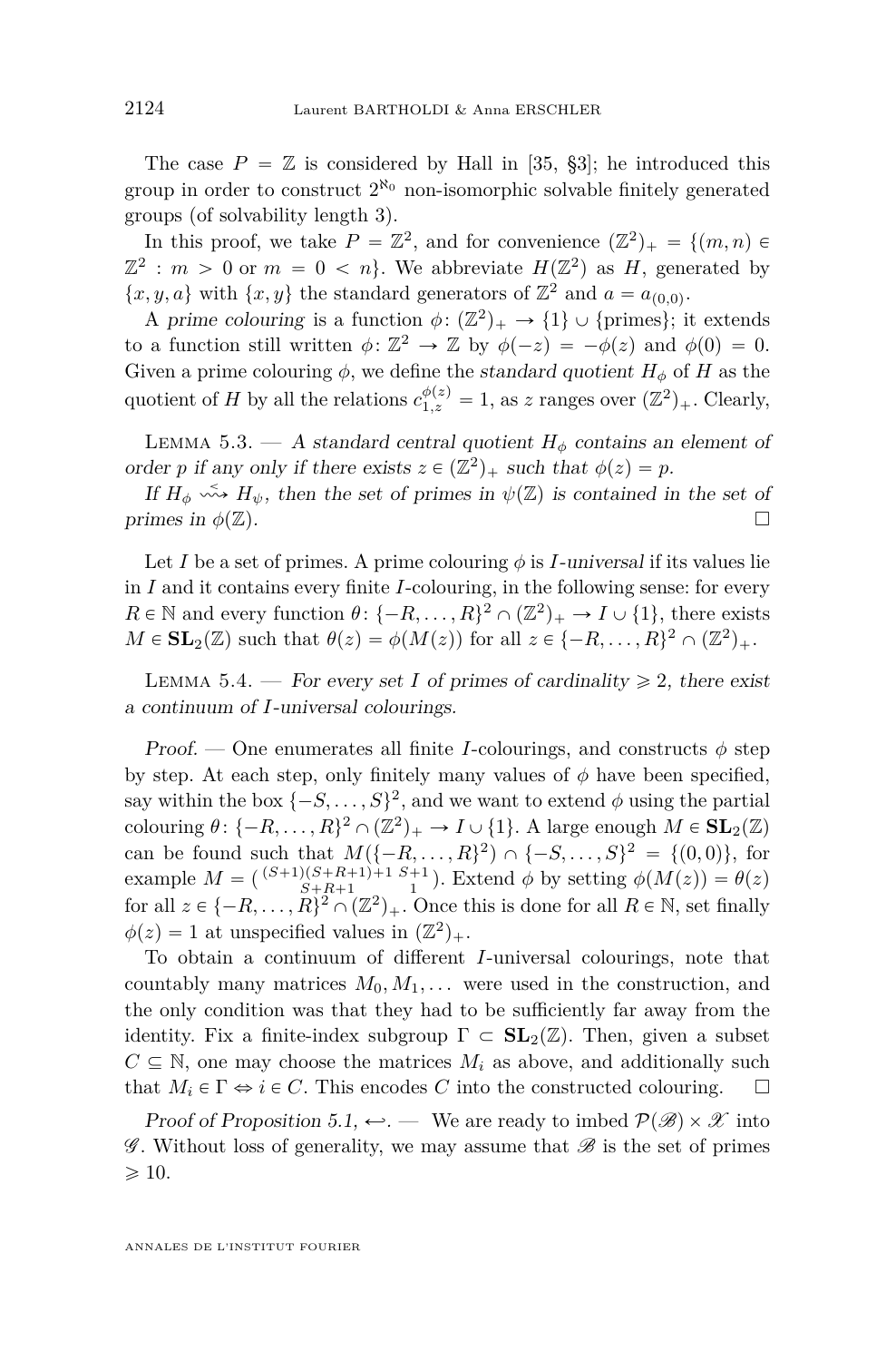Given  $X \subseteq \mathcal{B}$ , consider  $I = \{2,3\} \cup X$ . By Lemma [5.4,](#page-34-0) there exist continuously many *I*-universal prime colourings  $\phi_{I,C}$ , parameterized by  $C \subseteq \mathbb{N}$ . Let  $H_{X,C}$  be the central quotient  $H_{\phi_{X \cup \{2,3\},C}}$ , and note that the  $(H_{X,C}, \{x, y, a\})$  are distinct points of  $\mathscr G$  for distinct  $(X, C)$ . We have therefore defined an imbedding  $\mathcal{P}(\mathcal{B}) \times \mathcal{P}(\mathbb{N}) \rightarrow \mathcal{G}$ .

On the one hand, if  $H_{X,C} \xrightarrow{\sim} H_{Y,C'}$ , then  $X \supseteq Y$  by Lemma [5.3.](#page-34-0) On the other hand, if  $X \supseteq Y \subseteq \mathscr{B}$  and  $C, C' \subseteq \mathbb{N}$ , then consider the prime colourings  $\phi$ ,  $\psi$  with  $H_{X,C} = H_{\phi}$  and  $H_{Y,C'} = H_{\psi}$ , and choose  $T = \{x, y, a\}$ as generating set of  $H_{\psi}$ . Consider an arbitrary  $R \in \mathbb{N}$ . Then the restriction of  $\psi$  to  $\{-R, \ldots, R\}^2$  is a finite  $(\{2,3\} \cup Y)$ -colouring, and therefore a finite  $({2,3} \cup X)$ -colouring; so there exists  $M = \begin{pmatrix} \alpha & \beta \\ \gamma & \delta \end{pmatrix} \in SL_2(\mathbb{Z})$  such that  $\psi$  and  $\phi \circ M$  agree on  $\{-R, \ldots, R\}^2$ . Consider the generating set  $S = \{x^{\alpha}y^{\beta}, x^{\gamma}y^{\delta}, a\}$  of  $H_{\phi}$ ; then the Cayley graphs  $\mathscr{C}(H_{\psi}, T)$  and  $\mathscr{C}(H_{\phi}, S)$ agree on a ball of radius *R*.

Remark 5.5. — By Lemma [2.7\(](#page-11-0)3), if  $A \xrightarrow{\sim} B$  and  $F$  is a finite subgroup of *B*, then *F* imbeds in *A*. In general, if *F* is a torsion subgroup of *B*, this need not be true. There exist finitely generated solvable groups  $A \xrightarrow{\sim} B$ , such that *B* contains the divisible group  $\mathbb{Q}/\mathbb{Z}$ , while *A* does not contain any divisible elements.

Proof of remark. — We modify the proof of Proposition [5.1.](#page-32-0) Before, we enumerated finite *I*-colourings  $\theta$ :  $\{-R, \ldots, R\}^2 \cap (\mathbb{Z}^2)_+ \to I \cup \{1\}$  and imposed the relations  $c_{1,M(z)}^{\theta(z)} = 1$ , for appropriate  $M \in SL_2(\mathbb{Z})$ . Now, we enumerate  $(\mathbb{Z}^2)_+$  as  $\{p_1, p_2, \ldots\}$ , and we impose relations on *H* step-bystep. At each step, only finitely many of the *c*1*,z* will have been affected by the relations; we call the corresponding  $z \in \mathbb{Z}^2$  bound.

For each  $N = 1, 2, \ldots$ , we find  $M \in SL_2(\mathbb{Z})$  such that  $M({p_1, \ldots, p_N})$ is disjoint from all bound  $z \in \mathbb{Z}^2$ . We impose the relations  $c_{1,M(p_1)} = 1$  and  $c_{1,M(p_i)}^i = c_{1,M(p_{i-1})}$  for all  $i = 2, ..., N$ . Finally, we set  $c_{1,z} = 1$  for all unbound  $z \in \mathbb{Z}^2$ .

We call the resulting central quotient *G*, and note that it is solvable, and that its torsion is the subgroup generated by the  $c_{1,z}$ ; this group is a direct sum of cyclic groups, and in particular is not divisible.

On the other hand, let  $(H, T)$  be the limit of  $(G, S_M)$  in the space  $\mathscr G$ of marked groups, along the generating sets  $S_M = \{x^\alpha y^\beta, x^\gamma y^\delta, a\}$  corresponding to the matrices  $M = \begin{pmatrix} \alpha & \beta \\ \gamma & \delta \end{pmatrix} \in SL_2(\mathbb{Z})$  used in the construction of *G*. Then *H* contains a copy of  $\mathbb{Q}/\mathbb{Z}$ , with the limit of  $c_{1,M(p_i)}$  playing the role of  $1/i!$ .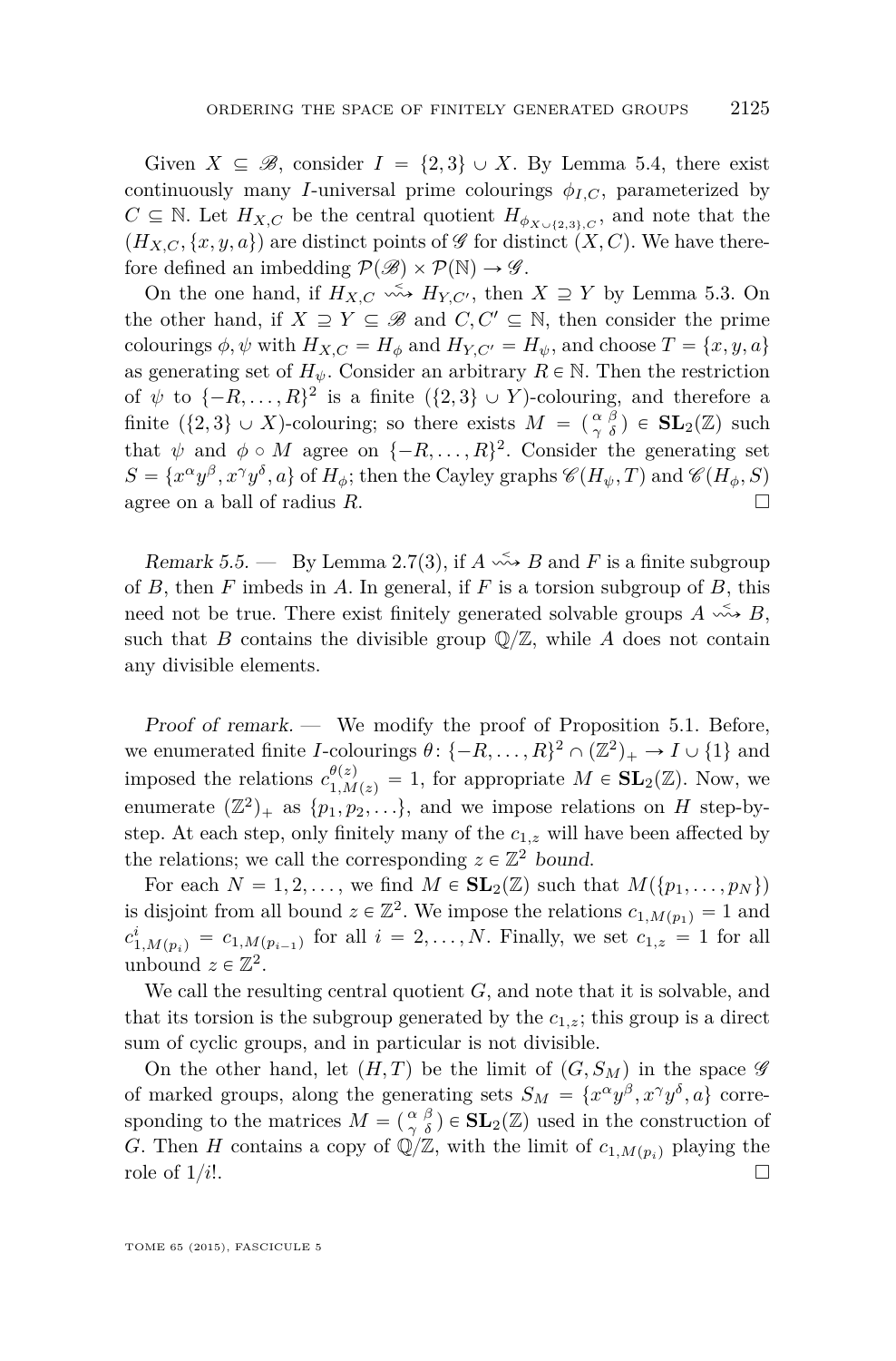#### **6. The connected component of free groups**

<span id="page-36-0"></span>We concentrate, in this section, on those groups that either preform or are preformed by free groups. Both of these classes have already been thoroughly investigated; the first are known as "limit groups", and the second as "groups without almost-identities".

#### **6.1. Limit groups**

Groups that are preformed by free groups are known as "limit groups". This section reviews some known facts about them; we refer to the recent expositions [\[15,](#page-52-0) [50,](#page-53-0) [42\]](#page-53-0).

Benjamin Baumslag considers *ω*-residually free groups in [\[11\]](#page-52-0). They are groups *G* such that for all *n* and all distinct  $g_1, \ldots, g_n \in G$  there exists a homomorphism  $\pi: G \to \mathbb{F}$  to a free group such that all  $\pi(g_1), \ldots, \pi(g_n)$ are distinct. Baumslag proves in particular that  $G$  is  $\omega$ -residually free if and only if it is both residually free and commutative-transitive (see Equation [2.1\)](#page-11-0).

Remeslennikov proves in [\[54\]](#page-53-0) that the following are equivalent for a residually free group: it is  $\omega$ -residually free; it is universally free (namely has the same universal theory as a free group); it is commutative transitive (see Equation [2.1\)](#page-11-0). All three statements are characterizations of non-abelian limit groups. The terminology was introduced by Sela, referring to limits of epimorphisms onto free groups.

Champetier and Guirardel show in [\[21\]](#page-52-0) that *G* is a limit group if and only if it is a limit of subgroups of free groups. In other words, *G* is a non-abelian limit group if and only if  $\mathbb{F}_2 \longrightarrow G$ .

Kharlampovich-Myasnikov [\[40,](#page-53-0) [41\]](#page-53-0) and Sela [\[56\]](#page-54-0) prove that limit groups are finitely presented.

#### **6.2. Groups groups with no almost-identities**

Groups that preform free groups will be shown to be "groups with no almost-identities". We write  $G \stackrel{\leq}{\longrightarrow} \mathbb{F}$  if there exists  $k \in \mathbb{N}$  such that  $G \stackrel{\leq}{\longrightarrow}$  $\mathbb{F}_k$ ; equivalently,  $G \leftrightarrow \mathbb{F}_k$  for all  $k$  large enough.

We begin by some elementary observations and examples. We include the proofs for convenience of the reader.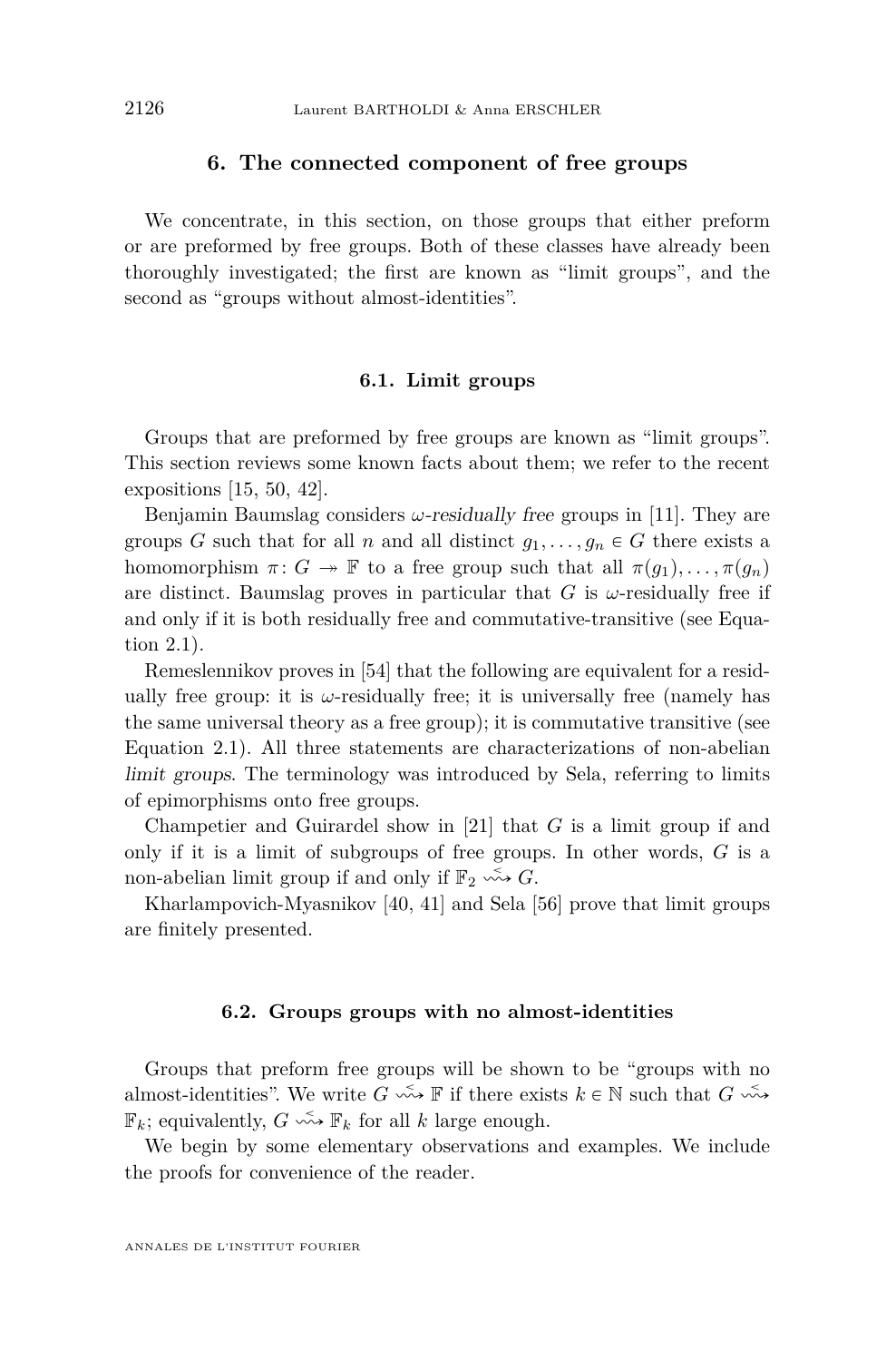<span id="page-37-0"></span>LEMMA 6.1 (See [\[55\]](#page-54-0) and [\[21,](#page-52-0) Example 2.4(d)]). — We have  $\mathbb{F}_m \stackrel{\sim}{\leadsto} \mathbb{F}_n$ if and only if  $m \leq n$ .

More precisely, let  $\{x_1, \ldots, x_m\}$  be a basis of  $\mathbb{F}_m$  and let  $S_R$  be, for all  $R \in \mathbb{N}$ , a set of  $n - m$  words of length at least 2*R* satisfying the  $C'(1/6)$ small cancellation condition. Then  $(\mathbb{F}_m, \{x_1, \ldots, x_m\} \cup S_R)$  converges to  $(\mathbb{F}_n, \text{basis})$  in  $\mathscr{G}$ .

Proof. — Consider  $m \leq n$ . Let  $S = \{x_1, \ldots, x_m\}$  be a basis of  $\mathbb{F}_m$ . Given  $R > 0$ , consider a set  $S_R := \{w_1, \ldots, w_{n-m}\}\$  such that each word  $w_i$  has length larger than 2*R*, and  $\{w_1, \ldots, w_{n-m}\}$  satisfies the  $C'(1/6)$ small cancellation condition. The presentation  $\langle x_1, \ldots, x_m, y_1, \ldots, y_{n-m} \rangle$  $y_1w_1, \ldots, y_{n-m}w_{n-m}$  then defines the free group  $\mathbb{F}_m$ , and also satisfies the  $C'(1/6)$  small cancellation condition. By Greendlinger's Lemma [\[27\]](#page-52-0), the shortest relation in it has length larger than  $2R$ , so the ball of radius  $R$  in  $\mathscr{C}(\mathbb{F}_m, \{x_1, \ldots, x_m\} \cup S_R)$  coincides with that in  $\mathbb{F}_n$ .

Conversely, if  $\mathbb{F}_m \xrightarrow{\sim} \mathbb{F}_n$  then  $\mathbb{F}_m$  is a quotient of  $\mathbb{F}_n$ , by Lemma [2.4,](#page-9-0) so  $m \leq n$ .

LEMMA 6.2 (See [\[55,](#page-54-0) Lemma 5.1]). — If *G* be an *s*-generated group which admits  $\mathbb{F}_m$  as a quotient, for some  $m \geq 2$ , then *G* preforms a free group on  $m + s$  elements.

*Proof.* — Let  $\{g_1, \ldots, g_s\}$  generate *G*, and let  $g'_1, \ldots, g'_s$  be the projections of the  $g_i$  to  $\mathbb{F}_m$ . Let also  $h_1, \ldots, h_m \in G$  project to a basis  $x_1, \ldots, x_m$ of  $\mathbb{F}_m$ . Let *N* be the maximal length of a  $g'_i$  in the basis  $\{x_1, \ldots, x_m\}$ .

For each  $R > 0$ , consider words  $w_1, \ldots, w_s$  in  $\{x_1, \ldots, x_m\}$  of length at least *R* and satisfying the small cancellation condition  $C'(1/6)$ . Consider the generating set  $S_R = \{h_1, \ldots, h_m, g_1w_1(h_1, \ldots, h_m), \ldots, g_sw_s(h_1, \ldots, h_m)\}\$ of *G* of cardinality  $m+s$ . Its projection to  $\mathbb{F}_m$  is  $\{x_1, \ldots, x_m, g'_1w_1, \ldots, g'_sw_s\}.$ These elements may be rewritten as words of length at most  $N + 1$  in  ${x_1, \ldots, x_m, w_1, \ldots, w_s}$ . Therefore, by Lemma 6.1, no relation of length  $\leq R/(N+1)$  holds among these elements.

Example 6.3. — For every group A and every  $m \geq 2$  we have  $A \times \mathbb{F}_m \stackrel{\sim}{\leadsto}$  $\mathbb{F}, A * \mathbb{F}_m \xrightarrow{\sim} \mathbb{F}$  and  $A \wr \mathbb{F}_m \xrightarrow{\sim} \mathbb{F}$ .

In particular, there exists a continuum of non-isomorphic groups that preform free groups.

Remark 6.4. — If *A* preforms a non-abelian free group and *A* is a quotient of *B* then *B* preforms a non-abelian free group.

Proof. — By Lemma [2.19](#page-16-0) we know that *B* preforms some group *C* that admits a non-abelian free group as a quotient. By Lemma 6.2 we know that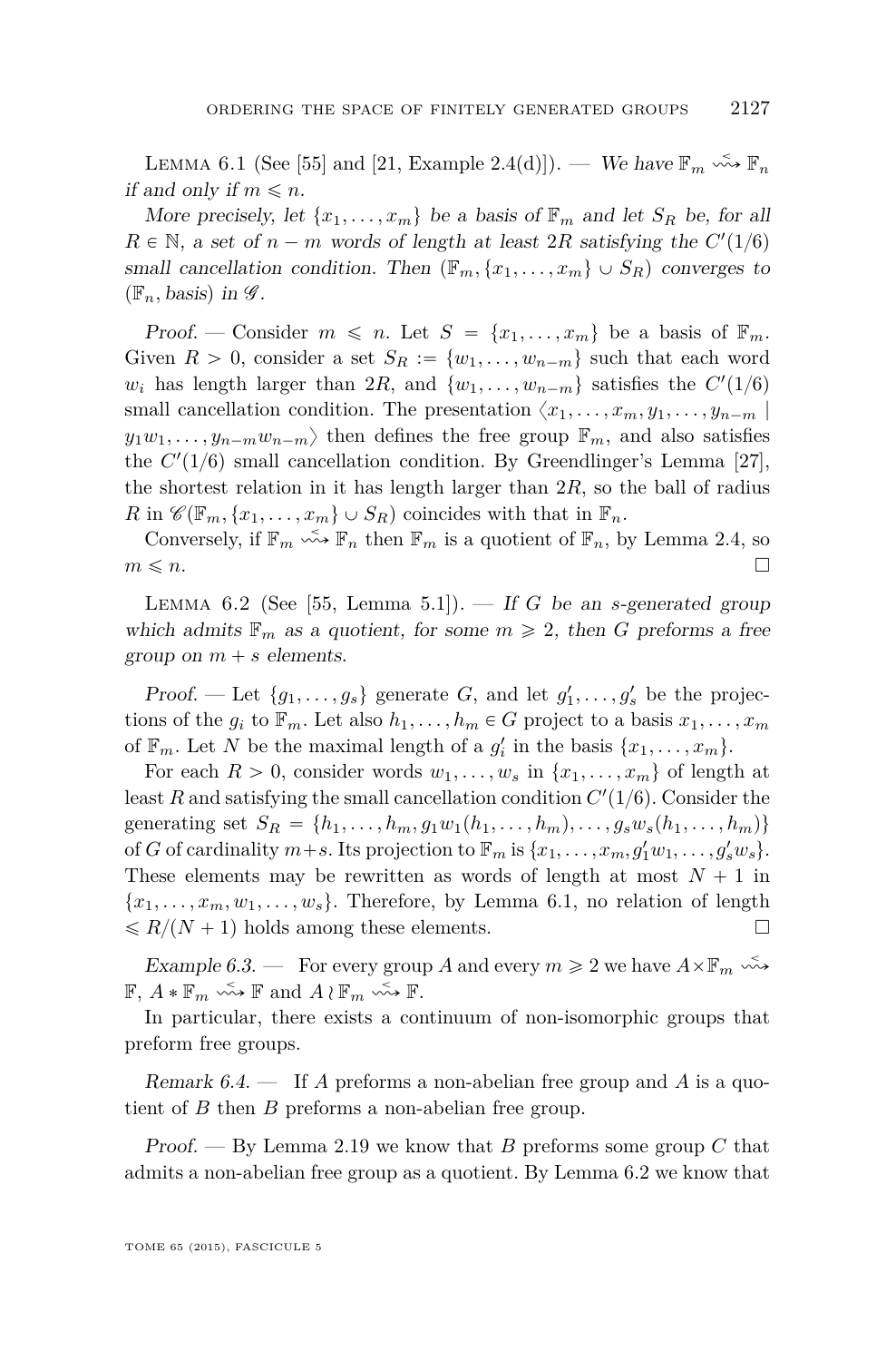<span id="page-38-0"></span>*C* preforms a non-abelian free group. Therefore, *B* preforms a non-abelian free group.  $\square$ 

By Lemma [2.7\(](#page-11-0)1), if *G* satisfies an identity then *G* doesn't preform a free group. However, this does not characterize groups that preform free groups.

LEMMA 6.5. — Given words  $w_1, \ldots, w_\ell \in \mathbb{F}_n$ , there exists a word  $w \in \mathbb{F}_n$ such that, for every group *G*, the identity *w* is satisfied in *G* as soon as at least one identity *w<sup>i</sup>* is satisfied.

*Proof.* — Construct words  $v_1, \ldots, v_\ell \in \mathbb{F}_n$  inductively as follows:  $v_1 :=$ *w*<sub>1</sub>; and for  $i \ge 2$ , if  $v_{i-1}$  and  $w_i$  have a common power  $v_{i-1}^a = w_i^b = z$  then  $v_i := z$ , while otherwise  $v_i := [v_{i-1}, w_i]$ .

Observe that  $v_\ell$  is non-trivial, and  $v_\ell(g, h) = 1$  if  $w_i(g, h) = 1$  for some  $i \in \{1, \ldots, \ell\}$ . Therefore  $w = v_{\ell}$  is the required identity.

COROLLARY  $6.6. - A$  group satisfies no identity if and only if it preforms a group containing a non-abelian free subgroup.

Proof. — If a group *G* satisfies an identity, than so does any group that is preformed by it; so no group which is preformed by *G* may have a nonabelian free subgroup.

Conversely, consider a group *G* which satisfies no identity. Let the set *S* generate *G*. For every  $R > 0$ , apply the previous lemma to the set  $\{w_1, \ldots, w_\ell\}$  of non-trivial words of length at most *R* in  $\mathbb{F}_2$ . Let *w* be the resulting identity. Since it does not hold in *G*, there are *gR, h<sup>R</sup>* be such that  $w(g_R, h_R) \neq 1$ , so  $v(g_R, h_R) \neq 1$  for every word *v* of length at most *R*. Consider the generating set  $S_R = S \cup \{g_R, h_R\}$  of *G*. Take a converging subsequence, in  $\mathscr{G}$ , of the marked groups  $\mathscr{C}(G, S_R)$ , and let  $\mathscr{C}(H, T)$  be its limit. Then the last two elements of  $T$  generate a free subgroup  $\mathbb{F}_2$  of *H*.

Akhmedov [\[3\]](#page-51-0) and Olshansky and Sapir [\[48\]](#page-53-0) give the following definition. Let *G* be a *k*-generated group. A non-trivial word  $w(x_1, \ldots, x_k)$  is a *k*almost-identity for *G* if  $w(g_1, \ldots, g_k) = 1$  for all  $g_1, \ldots, g_k \in G$  such that  ${g_1, \ldots, g_k}$  generates *G*. The group *G* satisfies an almost-identity if for all  $k \in \mathbb{N}$  there exists a *k*-almost-identity satisfied by *G*.

COROLLARY 6.7 (Olshansky & Sapir, [\[48,](#page-53-0) Thm 9]). — A group preforms a free group if and only if it satisfies no almost-identity. More precisely,  $G \stackrel{\sim}{\leadsto} \mathbb{F}_k$  if and only if *G* is *k*-generated and satisfies no *k*-almost-identity.

Proof. — If *G* satisfies a *k*-almost-identity and  $G \leftrightarrow H$ , then *H* satisfies the same almost-identity; therefore *H* cannot be free.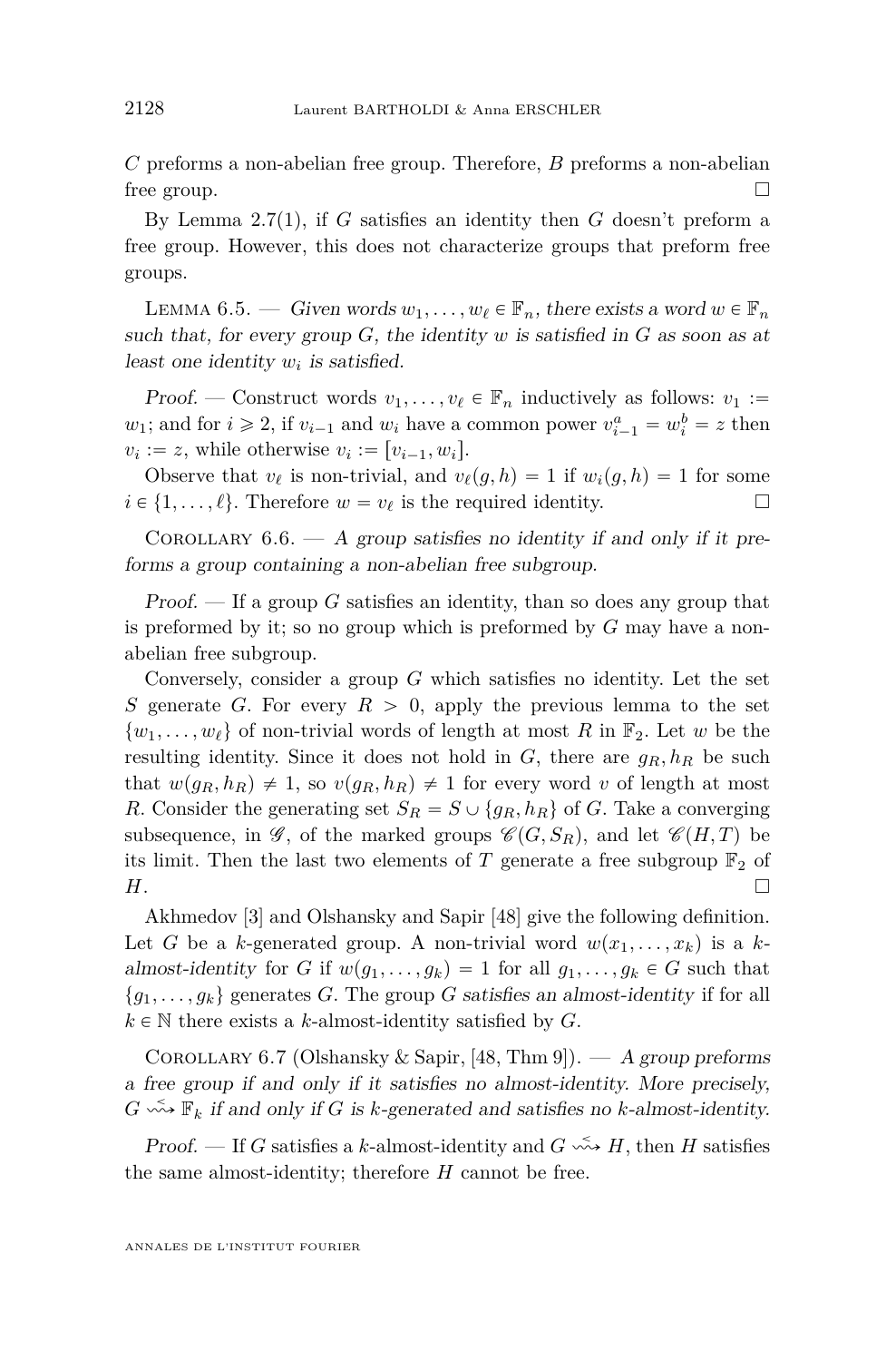<span id="page-39-0"></span>Conversely, consider a *k*-generated group *G* which satisfies no *k*-almostidentity. For every  $R > 0$ , apply the previous lemma to the set  $\{w_1, \ldots, w_\ell\}$ of non-trivial words of length at most R in  $\mathbb{F}_k$ . Let w be the resulting word. Since it is not a almost-identity satisfied by *G*, there exists a generating set  $S_R := \{g_{R,1}, \ldots, g_{R,k}\}\$  of *G* such that  $w(g_{R,1}, \ldots, g_{R,k}) \neq 1$ , so  $v(g_{R,1}, \ldots, g_{R,k}) \neq 1$  for every word *v* of length at most *R*. Take a converging subsequence, in  $\mathscr{G}$ , of the marked groups  $\mathscr{C}(G, S_R)$ , and let  $\mathscr{C}(H, T)$  be its limit. Then *H* is a free group of rank *k*.

Following an idea sketched by Schleimer in [\[55,](#page-54-0) §4], Olshansky and Sapir show in [\[48\]](#page-53-0) that there are groups with almost-identities but without identities; see also [\[3,](#page-51-0) §4].

Example 6.8 (Schleimer, Olshansky & Sapir). — There exist groups without identities, but with almost-identities. For all *n* large enough, such an example is the group  $\mathbb{F}_2/\langle w^n : w \notin \mathbb{F}_2^n[\mathbb{F}_2, \mathbb{F}_2] \rangle$ .

It is known that the following groups preform F:

- $(1)$  Non-elementary hyperbolic groups (see Akhmedov [\[4\]](#page-51-0), with a refinement in by Olshansky and Sapir [\[48\]](#page-53-0) on the number of generators of the free group); furthermore, [\[48,](#page-53-0) Remark 5] states, using results of Osin, that "strongly relatively hyperbolic groups" have infinite girth;
- (2) linear groups [\[4\]](#page-51-0);
- (3) one-relator groups [\[4\]](#page-51-0);
- (4) Thompson's group *F* (Brin shows in [\[17\]](#page-52-0) that it preforms  $\mathbb{F}_2$ , and Akhmedov, Stein and Taback give a slightly worse estimate in [\[5\]](#page-51-0)).

Akhmedov also shows that there exist amenable groups that preform F. We show later in this section that there are groups of intermediate growth (e.g. the first Grigorchuk group) that preform free groups.

Remark  $6.9.$  — Any order satisfying the assumption of Corollary [5.2](#page-33-0) is imbeddable in the set of groups that preform F.

Proof. — If *G* preforms *H*, then Lemma [2.14\(](#page-14-0)1) implies that  $G \times \mathbb{F}_m$ preforms  $H \times \mathbb{F}_m$ . Observe, by considering the torsion subgroups, that the converse is true for the groups used in the proof of Proposition [5.1.](#page-32-0)  $\Box$ 

#### **6.3. A criterion à la Abért for having no almost-identity**

We start by recalling a general result by Abért [\[1,](#page-51-0) Thm 1.1]. Consider a group *G* acting by permutations on a set *X*. Say that *G* separates *X* if,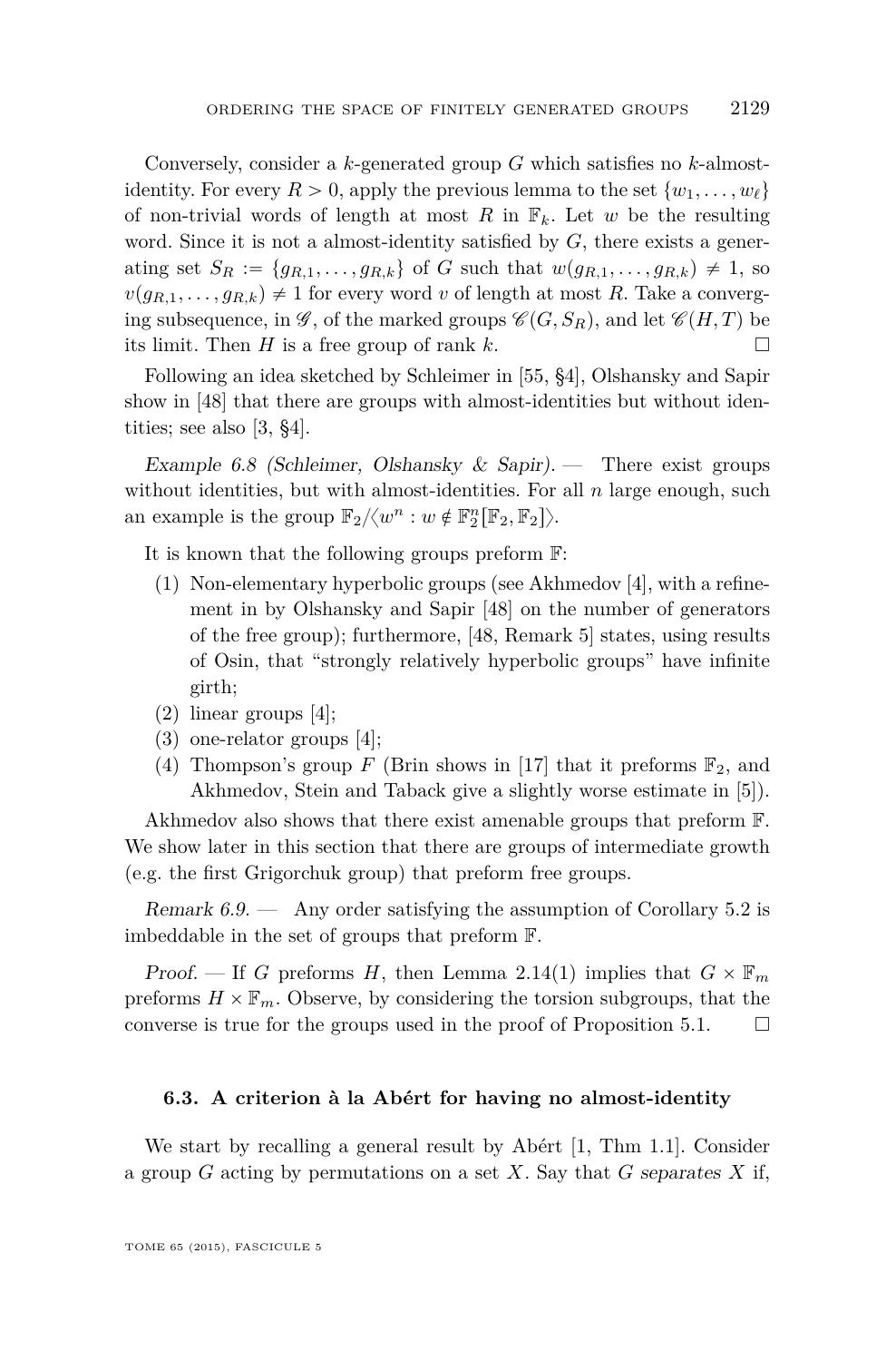<span id="page-40-0"></span>for every finite  $Y \subseteq X$ , the fixed point set of the fixator  $G_Y$  of Y is equal to *Y*. It follows that  $G_Y$  has infinite orbits on  $X\Y$ : if  $xG_Y \subset X\Y$  were a finite orbit, then the fixator of  $Y \cup xG_Y \setminus \{x\}$  would also fix x. Abért proves that if *G* separates *X* then *G* satisfies no identity.

In the theorem below we strengthen the assumption of Abért's theorem in order to get a criterion for absence of almost-identities, not only identities. Recall that the Frattini subgroup  $\Phi(G)$  of a group *G* is the intersection of its maximal subgroups. It is the maximal subgroup of *G* such that *S* generates *G* if and only if  $S\Phi(G)$  generates  $G/\Phi(G)$ . Equivalently, if  $\{s_1, \ldots, s_k\}$  generates *G*, then  $\{s_1g_1, \ldots, s_kg_k\}$  also generates *G*, for arbitrary  $g_1, \ldots, g_k \in \Phi(G)$ .

THEOREM  $6.10.$  — Let *G* separate the set *X* on which it acts on the right, and assume that  $\Phi(G)$  has finite index in *G*. Then *G* satisfies no almost-identity.

Proof. — We follow [\[1,](#page-51-0) Thm 1.1]. Let *k* be large enough that *G* can be *k*-generated, and let  $w = w(x_1, \ldots, x_k) = v_1 \ldots v_\ell$  be a non-trivial reduced word in  $\mathbb{F}_k$ . Write  $w_n = v_1 \dots v_n$  for all  $n \in \{0, \dots, \ell\}$ . Fix a point  $p_0 \in X$ . A tuple  $(g_1, \ldots, g_k) \in G^k$  is called distinctive for *w* if all the points  $p_n = p_0w_n(g_1, \ldots, g_k)$ , for  $n = 0, \ldots, \ell$ , are distinct. This implies in particular  $p_\ell \neq p_0$ , so  $w(g_1, \ldots, g_k) \neq 1$ .

We prove by induction on  $n = 0, \ldots, \ell$  that there exists a distinctive tuple  $(g_1, \ldots, g_k)$  for  $w_n$  such that  $\{g_1, \ldots, g_k\}$  generates *G*. The case  $n = 0$ follows from the fact that *G* can be *k*-generated; we choose any generating sequence  $(g_1, \ldots, g_k)$ .

By induction, we may assume that  $p_0, \ldots, p_{n-1}$  are all distinct. Put

$$
Y = \{ p_i : v_{i+1} = v_n \text{ for } i \le n-1, \text{ or } v_i = v_n^{-1} \}.
$$

If  $v_n = x_j$ , then we modify  $g_j$  into  $h_j := cg_j$  for some  $c \in \Phi(G) \cap G_Y$  to be chosen later, while if  $v_n = x_j^{-1}$  then we modify  $g_j$  into  $h_j := g_j c$ . In all cases, we leave the other  $g_i$  unchanged, and write  $h_i := g_i$  for all  $i \neq j$ . Clearly  $(h_1, \ldots, h_k)$  still generates *G*.

For  $i = 1, \ldots, n-1$ , we have  $p_i = p_{i-1}v_i(g_1, \ldots, g_k) = p_{i-1}v_i(h_1, \ldots, h_k)$ since  $c \in G_Y$ . From  $v_{n-1} \neq v_n^{-1}$  we get  $p_{n-1} \notin Y$ , so the  $G_Y$ -orbit of  $p_{n-1}$  is infinite because the action is separating, and its  $(G_Y \cap \Phi(G))$ -orbit is infinite too because  $\Phi(G)$  has finite index. Therefore, we may choose  $c \in G_Y \cap \Phi(G)$  such that

$$
p_{n-1}c \notin \{p_i v_n(g_1,\ldots,g_k) : i=1,\ldots,n-1\},\
$$

ANNALES DE L'INSTITUT FOURIER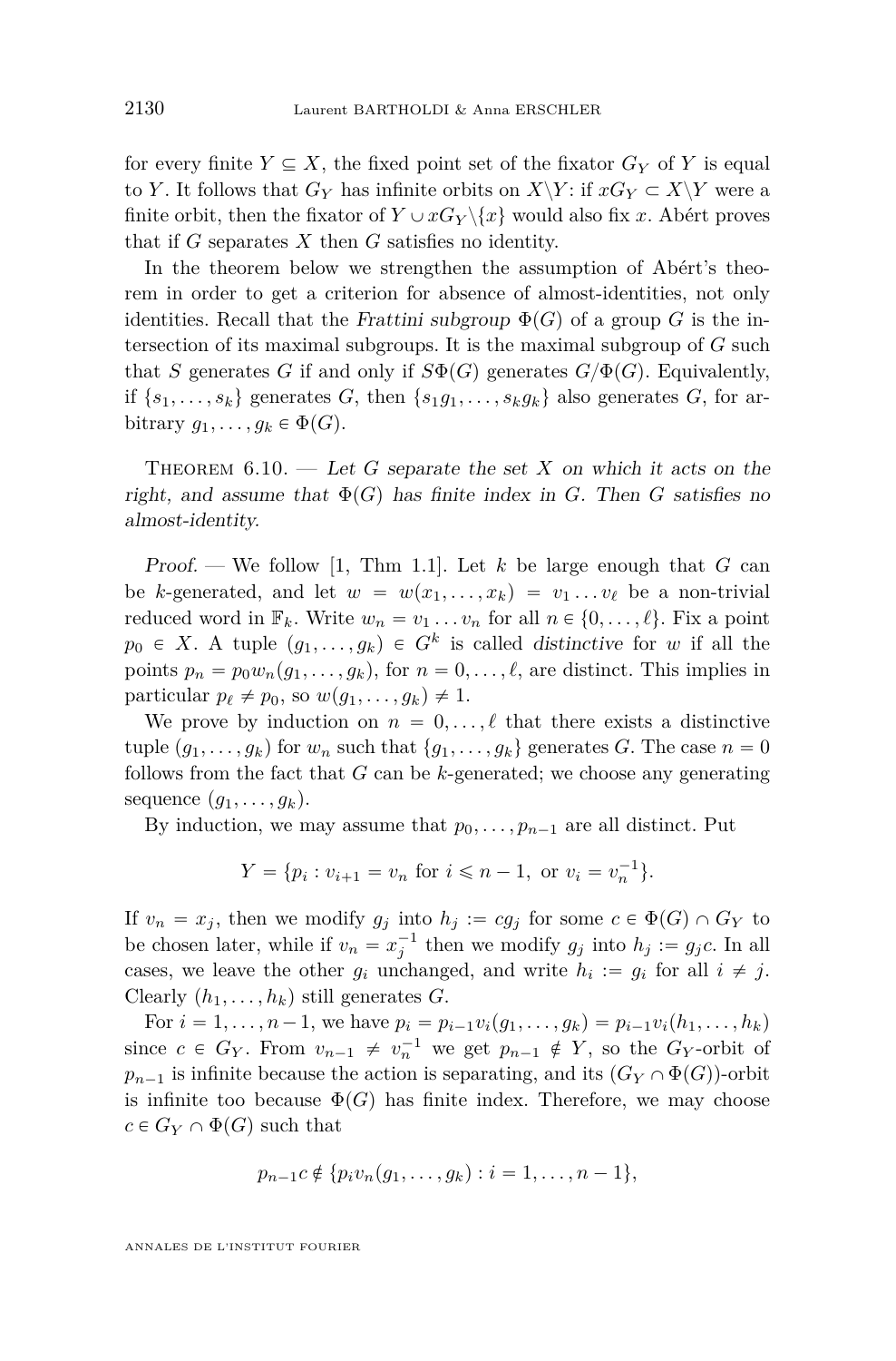<span id="page-41-0"></span>from which  $p_n = p_{n-1}v_n(h_1, \ldots, h_k) \notin \{x_0, \ldots, x_{n-1}\}$  and  $(h_1, \ldots, h_k)$  is distinctive for  $w_n$ .

#### **6.4. The first Grigorchuk group**

We now show that the first Grigorchuk group  $G_{012}$  satisfies no almostidentity, and therefore preforms a non-abelian free group. We begin by recalling  $G_{012}$ 's construction.

Consider the following recursively defined transformations *a, b, c, d* of  $\{0,1\}^{\infty}$ : for  $\omega \in \{0,1\}^{\infty}$ ,

| $(0\omega)a = 1\omega$     | $(1\omega)a = 0\omega$ ,     |
|----------------------------|------------------------------|
| $(0\omega)b = 0(\omega a)$ | $(1\omega)b = 1(\omega c)$ , |
| $(0\omega)c = 0(\omega a)$ | $(1\omega)c = 1(\omega d)$ , |
| $(0\omega)d = 0\omega$     | $(1\omega)d = 1(\omega b)$ . |

This action is continuous and measure-preserving; it permutes the clopens  $\{v\{0,1\}^{\infty}: v \in \{0,1\}^*\}$ , preserving the length of *v*. We call such actions arborical. The first Grigorchuk group  $G_{012}$  is  $\langle a, b, c, d \rangle$ ; see [\[29,](#page-52-0) [6\]](#page-51-0) for its origins, and [\[37,](#page-53-0) Chapter VIII] for a more recent introduction.

Recall that a group *G* acting arborically with dense orbits on a Cantor set  $\Sigma^{\infty}$  is weakly branched if, for every finite word  $v \in \Sigma^*$ , there exists  $g \in G$ which acts non-trivially in the clopen  $v\Sigma^{\infty} \subseteq \Sigma^{\infty}$  but fixes its complement. It is known that  $G_{012}$  is weakly branched.

LEMMA 6.11. — If *G* is weakly branched, then it separates  $\Sigma^{\infty}$ .

Proof. — Consider a finite subset  $Y \subset \Sigma^{\infty}$ , and  $\omega \in \Sigma^{\infty} \backslash Y$ . Let  $v \in \Sigma^*$ be a prefix of  $\omega$  that is not a prefix of any element of Y. Let H denote the stabilizer  $v\Sigma^{\infty}$ , and let  $K \le H$  be the set of  $g \in G$  that fix  $\Sigma^{\infty} \setminus v\Sigma^{\infty}$ .

Since *G* has dense orbits on  $\Sigma^{\infty}$ , its subgroup *H* has dense orbits on  $v\Sigma^{\infty}$ . Assume for contradiction that *K* fixes  $\omega$ ; then, since *K* is normal in *H*, it fixes  $\omega H$  which is dense in  $v\Sigma^{\infty}$ , so  $K = 1$ , contradicting the hypothesis that *G* is weakly branched.  $\square$ 

COROLLARY 6.12. — The first Grigorchuk group  $G_{012}$  preforms  $\mathbb{F}_3$ . In particular, *G*<sup>012</sup> has infinite girth.

Note that this gives a negative answer to a question of Schleimer, who conjectures in [\[55,](#page-54-0) Conjecture 6.2] that all groups with infinite girth have exponential growth.

TOME 65 (2015), FASCICULE 5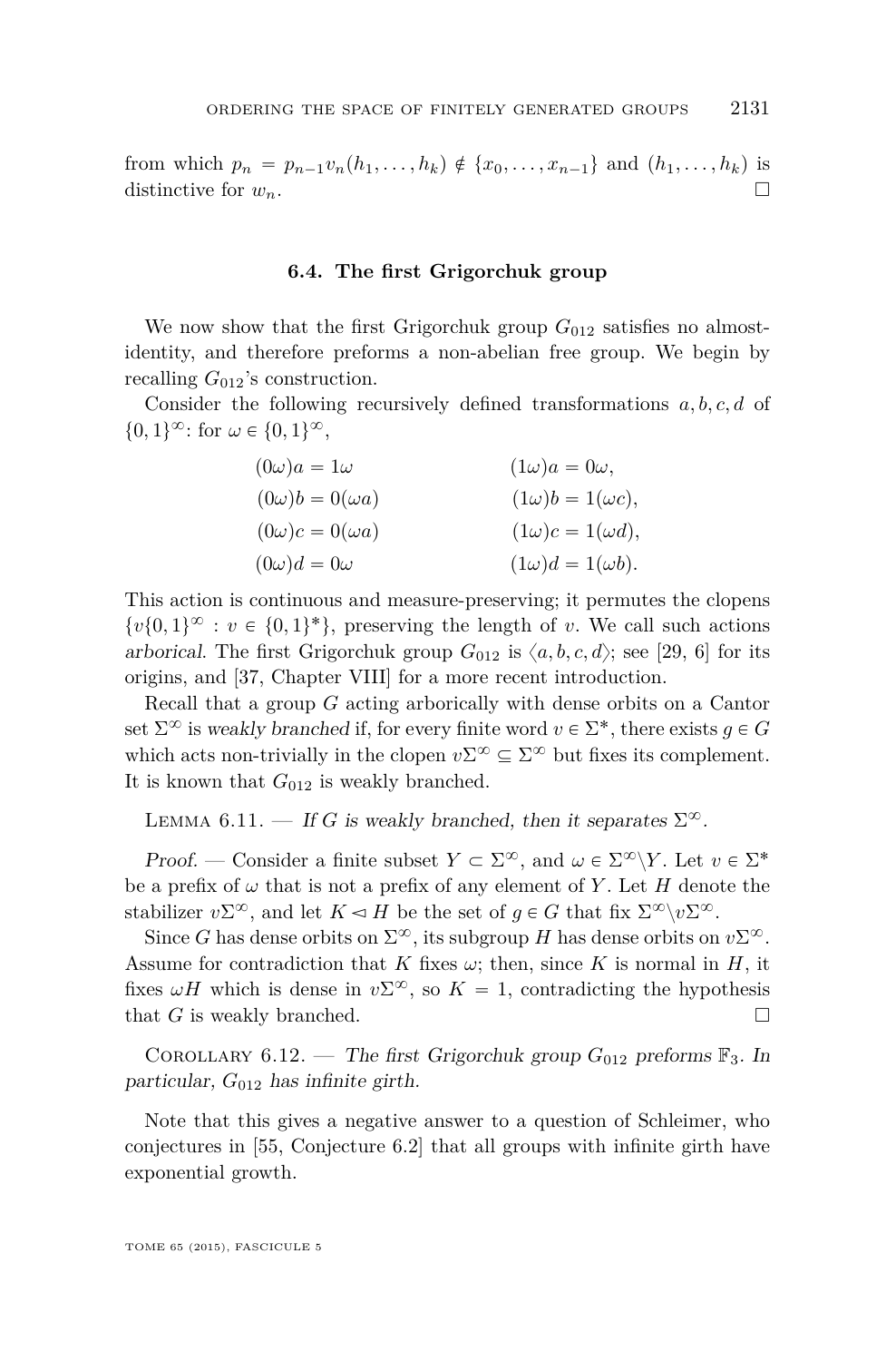<span id="page-42-0"></span> $Proof.$  — Lemma [6.11](#page-41-0) shows that  $G_{012}$  separates  $\{0,1\}^\infty$ . Pervova proves in [\[51\]](#page-53-0) that all maximal subgroups of  $G_{012}$  have index 2; so the Frattini subgroup of  $G_{012}$  satisfies  $\Phi(G_{012}) = [G_{012}, G_{012}]$ . Theorem [6.10](#page-40-0) then shows that  $G_{012}$  satisfies no almost-identity, so  $G_{012} \xrightarrow{\sim} \mathbb{F}_3$  since  $G_{012}$ is 3-generated.  $\square$ 

Note that Pervova proves, in [\[52\]](#page-53-0), that a large class of 2-generated groups, called "GGS groups", satisfy the same condition that all of their maximal subgroups are normal, and hence contain the derived subgroup. Every weakly branched GGS group preforms  $\mathbb{F}_2$ , following the same argument as in [6.12;](#page-41-0) and most GGS groups are weakly branched, those that are not constituting a few, well-understood exceptions.

#### **6.5. Permutational wreath products**

We return to wreath products, and consider a more general situation. Let *A* be a group, and let *G* be a group acting on a set *X*. Recall that the permutational wreath product is the group

$$
A \wr_X G = \{ f \colon X \to A \text{ finitely supported} \} \rtimes G,
$$

with the standard action at the source of *G* on functions  $X \to A$ . The standard wreath product  $A \wr G$  is then the wreath product in which  $X = G$ carries the regular *G*-action.

We extend the notion of Cayley graph to sets with a group action (they are sometimes called *Schreier graphs*). If  $G = \langle T \rangle$ , we denote by  $\mathscr{C}(X, U)$ the graph with vertex set *X* and an edge from *x* to *xt* for all  $x \in X, t \in T$ .

LEMMA 6.13. — Let  $A = \langle a_1, \ldots, a_k \rangle$  be an arbitrary group, and let  $G = \langle T \rangle$  be a group acting transitively on an infinite set *X*. Fix a point  $x_1 \in X$ , and assume that, for all  $R \in \mathbb{N}$ , there exist  $x_2, \ldots, x_k \in X$ , at distance > *R* from each other and from  $x_1$  in  $\mathcal{C}(X,T)$ , such that the balls of radius R around  $x_1$  and  $x_i$  are isomorphic for all  $i = 2, \ldots, k$ . Let  $e_1, \ldots, e_k$  denote the orders of  $a_1, \ldots, a_k$  respectively. Then

$$
A \wr_X G \xrightarrow{\sim} (C_{e_1} \times \cdots \times C_{e_k}) \wr_X G.
$$

Proof. — We adapt the argument in Example [2.17.](#page-15-0) As generating set of  $(C_{e_1} \times \cdots \times C_{e_k}) \wr_X G$ , we consider  $\{b_1, \ldots, b_k\} \sqcup T$ , in which  $b_i$  corresponds to the generator of  $C_{e_i}$  supported at  $x_0 \in X$ .

For arbitrary  $R \in \mathbb{N}$ , choose  $x_1, \ldots, x_k \in X$  as in the Lemma's hypotheses, and consider the following generating set  $\{s_1, \ldots, s_k\} \sqcup T$  of  $A \wr_X G$ :

ANNALES DE L'INSTITUT FOURIER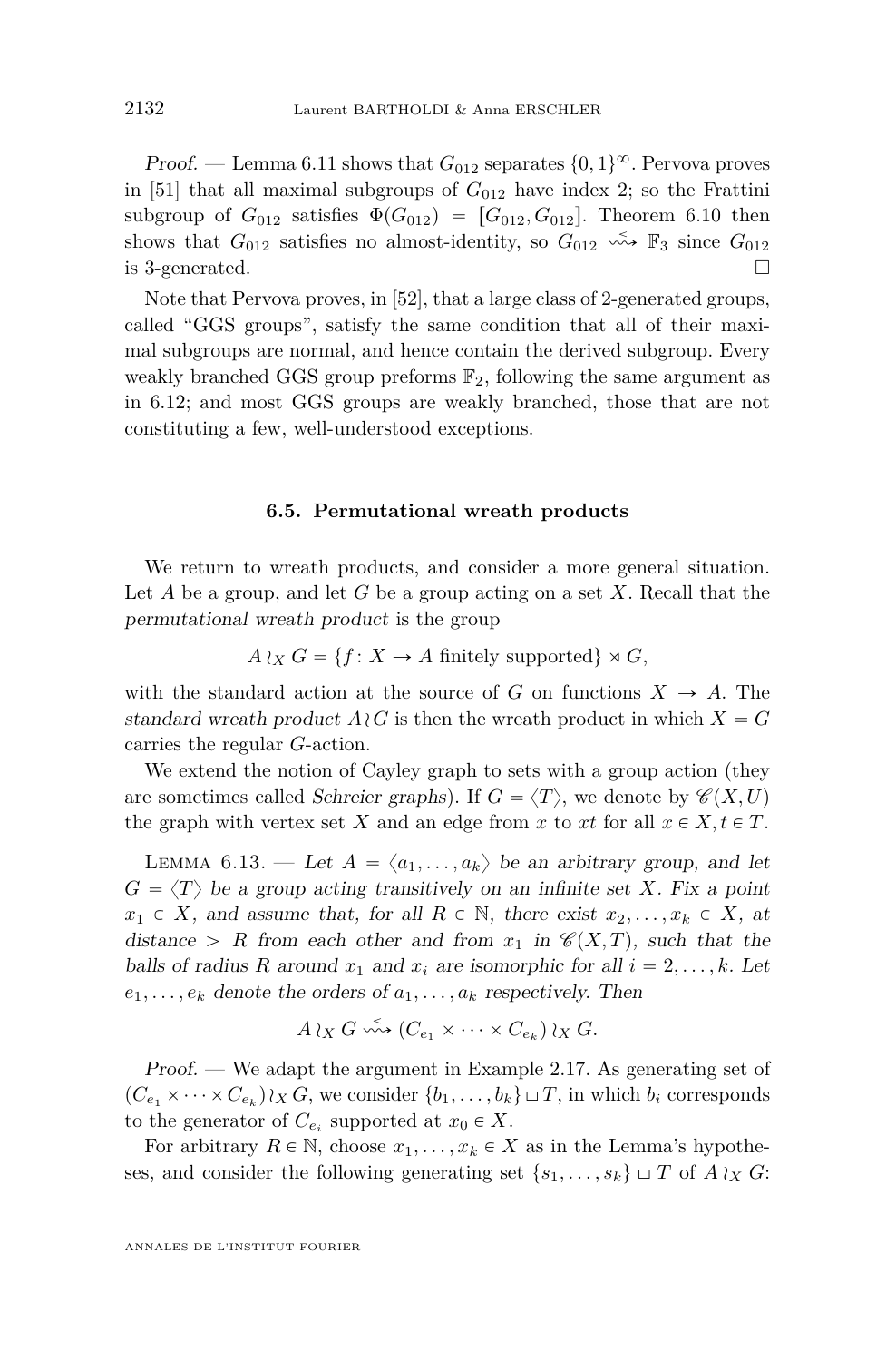<span id="page-43-0"></span>the generator  $s_i$  corresponds to the generator  $a_i$  of the copy of A supported at *x<sup>i</sup>* .

Both  $\prod C_{e_i} \wr_X G$  and  $A \wr_X G$  are quotients of  $(\ast_i C_{e_i}) \ast G$ ; for the former, the additional relations are  $[b_i, g]$  for all  $i \in \{1, \ldots, k\}$  and  $g \in G_{x_0}$ , and  $[b_i^g, b_j]$  for all  $i, j \in \{1, ..., k\}$  and  $g \in G$ .

For the latter, the additional relations are  $[s_i, g]$  for all  $i \in \{1, \ldots, k\}$ and  $g \in G_{x_i}$ , and  $[s_i^g, s_j]$  for all  $i, j \in \{1, \ldots, k\}$  and  $g \in G$  with  $x_i g \neq x_j$ , and  $w(s_1^{g_1}, \ldots, s_k^{g_k})$  for every relation  $w(a_1, \ldots, a_k) = 1$  in *A* and every  $g_1, \ldots, g_k \in G$  such that  $x_i g_i = x_i g_j$  for all *i, j.* 

Our conditions imply that these two sets of relations agree on a ball of radius  $R$ .

Our main example is as follows. Let *X* be the orbit of  $0^{\infty}$  under  $G_{012}$ .

COROLLARY  $6.14.$  – For every finitely generated group *G*, there exists an abelian group *B* such that  $G \wr_X G_{012} \stackrel{\leq}{\longrightarrow} B \wr_X G_{012}$ .

Proof. — Let  $\{a_1, \ldots, a_k\}$ , of respective orders  $e_1, \ldots, e_k$ , generate *G*. Define  $B = C_{e_1} \times \cdots \times C_{e_k}$ . Choose  $x_1 = 0^{\infty}$ , and for  $R \in \mathbb{N}$  choose distinct words  $v_2, \ldots, v_k \in \{0, 1\}^*$  of length  $2\lfloor \log_2 R \rfloor$ . Set  $x_i = v_i 0^\infty$  for  $i = 2, \ldots, k$ . Since the action of  $G_{012}$  is contracting, the *R*-balls around the  $x_i$  are isomorphic. The conclusion follows from Lemma [6.13.](#page-42-0)

#### **6.6. A necessary and sufficient condition for standard wreath products**

PROPOSITION 6.15. — Consider a wreath product  $W = G \wr H$  with *H* infinite. Then  $G \wr H \xrightarrow{\sim} \mathbb{F}$  if and only if one of the following holds:

- (1) *G* does not satisfy any identity;
- (2) *H* does not satisfy any almost-identity.

We split the proof in a sequence of lemmas. The following generalizes the construction in [\[4,](#page-51-0) Lemma 2.3] and the main result of that paper:

LEMMA  $6.16.$  — Let *G* be a *k*-generated group that satisfies no identity, and let *H* be an infinite group. Then  $G \wr H$  preforms  $\mathbb{F}_{k+1} * H$ , and hence preforms  $F$  in view of Lemma [6.2.](#page-37-0)

Proof. — Fix generating sets  $S = \{g_1, \ldots, g_k\}$  of *G* and *T* of *H*; we then identify  $g_i$  with the function  $H \to G$  supported at  $\{1\} \subset H$  at taking value *g<sup>i</sup>* at 1.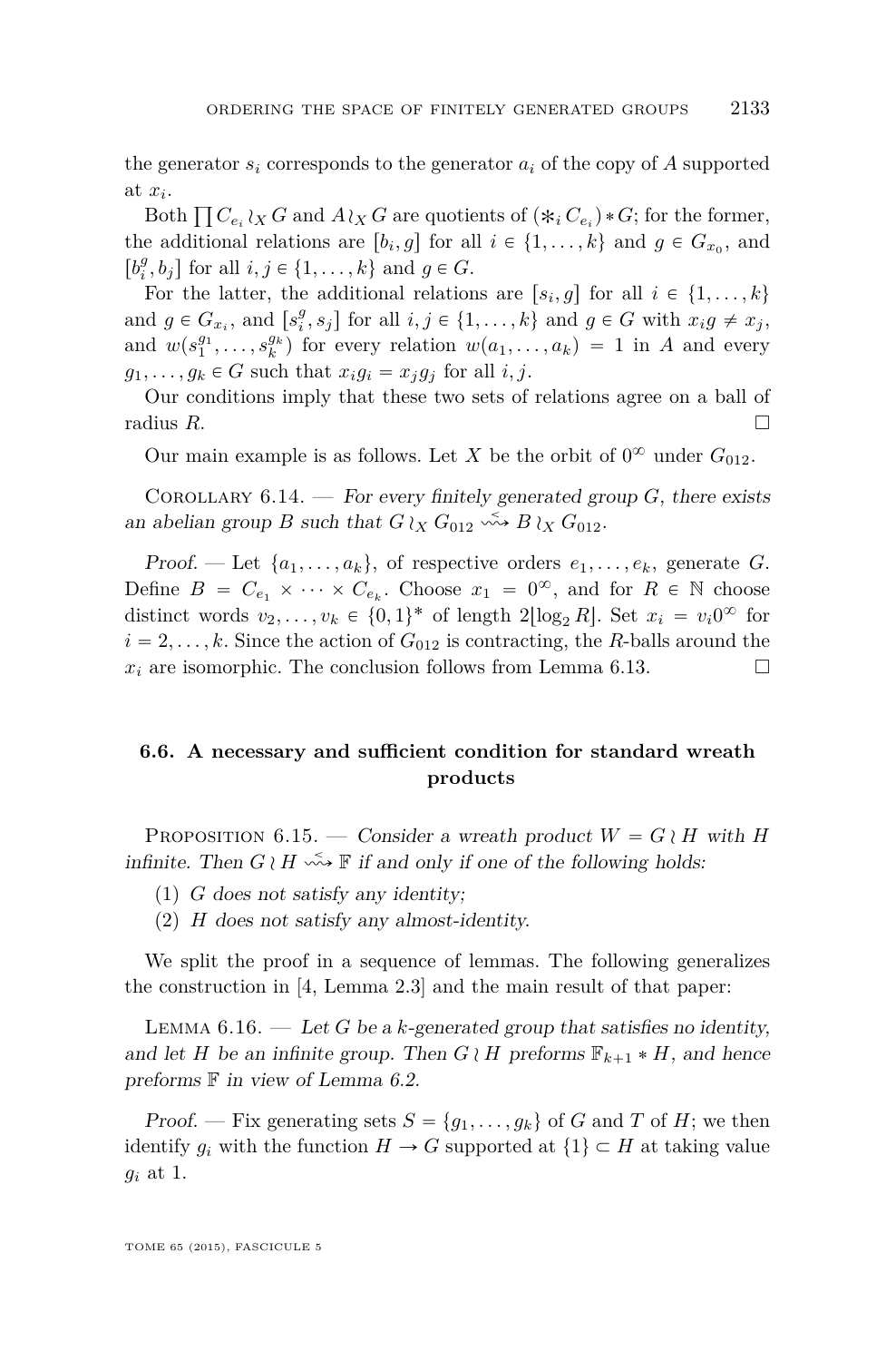By Lemma [6.6](#page-38-0) and Lemma [2.14\(](#page-14-0)4) it is sufficient to consider the case in which *G* contains a non-abelian free subgroup. Given  $R > 0$ , we construct the following generating set of  $G/H$ . Let *B* denote the ball of radius  $(k+1)R$ in *H*. Since *G* contains a free subgroup, it also contains a free subgroup  $\mathbb{F}_B$ of rank  $#B$ . Let *w* be a function  $G \rightarrow H$ , supported at *B*, whose image is a basis of  $\mathbb{F}_B$ . Choose also  $h \in H \backslash B$ , and  $h_1, \ldots, h_k \in H$  such that  $||h_i|| = Ri$ for all  $i = 1, \ldots, k$ . Consider then the set

$$
U = \{w, w^{h_1}g_1^h, \dots, w^{h_k}g_k^h\} \cup T.
$$

It is clear that *U* generates  $G \nmid H$ . Consider a word *u* of length  $\leq R$  in  $U^{\pm 1}$ . Assume that it contains no relation in *H* (that would come from the *T* letters). If *u* is non-trivial, then it contains at least one term  $w^{h_i}g_i^h$ . Concentrating on what happens in *B*, we see generators of  $\mathbb{F}_B$  that cannot cancel, because to do so they would have to come from a term  $(w^{h_i} g_i^h)^{-1}$ , which would imply that *u* was not reduced, or from a term  $(w^{h_j}g_j^h)^{-1}$  via conjugation by a word of length at least *R* in *T*.

Therefore, the relations of length  $\leq R$  that appear in  $\mathscr{C}(G \wr H, U)$  are precisely those of  $\mathscr{C}(H, T)$ .

LEMMA 6.17. — If *H* satisfies no almost-identity, then  $G \wr H$  preforms a non-abelian free group.

Proof. — Let *H* be *k*-generated. Since *H* does not satisfy any *k*-almostidentity, it preforms  $\mathbb{F}_k$  by Corollary [6.7.](#page-38-0) By Lemma [2.14\(](#page-14-0)4), we get  $G \wr$  $H \longrightarrow G \wr \mathbb{F}_k$ . Then  $G \wr \mathbb{F}_k$  admits  $\mathbb{F}_k$  as a quotient, hence by Lemma [6.2](#page-37-0) preforms a non-abelian free group.

If two groups satisfy an identity, then so does their wreath product. An analogous statement is valid for almost-identities:

Lemma 6.18. — Suppose that the group *G* satisfies an identity, and that for all  $k \in \mathbb{N}$  there is a *k*-almost-identity in *H*. Then for all  $k \in \mathbb{N}$  the wreath product  $G \wr H$  satisfies a *k*-almost-identity.

Proof. — Let  $k \in \mathbb{N}$  be given, let  $v(x_1, \ldots, x_m)$  be an identity for *G*, and let  $w(x_1, \ldots, x_k)$  be an almost-identity for *H* on generating sets of cardinality *k*.

Let  $\{s_1, \ldots, s_k\}$  be a generating set for  $G \wr H$ . Its projection to *H* then is a generating set for *H*, so  $w(s_1, \ldots, s_k)$  belongs to the base  $G^H$  of  $G \wr H$ . For  $a_1, \ldots, a_m \in \mathbb{F}_k$  to be determined later, let us consider the word

 $u(x_1, \ldots, x_k) = v(w(x_1, \ldots, x_k)^{a_1}, \ldots, w(x_1, \ldots, x_k)^{a_m}).$ 

We clearly have  $u(s_1, \ldots, s_k) = 1$ , so *u* is an almost-identity in  $G \nmid H$ . We only have to choose the  $a_i \in \mathbb{Z}$  in such a way that *u* is not the trivial word.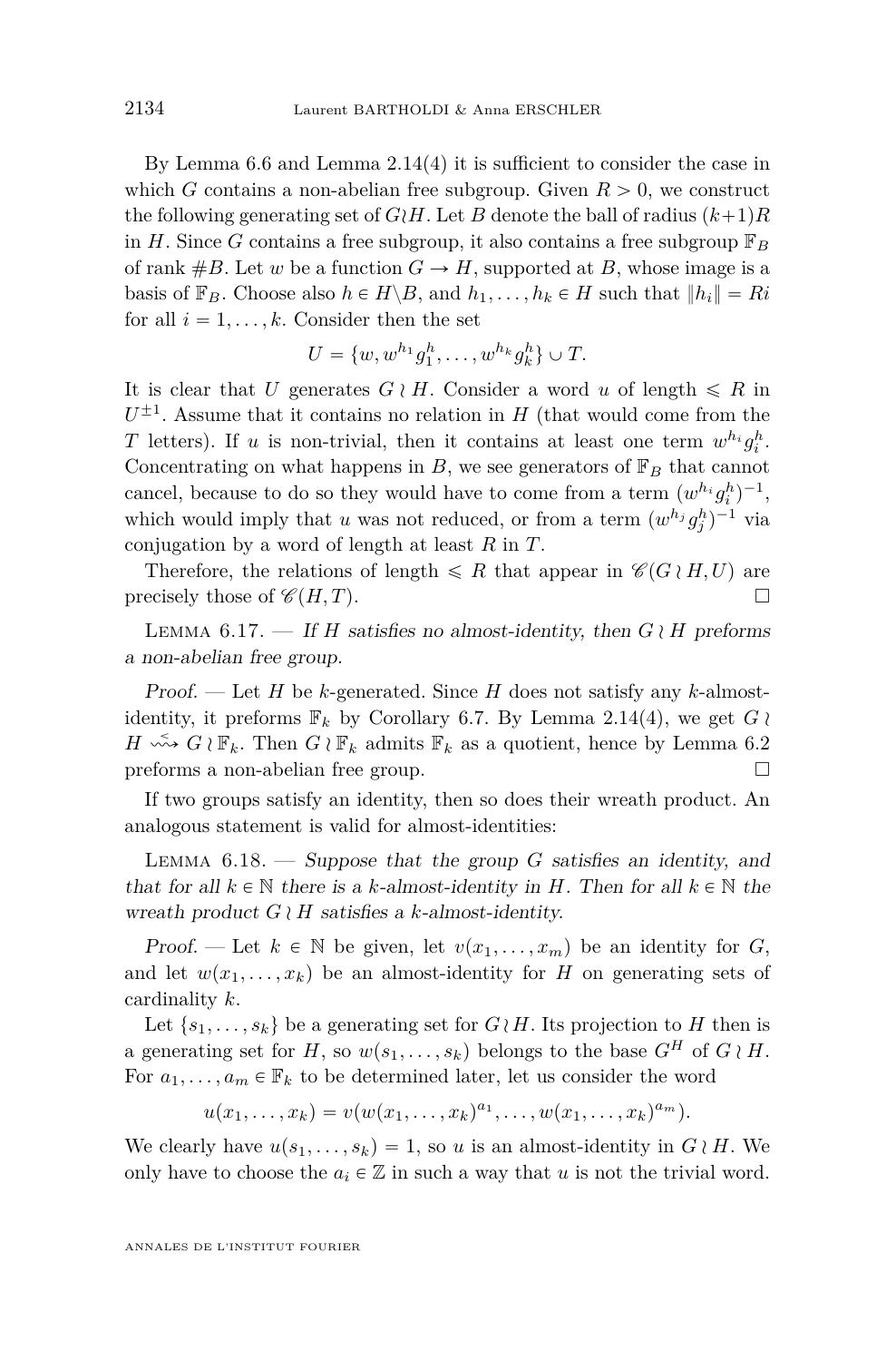<span id="page-45-0"></span>Since *w* is a non-trivial word, there exists  $a \in \mathbb{F}_k$  such that  $\langle w, a \rangle$  is a free group of rank 2. Observe that  $\{w^{a^n} : n \in \mathbb{N}\}\)$  freely generates a free subgroup *E* of  $\mathbb{F}_k$ . Select then  $a_i = a^i$ . Then, since *v* is a non-trivial word,  $v(w^{a_1}, \ldots, w^{a_m})$  is a non-trivial element of *E* and therefore of  $\mathbb{F}_k$ .  $\Box$ 

Example 6.19 (A solvable group in the component of free groups).  $-$ Consider  $A = \mathbb{F}_2 \wr \mathbb{Z}$  and  $B = \mathbb{Z}^2 \wr \mathbb{Z}$ . Then *B* is solvable of class 2. By Lemma [6.13,](#page-42-0) the group *A* preforms *B*. Since  $\mathbb{F}_2$  satisfies no identity and since  $\mathbb Z$  is infinite, Lemma [6.16](#page-43-0) implies that *A* preforms a free group.

In summary, *A* preforms a solvable group, and also preforms a nonabelian free group.

Example 6.20 (A group of bounded torsion in the component of free groups). — Let  $p \geqslant 3$  be such that there exist infinite finitely generated groups of *p*-exponent (any sufficiently large prime *p* has such property, see [\[2\]](#page-51-0)). Let *H* be an infinite *s*-generated group of exponent *p*. Set  $A =$  $(*^s\mathbb{Z}/p\mathbb{Z})\wr H$  and  $B = (\mathbb{Z}/p\mathbb{Z})^s\wr H$ . By Lemma [6.13,](#page-42-0) the group *A* preforms *B*.

Observe that  $*^{s}\mathbb{Z}/p\mathbb{Z}$  contains a non-abelian free subgroup and therefore satisfies no identity. Since *H* is infinite, Lemma [6.16](#page-43-0) implies that *A* preforms a free group. Clearly  $B$  is a torsion group of exponent  $p^2$ .

#### **6.7. Distance between finitely generated groups**

Given two finitely generated groups A and B, let us denote by dist  $\lt (A,B)$ the distance between *A* and *B* in the (oriented) graph corresponding to the ' $\sim$ <sup>2</sup>' preorder. It is the minimal length  $\ell$  of a chain of groups  $A =$  $A_0, A_1, \ldots, A_\ell = B$  such that either  $A_{i-1} \xrightarrow{\sim} A_i$  or  $A_i \xrightarrow{\sim} A_{i-1}$  for all  $i = 1, \ldots, \ell$ . We also write dist<sub>ing</sub>  $(A, B) = \infty$  if *A* and *B* are in distinct connected components.

If *A* is a torsion-free nilpotent group, then we have seen in Proposition [4.6](#page-29-0) that the diameter of the connected component that contains *A* is equal to two.

Examples 6.19 and 6.20 exhibit solvable groups and groups of bounded exponent at distance 2 from some non-abelian free group.

In contrast to the nilpotent case, the diameter of the connected component that contains non-abelian free groups is at least 3:

Remark 6.21. — If *A* is a finitely presented group satisfying an identity (for example, a finitely presented solvable group), then dist<sub>ing</sub>  $(A, \mathbb{F}_m) \ge 3$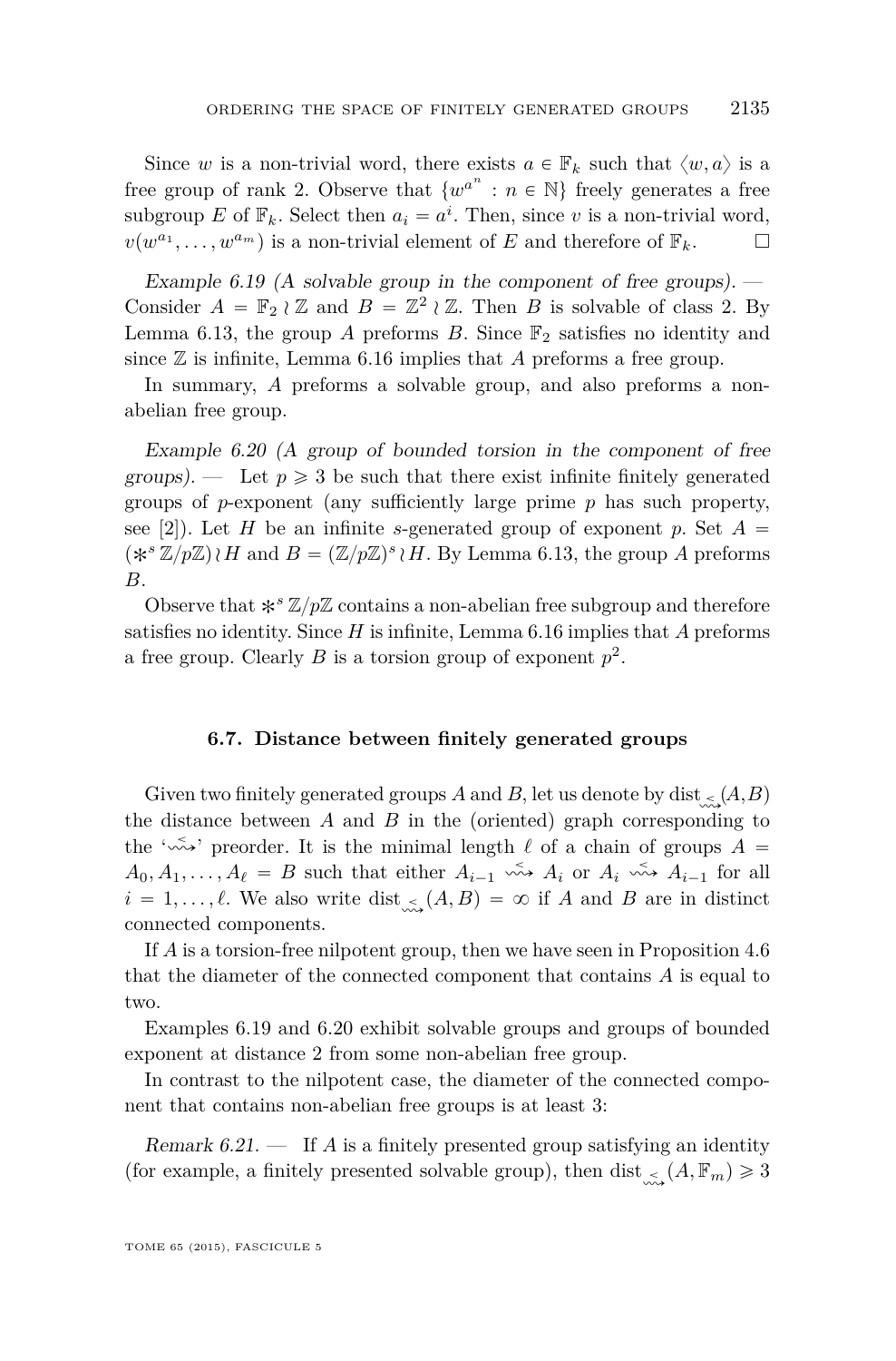<span id="page-46-0"></span>for all  $m \geq 2$ . Indeed, any group that is preformed by A satisfies the same identity. Any group that preforms *A* is a quotient of *A* (since *A* is finitely presented) and hence also satisfies the same identity. This implies that all groups that are preformed by or preform *A* are at distance at least 2 from non-abelian free groups. Therefore, the distance from *A* to free groups is at least 3.

Before we discuss in more detail some groups from Remark [6.21,](#page-45-0) we need the following

Example 6.22. — Consider  $p \ge 2$ , and let

 $\textbf{BS}(1,p)=\left\langle a,t \mid t^{-1}at=a^p \right\rangle$ 

be a solvable Baumslag-Solitar group. Then  $\mathbf{BS}(1,p)$  preforms  $\mathbb{Z} \wr \mathbb{Z}^2$ .

Proof. — We write  $A = BS(1, p)$ . Fix sequences  $(m_R), (n_R)$  in N such that  $m_R, n_R$  are relatively prime,  $m_R \to \infty$ ,  $n_R \to \infty$  and  $n_R/m_R \to \infty$ . For example,  $m_R = i$  and  $n_R = i^2 + 1$  will do.

Consider the generating set  $\{a, x_R = t^{n_R}, y_R = t^{m_R}\}\)$  of A. Let us prove that  $(A, S_R)$  subconverges to  $\mathbb{Z} \wr \mathbb{Z}^2 = \langle a, x, y | [b, c], [a, a^{x^i y^j}] \forall i, j \in \mathbb{Z} \langle \text{ in } \mathbb{Z} \rangle$  $\mathscr{G}$ .

Observe that  $a, x_R, y_R$  satisfy all the relations satisfied by  $a, x, y$  in  $\mathbb{Z} \wr \mathbb{Z}$  $\mathbb{Z}^2$ . Therefore,  $(A, S_R)$  subconverges to a quotient  $(\mathbb{Z} \wr \mathbb{Z}^2)/N$  of  $\mathbb{Z} \wr \mathbb{Z}^2$ . Furthermore,  $\langle \langle t \rangle, \{x_R, y_R\} \rangle$  converges to  $(\mathbb{Z}^2, \{x, y\})$ , so *N* maps to the trivial subgroup of  $\mathbb{Z}^2$  under the natural projection  $\mathbb{Z} \wr \mathbb{Z}^2 \to \mathbb{Z}^2$ .

Now every element of  $\mathbb{Z} \wr \mathbb{Z}^2$  may uniquely be written in the form Now every element of  $\mathbb{Z} \wr \mathbb{Z}^2$  may uniquely be written in the form  $w(a, x, y) = \prod_{i,j \in \mathbb{Z}} a^{\ell_{i,j} x^i y^j} x^p y^q$ , and if this element maps trivially to  $\mathbb{Z}^2$ then  $p = q = 0$ .

Let us therefore assume by contradiction that there exists a non-trivial Let us therefore assume by contradiction that there exists a non-trivial<br>word  $w(a, x, y) = \prod_{i,j \in \mathbb{Z}} a^{\ell_{i,j}x^i y^j}$  with  $w(a, x_R, y_R) = 1$  for all sufficiently large *R*.

The group *A* is isomorphic to  $\mathbb{Z}[1/p] \rtimes \mathbb{Z}$ , with the generator of  $\mathbb{Z}$  acting on  $\mathbb{Z}[1/p]$  by multiplication by *p*. Since  $w(a, x, y)$  maps trivially to  $\mathbb{Z}^2$ , we have  $w(a, x_R, y_R) \in \mathbb{Z}[1/p]$ , and in fact under this identification

$$
w(a, x_R, y_R) = \sum_{i,j \in \mathbb{Z}} \ell_{i,j} p^{i n_R + j m_R}.
$$

Let  $(i, j) \in \mathbb{Z}^2$  be lexicographically maximal such that  $\ell_{i,j} \neq 0$ ; that is,  $\ell_{i',j'} = 0$  if  $i' > i$  or if  $i' = i$  and  $j' > j$ . Set  $N = \sum_{i,j \in \mathbb{Z}} |\ell_{i,j}|$ . For *R* sufficiently large, we have  $p^{in_R+jm_R} > N p^{i'n_R+j'm_R}$  whenever  $(i', j') \in \mathbb{Z}^2$ is such that  $\ell_{i',j'} \neq 0$ . For such *R*, we have  $|w(a, x_R, y_R)| \geqslant p^{in_R+jm_R}$ 

ANNALES DE L'INSTITUT FOURIER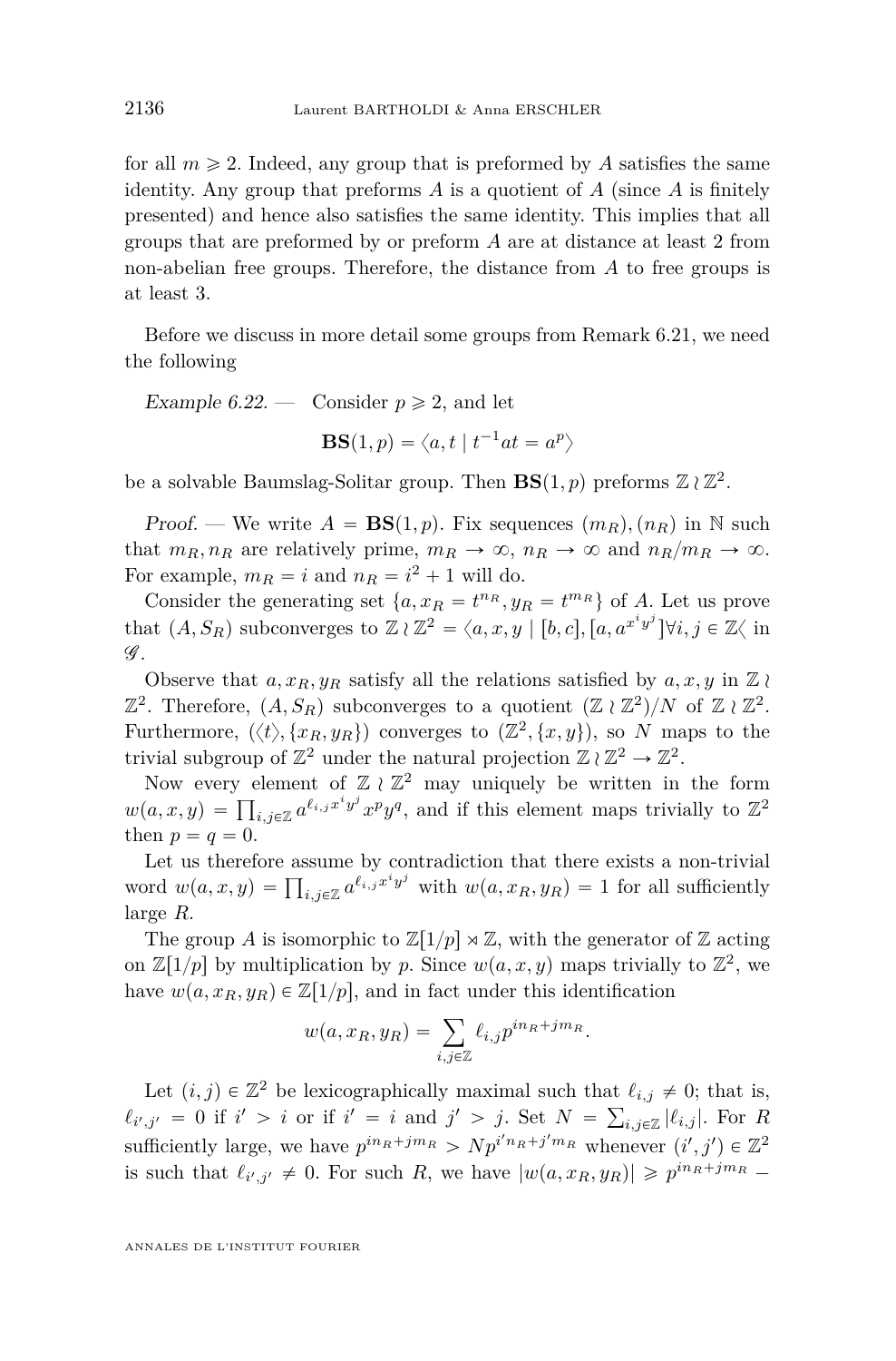<span id="page-47-0"></span>ř  $(i',j')\neq (i,j)$   $\ell_{i',j'}p^{i'n_R+j'm_R} > 0$ , contradicting the hypothesis that *w* is a relation in the limit of  $(A, S_R)$ .

Example 6.23 (Groups at distance 3 from free groups).  $-$  The distance between solvable Baumslag Solitar groups and free groups is equal to 3.

Proof. — Consider  $p \ge 2$  and  $A = BS(1, p)$  a solvable Baumslag-Solitar group. Since *A* is finitely presented and solvable, Remark [6.21](#page-45-0) implies that the distance from *A* to free groups is at least 3.

By Example [6.22](#page-46-0) we know that *A* preforms  $\mathbb{Z} \wr \mathbb{Z}^2$ . Since  $\mathbb{Z} \stackrel{\sim}{\leadsto} \mathbb{Z}^2$ , we know by Lemma [2.14](#page-14-0) that  $\mathbb{Z} \wr \mathbb{Z}^2 \longrightarrow \mathbb{Z}^2 \wr \mathbb{Z}^2$ , so  $A \longrightarrow \mathbb{Z}^2 \wr \mathbb{Z}^2$ . By Lemma lem:any<direct,  $\mathbb{F}_2 \wr \mathbb{Z}^2 \leadsto \mathbb{Z}^2 \wr \mathbb{Z}^2$ . By Lemma [6.16,](#page-43-0)  $\mathbb{F}_2 \wr \mathbb{Z}^2$  preforms a free group. We therefore have a chain  $A \leftrightarrow \mathbb{Z}^2 \wr \mathbb{Z}^2 \leftrightarrow \mathbb{F}_2 \wr \mathbb{Z}^2 \leftrightarrow \mathbb{F}_4$ , and dist  $\lt (A, \mathbb{F}_4) \leq 3$ .

On the other hand, if we had dist<sub>in</sub>  $(A, \mathbb{F}_4) = 2$  then either there would exist *B* with  $A \xrightarrow{\sim} B \xrightarrow{\sim} \mathbb{F}_4$ ; this is impossible because *B* would then be both solvable and preformed by a free group; or there would exist *B* with  $A \leftrightarrow B \leftrightarrow F_4$ ; and again  $B$  would be both solvable and without almost-identities.

#### **7. Groups of non-uniform exponential growth**

Let *G* be a group generated by a set *S*. The growth function of *G* with respect to *S*,

$$
\nu_{G,S}(R) = \#B(1,R) \subseteq \mathscr{C}(G,S),
$$

counts the number of group elements that may be expressed using at most *R* generators. This function depends on *S*, but only mildly; if for two functions  $\gamma, \delta \colon \mathbb{N} \to \mathbb{N}$  one defines  $\gamma \lesssim \delta$  whenever there exists a constant  $k \in \mathbb{N}_+$  such that  $\gamma(R) \leq \delta(kR)$ , and  $\gamma \sim \delta$  whenever  $\gamma \leq \delta \leq \gamma$ , then the ~-equivalence class of  $\nu_{G,S}$  is independent of *S*.

The group *G* has polynomial growth if  $\nu_{G,S}(R) \leq R^d$  for some *d*; then necessarily *G* is virtually nilpotent and  $\nu_{G,S}(R) \sim R^d$  for some  $d \in \mathbb{N}$ , by [\[30,](#page-52-0) [10\]](#page-52-0). On the other hand, if  $\nu_{G,S}(R) \geq b^R$  for some  $b > 1$ , then  $\nu_{G,S}(R) \sim 2^R$  and *G* has exponential growth; this happens for free groups, and more generally for groups containing a free subsemigroup. If *G* has neither polynomial nor exponential growth, then it has intermediate growth. The existence of groups of intermediate growth, asked by Milnor [\[19\]](#page-52-0), is proven by Grigorchuk in [\[28\]](#page-52-0).

Set  $\lambda_{G,S} = \lim_{n \to \infty} \sqrt[n]{\nu_{G,S}(R)}$ ; the limit exists because  $\nu_{G,S}$  is submultiplicative  $(\nu_{G,S}(R_1 + R_2) \leq \nu_{G,S}(R_1)\nu_{G,S}(R_2))$ . Reformulating the above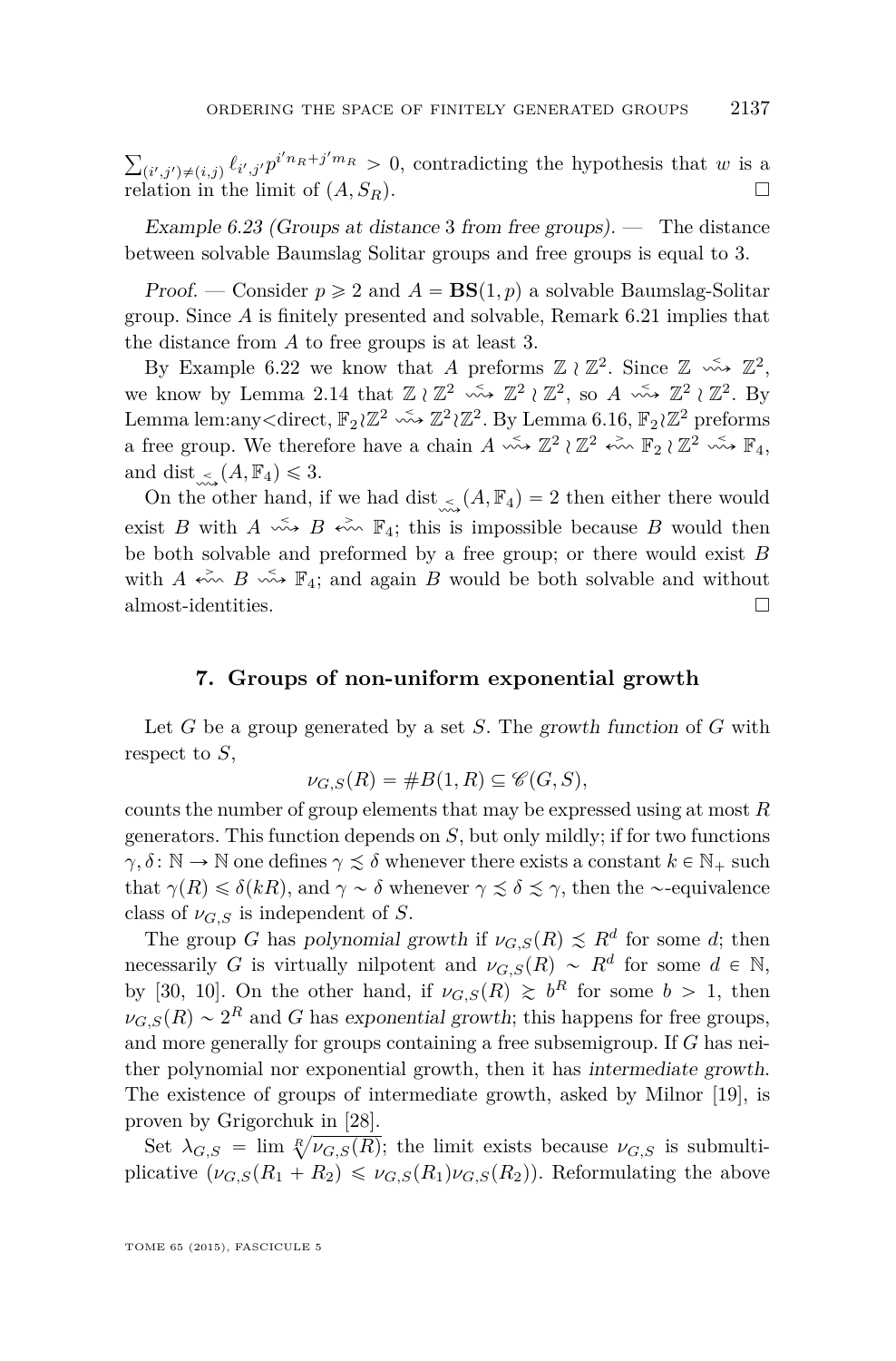<span id="page-48-0"></span>definitions, we say *G* that has subexponential growth if  $\lambda_{G,S} = 1$  for some and hence all *S*; that *G* has exponential growth if  $\lambda_{G,S} > 1$ ; and that *G* has uniform exponential growth if  $\inf_S \lambda_{G,S} > 1$ . The existence of groups of non-uniform exponential growth, asked by Gromov [\[31,](#page-52-0) Remarque 5.12], is proven by Wilson in [\[64\]](#page-54-0).

LEMMA 7.1. — If  $G \leftrightarrow H$ , then  $\inf_S \lambda_{G,S} \leq \inf_T \lambda_{H,T}$ . In particular, if *G* has exponential growth and *H* has subexponential growth, then *G* has non-uniform exponential growth.

Proof. — For every  $\epsilon > 0$ , there exists a generating set T for H such that  $\lambda_{H,T}$   $\lt$  inf*T*<sup>1</sup>  $\lambda_{H,T'}$  +  $\epsilon$ . There exists then  $R \in \mathbb{N}$  such that  $\nu_{H,T}(R)^{1/R}$   $\leq$  $\lambda_{H,T} + \epsilon$ . Choose then a generating set *S* for *G* such that the balls of radius *R* in  $\mathscr{C}(G, S)$  and  $\mathscr{C}(H, T)$  agree. Then  $\nu_{G,S}(R) = \nu_{H,T}(R)$ , so  $\lambda_{G,S} \leq$  $\nu_{H,T}(R)^{1/R}$  because growth functions are submultiplicative. Therefore, for all  $\epsilon > 0$  there exists *S* generating *G* such that  $\lambda_{G,S} \leq \inf_{T'} \lambda_{H,T'} + 2\epsilon$ .

Note that the inequality in Lemma 7.1 can be strict; for example, the Grigorchuk group  $G_{012}$ , has intermediate growth, yet  $G_{012} \xrightarrow{\sim} \mathbb{F}_3$ .

COROLLARY 7.2. — For every group  $G$  of exponential growth, the wreath product  $G \wr_X G_{012}$  of  $G$  with the Grigorchuk group  $G_{012}$  acting on  $X = 0^{\infty} G_{012}$  has non-uniform exponential growth.

Proof. — From Corollary [6.14](#page-43-0) we get  $G \wr_X G_{012} \stackrel{\leq}{\longrightarrow} B \wr_X G_{012}$  for an abelian group *B*. It is proven in [\[9,](#page-51-0) Thm A] that  $B \wr_X G_{012}$  has subexponential growth, in fact of the form  $\exp(R^{\alpha})$  if *B* is finite, non-trivial, and of the form  $\exp(R^{\alpha} \log R)$  if *B* is infinite, for some constant  $\alpha < 1$ , see Corollary 7.3. The claim then follows from Lemma 7.1.  $\Box$ 

COROLLARY  $7.3.$  — Every countable group may be imbedded in a group of non-uniform exponential growth.

Furthermore, let  $\alpha \approx 0.7674$  be the positive root of  $2^{3-3/\alpha} + 2^{2-2/\alpha} +$  $2^{1-1/\alpha} = 2$ . Then the group of non-uniform exponential growth *G* has the following property: there is a constant *K* such that, for any  $R > 0$ , there exists a generating set *S* of *G* with

$$
\nu_{G,S}(r) \leq \exp(Kr^{\alpha}) \text{ for all } r \leq R.
$$

In particular, there exist groups of non-uniform exponential growth that do not imbed uniformly into Hilbert space.

Proof. — Let *G* be a countable group. Imbed first *G* into a finitely generated group *H*. Without loss of generality, assume that *H* has exponential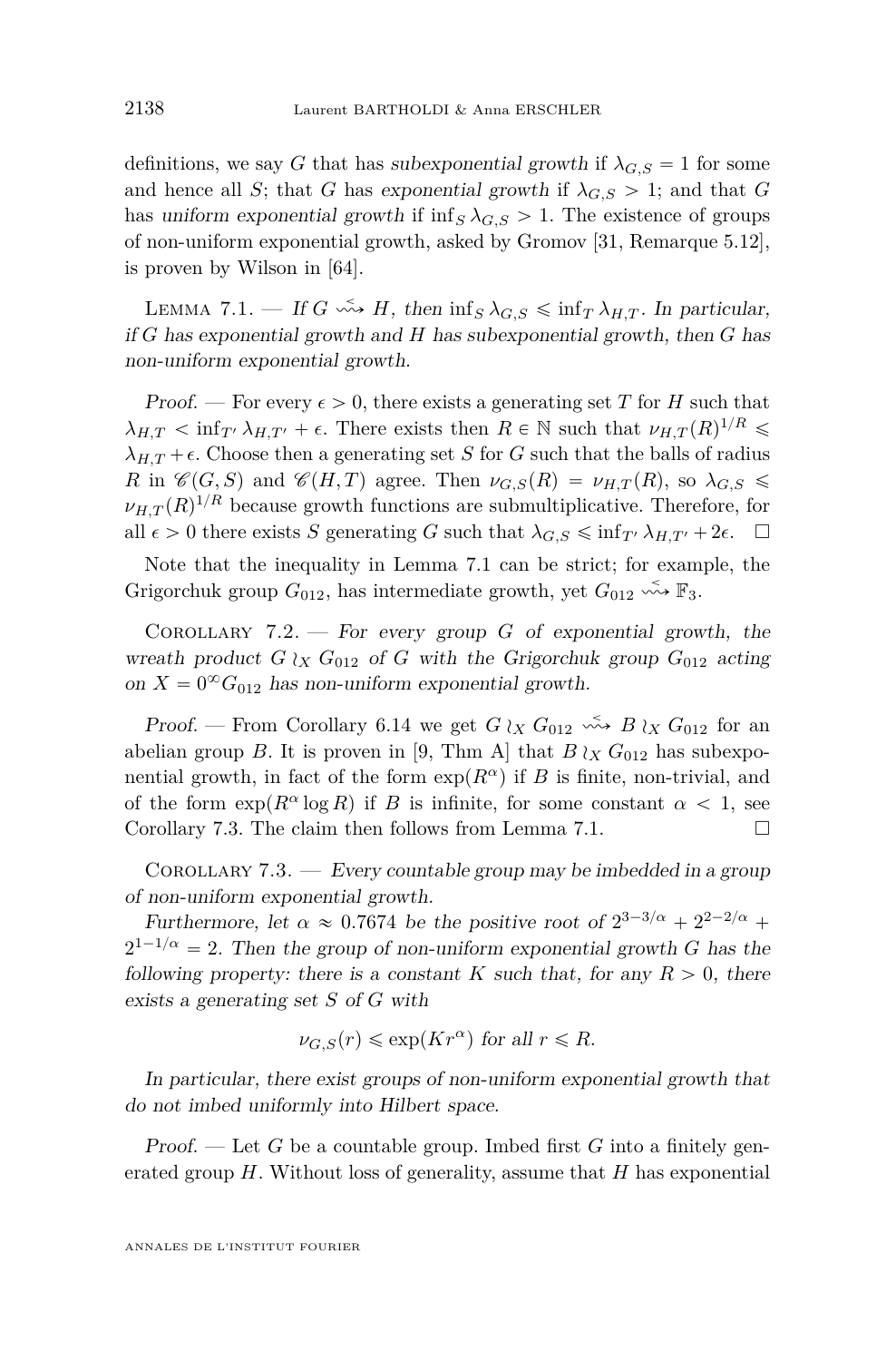growth (if needed, replace *H* by  $H \times F_2$ ), and that the generators of *H* are torsion elements.

By Corollary [6.14,](#page-43-0) the group  $H \wr_X G_{012}$  preforms  $A \wr_X G_{012}$  for a finite abelian group *A*. Since  $A \nvert_X G_{012}$  has growth  $\sim \exp(R^{\alpha})$ , the first claim follows.

The second claim follows from the first, since there exist groups *G* that do not imbed into Hilbert space [\[32\]](#page-53-0); and the property of not imbedding into Hilbert space is inherited from subgroups.

Brieussel asks in [\[16,](#page-52-0) after Proposition 2.5] whether there exist groups of non-uniform exponential growth and without the Haagerup property. Recall that a group has the Haagerup property if it admits a proper affine action on Hilbert space; this property is also known as "a-T-menability", see [\[24\]](#page-52-0). It is clear that any group with the Haagerup property can be uniformly imbedded into Hilbert space. Therefore, Corollary [7.3](#page-48-0) implies in particular that there exist groups of non-uniform exponential growth that do not have the Haagerup property.

#### **7.1. Non-uniform non-amenability**

Let *G* be a group generated by a finite set *S*. By Følner's criterion, *G* is non-amenable if the isoperimetric constant

$$
\alpha_S := \inf_{F \subset G \text{ finite}} \# (FS\backslash F) / \# F
$$

satisfies  $\alpha_S > 0$ . Arzhantseva et al. [\[7\]](#page-51-0) call *G* non-uniformly non-amenable if *G* is non-amenable, but inf<sub>*S*</sub>  $\alpha$ <sub>*S*</sub> = 0.

If *G* has non-uniform exponential growth and is non-amenable, then it is non-uniformly non-amenable. However, there are groups of uniform exponential growth that are non-uniformly non-amenable. Clearly, if *G* preforms an amenable group, then *G* may not be uniformly non-amenable:

Example 7.4. –  $\mathbb{F}_2 \wr \mathbb{Z}$  has uniform exponential growth, but is nonuniformly non-amenable.

Proof. — The group  $\mathbb{F}_2 \wr \mathbb{Z}$  maps onto  $\mathbb{Z}^2 \wr \mathbb{Z}$ , which is solvable and of exponential growth; so its growth is uniformly exponential, and the same holds for  $\mathbb{F}_2 \wr \mathbb{Z}$ .

By Lemma [6.13,](#page-42-0) we also have  $\mathbb{F}_2 \wr \mathbb{Z} \longrightarrow \mathbb{Z}^2 \wr \mathbb{Z}$ , so  $\mathbb{F}_2 \wr \mathbb{Z}$  preforms an amenable group, so is not uniformly non-amenable.  $\Box$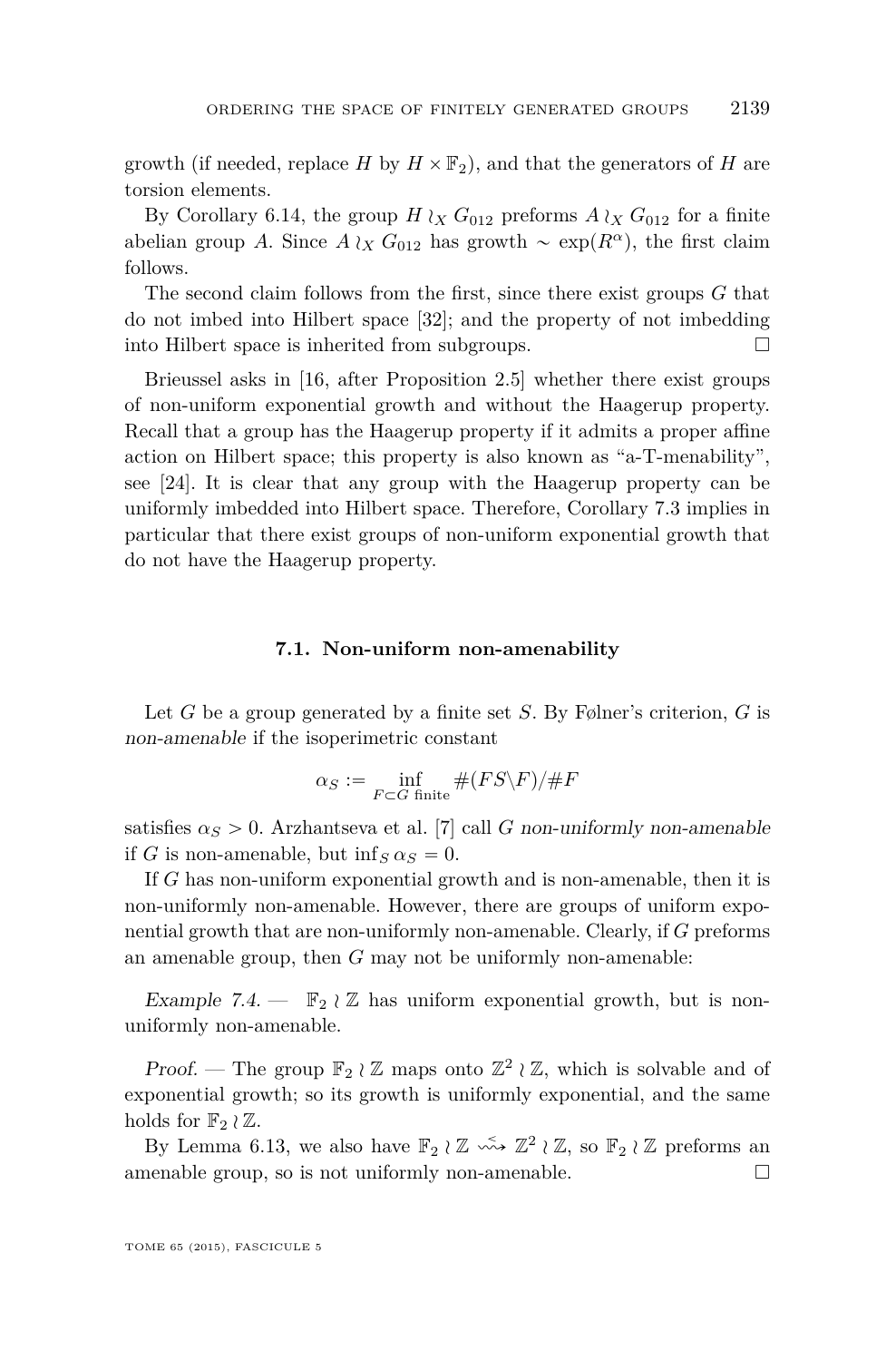#### **8. Open problems and questions**

<span id="page-50-0"></span>QUESTION  $8.1$ .  $-$  Is every non-virtually nilpotent group in the connected component of the free group?

A positive answer to the following question would imply a negative answer to the question by Olshansky: "Is there a variety other than virtually nilpotent or free in which the relatively free group is finitely presented?"

QUESTION  $8.2.$  — Do two nilpotent groups belong to the same connected component if and only if they have the same positive universal theory?

We answer positively the question above in the case of nilpotent groups *G* such that *G* and  $G/Torsion(G)$  generate the same variety.

We show in Remark [6.21](#page-45-0) that the diameter of the free group's component is at least three:

 $QUESTION 8.3.$  — What is the diameter of the connected component of the free group?

The following question complements the previous one; we show in Proposition [4.6](#page-29-0) that its answer is positive, in particular, in the case of torsion-free nilpotent groups. Guyot considers limits of dihedral groups in [\[33\]](#page-53-0), and shows that they are semidirect products of (a finitely generated abelian group with cyclic torsion subgroup) by  $\mathbb{Z}/2$ , the latter acting by  $-1$ . His result implies that the groups preformed by the infinite dihedral group form a directed set.

QUESTION  $8.4.$  — Is every connected component of virtually nilpotent groups directed, namely, is it a partially ordered set in which every finite subset has an upper bound?

If  $G \leftrightarrow \mathbb{F}_k$ , then there are generating sets  $S_n$  for  $G$ , of cardinality  $k$ , such that the girth of  $\mathcal{C}(G, S_n)$  tends to infinity.

QUESTION 8.5. — If a finitely generated group *G* has infinite girth, does one have  $G \leadsto \mathbb{F}_k$  for some  $k \in \mathbb{N}$ ?

In other words, the question asks whether in the definition of girth one can always chose a sequence of generating sets with a bounded number of generators.

Cornulier and Mann ask in [\[26,](#page-52-0) Question 18]: "Does there exist a group of intermediate growth that satisfies an identity?" The following question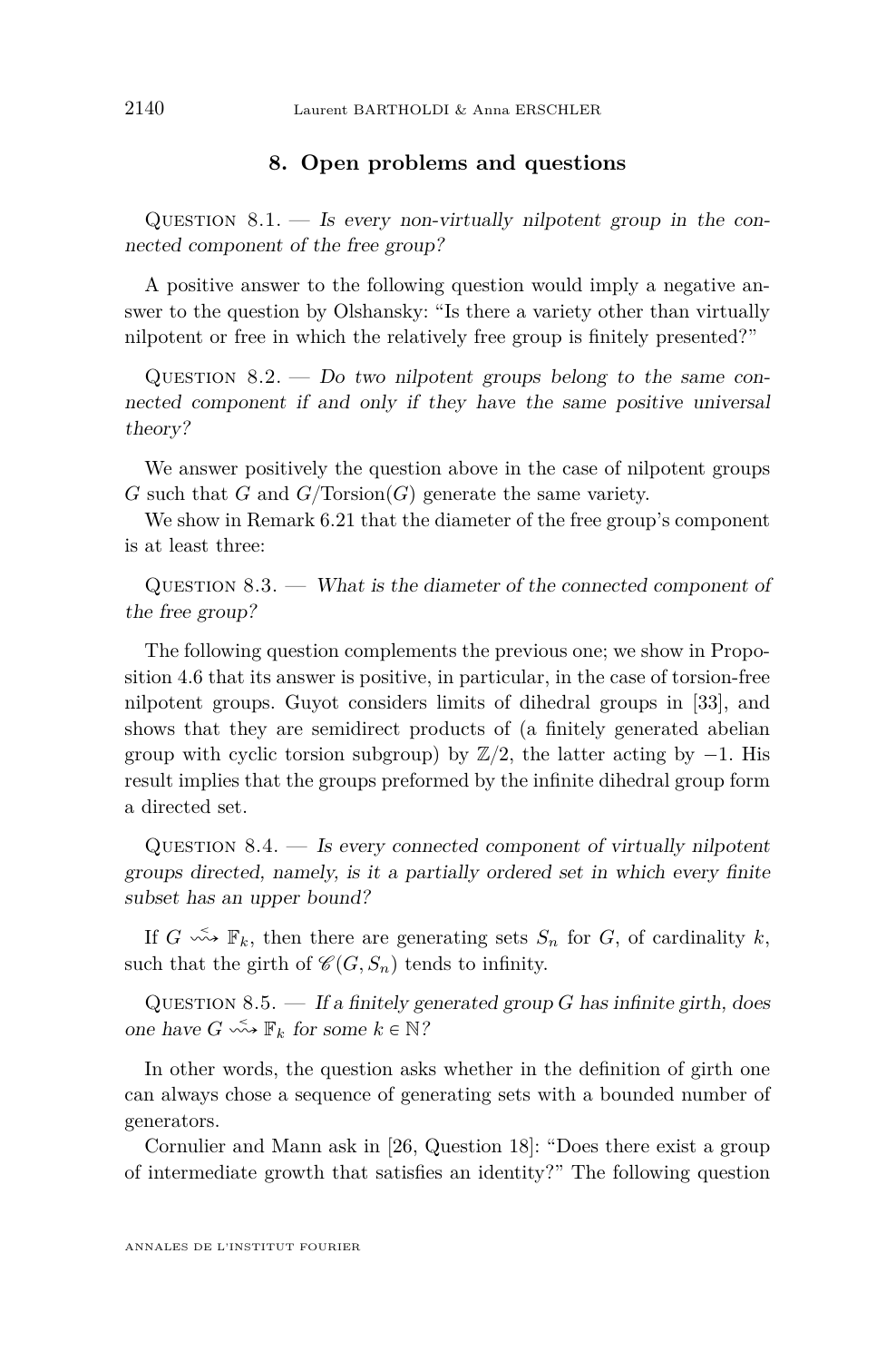<span id="page-51-0"></span>is also open: "Does there exist a group of non-uniform exponential growth that satisfies an identity?" So as to better determine which groups preform free groups, we ask:

QUESTION  $8.6.$  — Does there exist a group of intermediate growth that satifies an almost-identity? Does there exist a group of non-uniform exponential growth that satisfies an almost-identity?

A well-known question by Adyan asks: "Are there finitely presented groups of intermediate growth?" Such a group would not be preformed by a group of exponential growth. The following question by Mann is also open [\[45,](#page-53-0) Problem 4]: "Are there finitely presented groups of non-uniform exponential growth?"

Given a group *G* of non-uniform exponential growth, it admits generating sets  $S_n$  with growth rate tending to 1. If furthermore the cardinalities of the  $S_n$  are bounded, then a subsequence of  $(G, S_n)$  converges to a group of intermediate growth.

QUESTION  $8.7.$  — Does there exist a group of non-uniform exponential growth that doesn't preform a group of subexponential (equivalently, intermediate) growth?

QUESTION  $8.8.$  — Does there exist a group *G* such that, for every finitely generated group *A* of non-polynomial growth, there exists a group *H* with  $G \leftrightarrow H$  and the growth of *A* and *H* are equivalent?

#### BIBLIOGRAPHY

- [1] M. Abért, "Group laws and free subgroups in topological groups", Bull. London Math. Soc. **37** (2005), no. 4, p. 525-534.
- [2] S. I. Adyan, Problema Bernsaida i tozhdestva v gruppakh, Izdat. "Nauka", Moscow, 1975, 335 pages.
- [3] A. AKHMEDOV, "On the girth of finitely generated groups", J. Algebra 268 (2003), no. 1, p. 198-208.
- [4] ——— , "The girth of groups satisfying Tits alternative", J. Algebra **287** (2005), no. 2, p. 275-282.
- [5] A. Akhmedov, M. Stein & J. Taback, "Free limits of Thompson's group *F*", Geom. Dedicata **155** (2011), p. 163-176.
- [6] S. V. Alešin, "Finite automata and the Burnside problem for periodic groups", Mat. Zametki **11** (1972), p. 319-328.
- [7] G. N. Arzhantseva, J. Burillo, M. Lustig, L. Reeves, H. Short & E. Ventura, "Uniform non-amenability", Adv. Math. **197** (2005), no. 2, p. 499-522.
- [8] L. BARTHOLDI, "A Wilson group of non-uniformly exponential growth", C. R. Math. Acad. Sci. Paris **336** (2003), no. 7, p. 549-554.
- [9] L. Bartholdi & A. Erschler, "Growth of permutational extensions", Invent. Math. **189** (2012), no. 2, p. 431-455.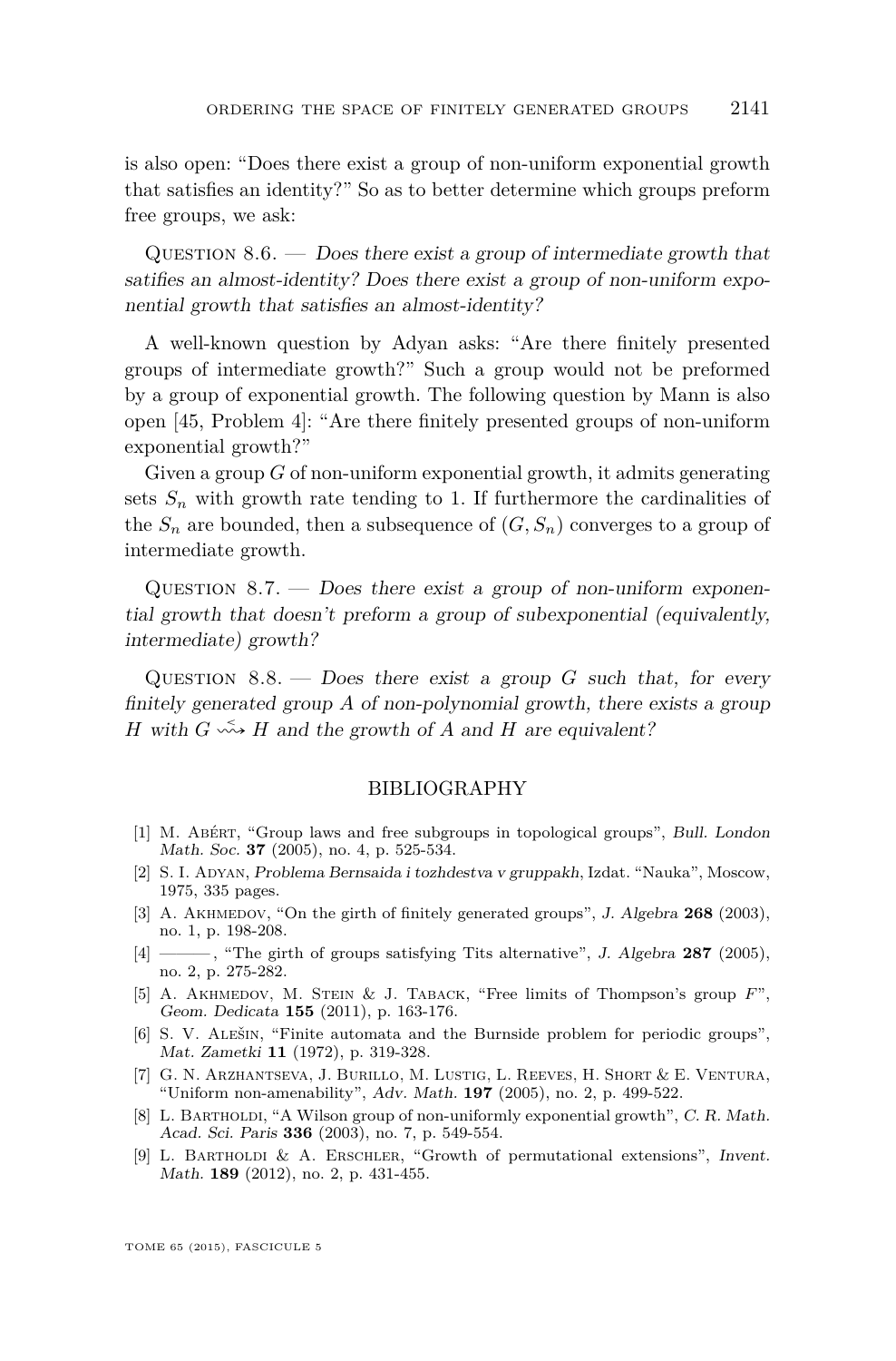- <span id="page-52-0"></span>[10] H. Bass, "The degree of polynomial growth of finitely generated nilpotent groups", Proc. London Math. Soc. (3) **25** (1972), p. 603-614.
- [11] B. Baumslag, "Residually free groups", Proc. London Math. Soc. (3) **17** (1967), p. 402-418.
- [12] G. Baumslag, "Subgroups of finitely presented metabelian groups", J. Austral. Math. Soc. **16** (1973), p. 98-110, Collection of articles dedicated to the memory of Hanna Neumann, I.
- [13] G. Baumslag, A. Myasnikov & V. Remeslennikov, "Algebraic geometry over groups. I. Algebraic sets and ideal theory", J. Algebra **219** (1999), no. 1, p. 16-79.
- [14] G. Baumslag, B. H. Neumann, H. Neumann & P. M. Neumann, "On varieties generated by a finitely generated group", Math. Z. **86** (1964), p. 93-122.
- [15] M. Bestvina & M. Feighn, "Notes on Sela's work: limit groups and Makanin-Razborov diagrams", in Geometric and cohomological methods in group theory, London Math. Soc. Lecture Note Ser., vol. 358, Cambridge Univ. Press, Cambridge, 2009, p. 1-29.
- [16] J. Brieussel, "Behaviors of entropy on finitely generated groups", Ann. Probab. **41** (2013), no. 6, p. 4116-4161.
- [17] M. G. Brin, "The free group of rank 2 is a limit of Thompson's group *F*", Groups Geom. Dyn. **4** (2010), no. 3, p. 433-454.
- [18] M. Burger & S. Mozes, "Finitely presented simple groups and products of trees", C. R. Acad. Sci. Paris Sér. I Math. **324** (1997), no. 7, p. 747-752.
- [19] L. Carlitz, A. Wilansky, J. Milnor, R. A. Struble, N. Felsinger, J. M. S. SIMOES, E. A. POWER, R. E. SHAFER & R. E. MAAS, "Problems and Solutions: Advanced Problems: 5600-5609", Amer. Math. Monthly **75** (1968), no. 6, p. 685- 687.
- [20] C. Chabauty, "Limite d'ensembles et géométrie des nombres", Bull. Soc. Math. France **78** (1950), p. 143-151.
- [21] C. CHAMPETIER & V. GUIRARDEL, "Limit groups as limits of free groups", Israel J. Math. **146** (2005), p. 1-75.
- [22] O. Chapuis, "Universal theory of certain solvable groups and bounded Ore group rings", J. Algebra **176** (1995), no. 2, p. 368-391.
- [23] ——— , "@-free metabelian groups", J. Symbolic Logic **62** (1997), no. 1, p. 159-174.
- [24] P.-A. Cherix, M. Cowling, P. Jolissaint, P. Julg & A. Valette, Groups with the Haagerup property, Progress in Mathematics, vol. 197, Birkhäuser Verlag, Basel, 2001, Gromov's a-T-menability, viii+126 pages.
- [25] Y. de Cornulier, L. Guyot & W. Pitsch, "On the isolated points in the space of groups", J. Algebra **307** (2007), no. 1, p. 254-277.
- [26] Y. DE CORNULIER & A. MANN, "Some residually finite groups satisfying laws", in Geometric group theory, Trends Math., Birkhäuser, Basel, 2007, p. 45-50.
- [27] M. Greendlinger, "Dehn's algorithm for the word problem", Comm. Pure Appl. Math. **13** (1960), p. 67-83.
- [28] R. I. Grigorchuk, "Degrees of growth of finitely generated groups and the theory of invariant means", Izv. Akad. Nauk SSSR Ser. Mat. **48** (1984), no. 5, p. 939-985.
- [29] R. I. Grigorčuk, "On Burnside's problem on periodic groups", Funktsional. Anal. i Prilozhen. **14** (1980), no. 1, p. 53-54.
- [30] M. Gromov, "Groups of polynomial growth and expanding maps", Inst. Hautes Études Sci. Publ. Math. (1981), no. 53, p. 53-73.
- [31] ——— , Structures métriques pour les variétés riemanniennes, Textes Mathématiques [Mathematical Texts], vol. 1, CEDIC, Paris, 1981, Edited by J. Lafontaine and P. Pansu, iv+152 pages.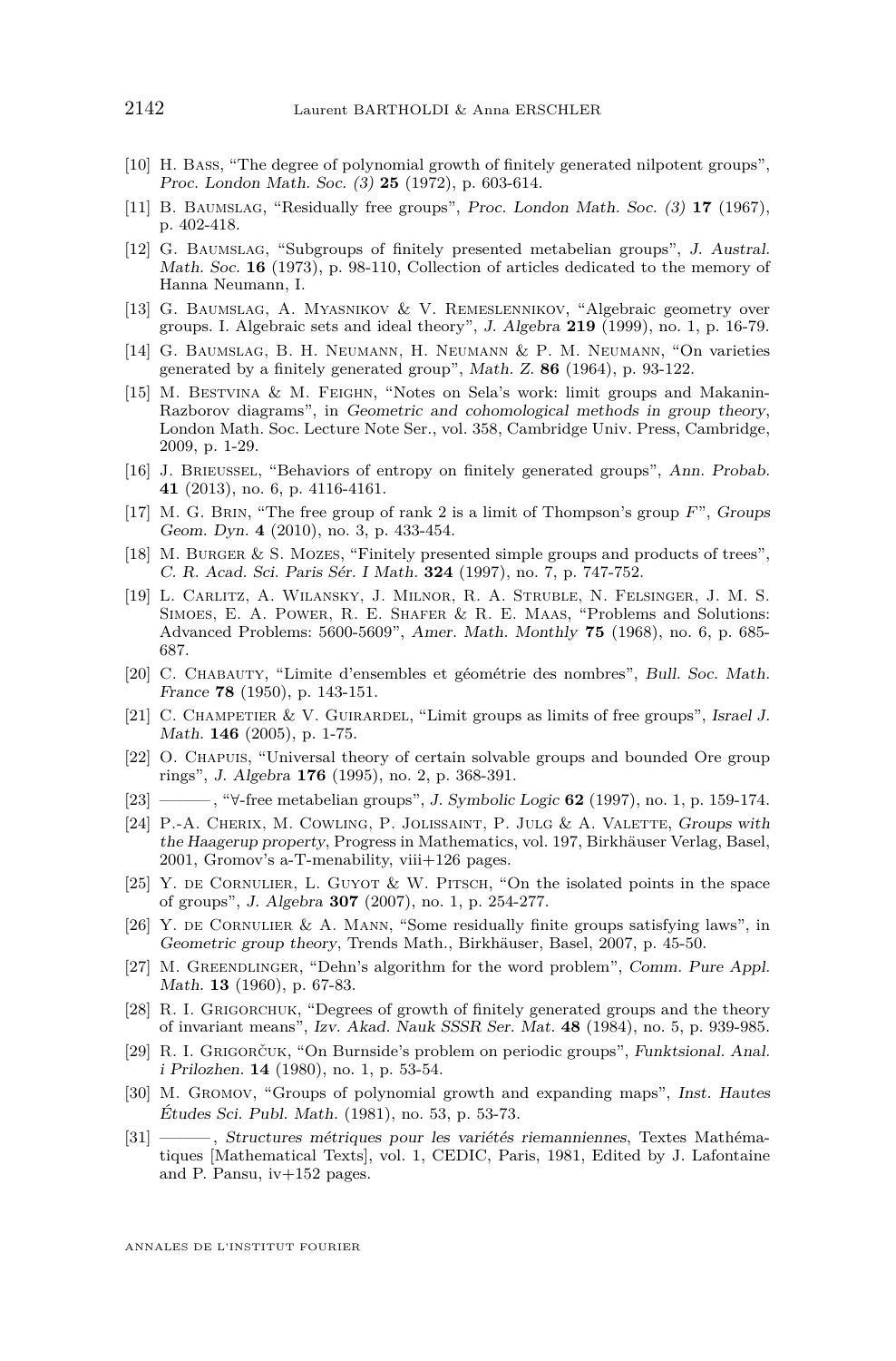- <span id="page-53-0"></span>[32] ——— , "Random walk in random groups", Geom. Funct. Anal. **13** (2003), no. 1, p. 73-146.
- [33] L. GUYOT, "Limits of dihedral groups", Geom. Dedicata **147** (2010), p. 159-171.
- [34] ——— , "Limits of metabelian groups", Internat. J. Algebra Comput. **22** (2012), no. 4, p. 1250031, 30.
- [35] P. HALL, "Finiteness conditions for soluble groups", Proc. London Math. Soc. (3) **4** (1954), p. 419-436.
- [36] P. HALL, The Edmonton notes on nilpotent groups, Queen Mary College Mathematics Notes, Mathematics Department, Queen Mary College, London, 1969, iii+76 pages.
- [37] P. DE LA HARPE, Topics in geometric group theory, Chicago Lectures in Mathematics, University of Chicago Press, Chicago, IL, 2000, vi+310 pages.
- [38] ——— , "Uniform growth in groups of exponential growth", in Proceedings of the Conference on Geometric and Combinatorial Group Theory, Part II (Haifa, 2000), vol. 95, 2002, p. 1-17.
- [39] K. A. Hirsch, "On infinite soluble groups. III", Proc. London Math. Soc. (2) **49** (1946), p. 184-194.
- [40] O. Kharlampovich & A. Myasnikov, "Irreducible affine varieties over a free group. I. Irreducibility of quadratic equations and Nullstellensatz", J. Algebra **200** (1998), no. 2, p. 472-516.
- [41] -----------, "Irreducible affine varieties over a free group. II. Systems in triangular quasi-quadratic form and description of residually free groups", J. Algebra **200** (1998), no. 2, p. 517-570.
- [42] ——, "Equations and fully residually free groups", in Combinatorial and geometric group theory, Trends Math., Birkhäuser/Springer Basel AG, Basel, 2010, p. 203-242.
- [43] ——— , "Limits of relatively hyperbolic groups and Lyndon's completions", J. Eur. Math. Soc. (JEMS) **14** (2012), no. 3, p. 659-680.
- [44] A. Malcev, "On isomorphic matrix representations of infinite groups", Rec. Math. [Mat. Sbornik] N.S. **8 (50)** (1940), p. 405-422.
- [45] A. Mann, "The growth of free products", J. Algebra **326** (2011), p. 208-217.
- [46] V. Nekrashevych, "A group of non-uniform exponential growth locally isomorphic to  $IMG(z^2 + i)$ ", Trans. Amer. Math. Soc. **362** (2010), no. 1, p. 389-398.
- [47] H. Neumann, Varieties of groups, Springer-Verlag New York, Inc., New York, 1967,  $x+192$  pages.
- [48] A. Y. OL'SHANSKIĬ & M. V. SAPIR, "On  $F_k$ -like groups", Algebra Logika 48 (2009), no. 2, p. 245-257, 284, 286-287.
- [49] A. OULD HOUCINE, "Limit groups of equationally Noetherian groups", in Geometric group theory, Trends Math., Birkhäuser, Basel, 2007, p. 103-119.
- [50] F. Paulin, "Sur la théorie élémentaire des groupes libres (d'après Sela)", Astérisque (2004), no. 294, p. ix, 363-402.
- [51] E. L. Pervova, "Everywhere dense subgroups of a group of tree automorphisms", Tr. Mat. Inst. Steklova **231** (2000), no. Din. Sist., Avtom. i Beskon. Gruppy, p. 356- 367.
- [52] ——— , "Maximal subgroups of some non locally finite *p*-groups", Internat. J. Algebra Comput. **15** (2005), no. 5-6, p. 1129-1150.
- [53] S. J. PRIDE, "The concept of "largeness" in group theory", in Word problems, II (Conf. on Decision Problems in Algebra, Oxford, 1976), Stud. Logic Foundations Math., vol. 95, North-Holland, Amsterdam-New York, 1980, p. 299-335.
- [54] V. N. REMESLENNIKOV, "E-free groups", Sibirsk. Mat. Zh. **30** (1989), no. 6, p. 193-197.